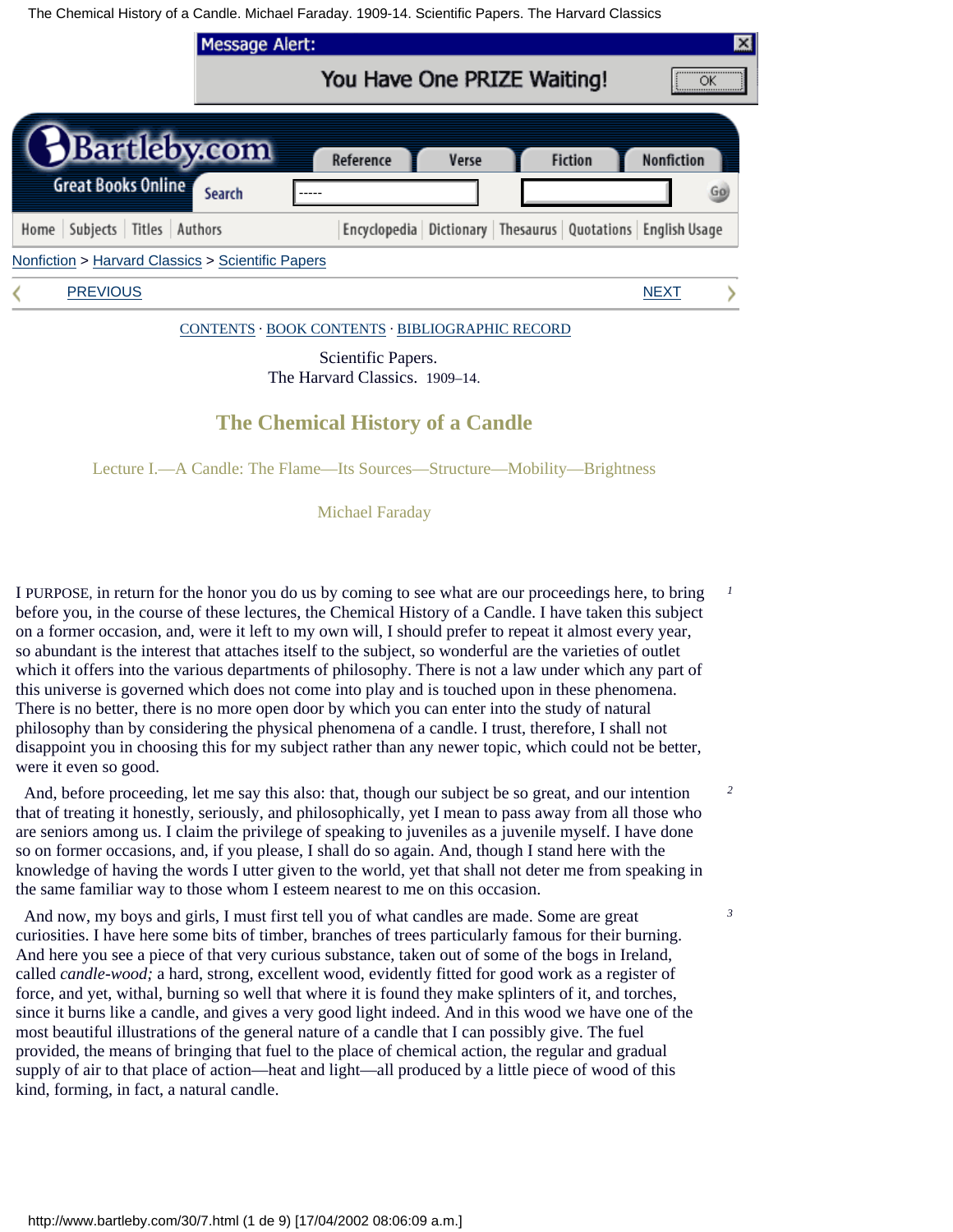But we must speak of candles as they are in commerce. Here are a couple of candles commonly called dips. They are made of lengths of cotton cut off, hung up by a loop, dipped into melted tallow, taken out again and cooled, then redipped, until there is an accumulation of tallow round the cotton. In order that you may have an idea of the various characters of these candles, you see these which I hold in my hand—they are very small and very curious. They are, or were, the candles used by the miners in coal mines. In olden times the miner had to find his own candles, and it was supposed that a small candle would not so soon set fire to the fire-damp in the coal mines as a large one; and for that reason, as well as for economy's sake, he had candles made of this sort—20, 30, 40, or 60 to the pound. They have been replaced since then by the steel-mill, and then by the Davy lamp, and other safety lamps of various kinds. I have here a candle that was taken out of the *Royal George* ([1](#page-7-0)), it is said, by Colonel Pasley. It has been sunk in the sea for many years, subject to the action of salt water. It shows you how well candles may be preserved; for, though it is cracked about and broken a great deal, yet when lighted it goes on burning regularly, and the tallow resumes its natural condition as soon as it is fused.

<span id="page-1-1"></span><span id="page-1-0"></span> Mr. Field, of Lambeth, has supplied me abundantly with beautiful illustrations of the candle and its materials; I shall therefore now refer to them. And, first, there is the suet—the fat of the ox—Russian tallow, I believe, employed in the manufacture of these dips, which Gay-Lussac, or some one who intrusted him with his knowledge, converted into that beautiful substance, stearin, which you see lying beside it. A candle, you know, is not now a greasy thing like an ordinary tallow candle, but a clean thing, and you may almost scrape off and pulverize the drops which fall from it without soiling any thing. This is the process he adopted ( [2\)](#page-7-1): The fat or tallow is first boiled with quick-lime, and made into a soap, and then the soap is decomposed by sulphuric acid, which takes away the lime, and leaves the fat rearranged as stearic acid, while a quantity of glycerin is produced at the same time. Glycerin—absolutely a sugar, or a substance similar to sugar—comes out of the tallow in this chemical change. The oil is then pressed out of it; and you see here this series of pressed cakes, showing how beautifully the impurities are carried out by the oily part as the pressure goes on increasing, and at last you have left that substance, which is melted, and cast into candles as here represented. The candle I have in my hand is a stearin candle, made of stearin from tallow in the way I have told you. Then here is a sperm candle, which comes from the purified oil of the spermaceti whale. Here, also, are yellow beeswax and refined beeswax, from which candles are made. Here, too, is that curious substance called paraffine, and some paraffine candles, made of paraffine obtained from the bogs of Ireland. I have here also a substance brought from Japan since we have forced an entrance into that out-of-the-way place—a sort of wax which a kind friend has sent me, and which forms a new material for the manufacture of candles.

<span id="page-1-2"></span> And how are these candles made? I have told you about dips, and I will show you how moulds are made. Let us imagine any of these candles to be made of materials which can be cast. "Cast!" you say. "Why, a candle is a thing that melts, and surely if you can melt it you can cast it." Not so. It is wonderful, in the progress of manufacture, and in the consideration of the means best fitted to produce the required result, how things turn up which one would not expect beforehand. Candles can not always be cast. A wax candle can never be cast. It is made by a particular process which I can illustrate in a minute or two, but I must not spend much time on it. Wax is a thing which, burning so well, and melting so easily in a candle, can not be cast. However, let us take a material that can be cast. Here is a frame, with a number of moulds fastened in it. The first thing to be done is to put a wick through them. Here is one—a plaited wick, which does not require snuffing ([3](#page-7-2))—supported by a little wire. It goes to the bottom, where it is pegged in—the little peg holding the cotton tight, and stopping the aperture so that nothing fluid shall run out. At the upper part there is a little bar placed across, which stretches the cotton and holds it in the mould. The tallow is then melted, and the moulds are filled. After a certain time, when the moulds are cool, the excess of tallow is poured off at one corner, and then cleaned off altogether, and the ends of the wick cut away. The candles alone then remain in the mould, and you have only to upset them, as I am doing, when out they tumble, for the candles are made in the form of cones, being narrower at the top than at the bottom: so that, what with their form and their own shrinking, they only need a little shaking, and out they fall. In the same way are made these candles of stearin and of paraffine. It is a curious thing to see how wax candles are made. A lot of cottons are hung upon frames, as you see here, and covered with metal tags at the ends to keep the wax from covering the cotton in those places. These are carried to a heater, where the wax is melted. As you see, the frames can turn round; and, as they turn, a man takes a vessel of wax and pours it first down one, and then the next, and the next, and so on. When he has gone once round, if it is sufficiently cool, he gives the first a second coat, and so on until they are all of the required thickness. When they have been thus clothed, or fed, or made up to that thickness, they are taken off

 *5*

 *4*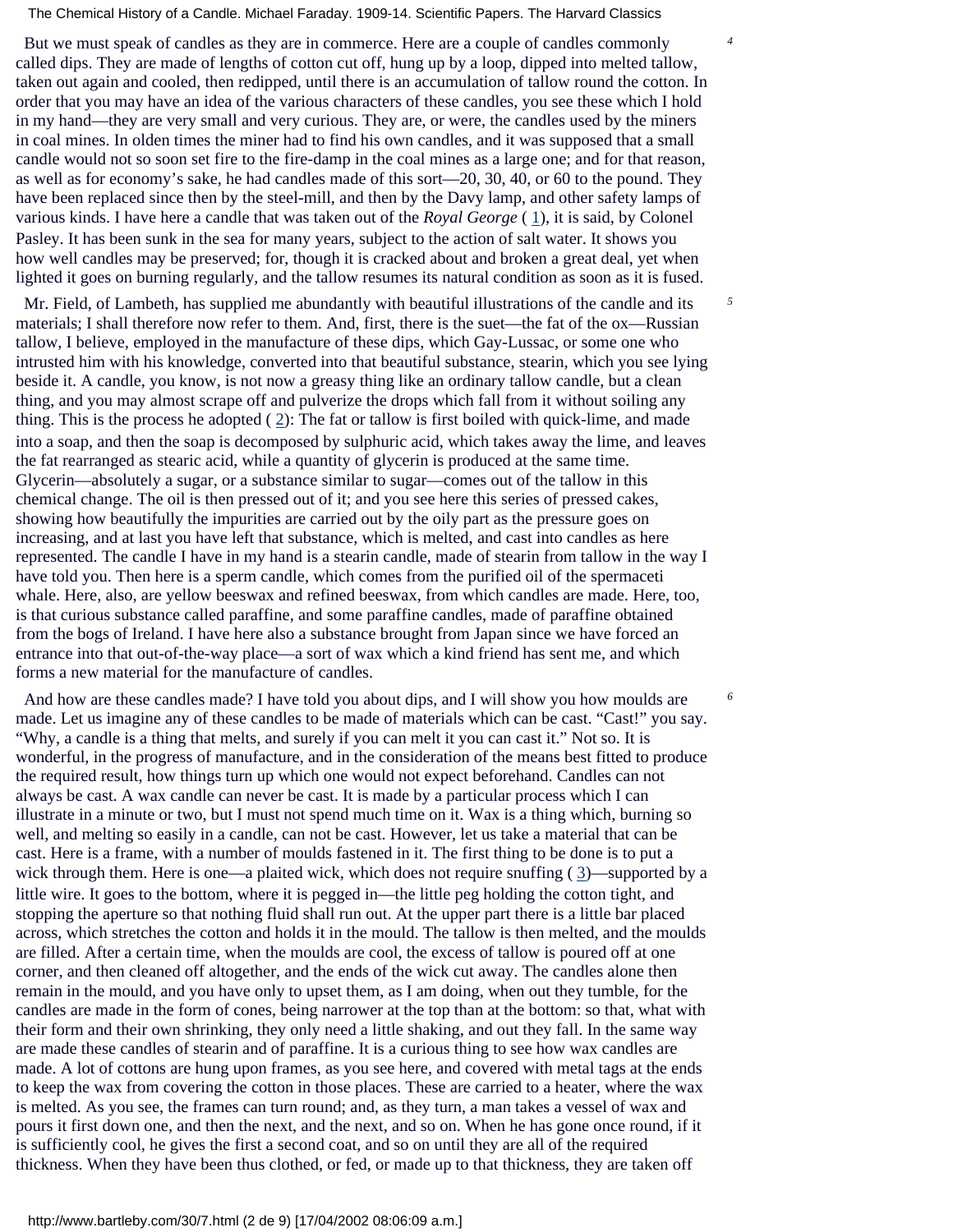and placed elsewhere. I have here, by the kindness of Mr. Field, several specimens of these candles. Here is one only half-finished. They are then taken down and well rolled upon a fine stone slab, and the conical top is moulded by properly shaped tubes, and the bottoms cut off and trimmed. This is done so beautifully that they can make candles in this way weighing exactly four or six to the pound, or any number they please.

We must not, however, take up more time about the mere manufacture, but go a little farther into the matter. I have not yet referred you to luxuries in candles (for there is such a thing as luxury in candles). See how beautifully these are colored; you see here mauve, magenta, and all the chemical colors recently introduced, applied to candles. You observe, also, different forms employed. Here is a fluted pillar most beautifully shaped; and I have also here some candles sent me by Mr. Pearsall, which are ornamented with designs upon them, so that, as they burn, you have, as it were, a glowing sun above, and bouquet of flowers beneath. All, however, that is fine and beautiful is not useful. These fluted candles, pretty as they are, are bad candles; they are bad because of their external shape. Nevertheless, I show you these specimens, sent to me from kind friends on all sides, that you may see what is done and what may be done in this or that direction; although, as I have said, when we come to these refinements, we are obliged to sacrifice a little in utility.

 Now as to the light of the candle. We will light one or two, and set them at work in the performance of their proper functions. You observe a candle is a very different thing from a lamp. With a lamp you take a little oil, fill your vessel, put in a little moss or some cotton prepared by artificial means, and then light the top of the wick. When the flame runs down the cotton to the oil, it gets extinguished, but it goes on burning in the part above. Now I have no doubt you will ask how it is that the oil which will not burn of itself gets up to the top of the cotton, where it will burn. We shall presently examine that; but there is a much more wonderful thing about the burning of a candle than this. You have here a solid substance with no vessel to contain it; and how is it that this solid substance can get up to the place where the flame is? How is it that this solid gets there, it not being a fluid? or, when it is made a fluid, then how is it that it keeps together? This is a wonderful thing about a candle.

 We have here a good deal of wind, which will help us in some of our illustrations, but tease us in others; for the sake, therefore, of a little regularity, and to simplify the matter, I shall make a quiet flame, for who can study a subject when there are difficulties in the way not belonging to it? Here is a clever invention of some costermonger or street-stander in the market-place for the shading of their candles on Saturday nights, when they are selling their greens, or potatoes, or fish. I have very often admired it. They put a lamp-glass round the candle, supported on a kind of gallery, which clasps it, and it can be slipped up and down as required. By the use of this lamp-glass, employed in the same way, you have a steady flame, which you can look at, and carefully examine, as I hope you will do, at home.

 You see, then, in the first instance, that a beautiful cup is formed. As the air comes to the candle, it moves upward by the force of the current which the heat of the candle produces, and it so cools all the sides of the wax, tallow, or fuel as to keep the edge much cooler than the part within; the part within melts by the flame that runs down the wick as far as it can go before it is extinguished, but the part on the outside does not melt. If I made a current in one direction, my cup would be lop-sided, and the fluid would consequently run over; for the same force of gravity which holds worlds together holds this fluid in a horizontal position, and if the cup be not horizontal, of course the fluid will run away in guttering. You see, therefore, that the cup is formed by this beautifully regular ascending current of air playing upon all sides, which keeps the exterior of the candle cool. No fuel would serve for a candle which has not the property of giving this cup, except such fuel as the Irish bogwood, where the material itself is like a sponge and holds its own fuel. You see now why you would have had such a bad result if you were to burn these beautiful candles that I have shown you, which are irregular, intermittent in their shape, and can not, therefore, have that nicely-formed edge to the cup which is the great beauty in a candle. I hope you will now see that the perfection of a process—that is, its utility—is the better point of beauty about it. It is not the gest looking thing, but the best acting thing, which is the most advantageous to us. This good-looking candle is a bad-burning one. There will be a guttering round about it because of the irregularity of the stream of air and the badness of the cup which is formed thereby. You may see some pretty examples (and I trust you will notice these instances) of the action of the ascending current when you have a little gutter run down the side of a candle, making it thicker there than it is elsewhere. As the candle goes on burning, that keeps its place and forms a little pillar sticking up by the side, because, as it rises higher above the rest of the wax or fuel, the air gets better round it, and it is more cooled and better able to resist the action of the heat at a little distance. Now the greatest mistakes and faults with regard to candles, as in many other things,

 *10*

 *9*

 *7*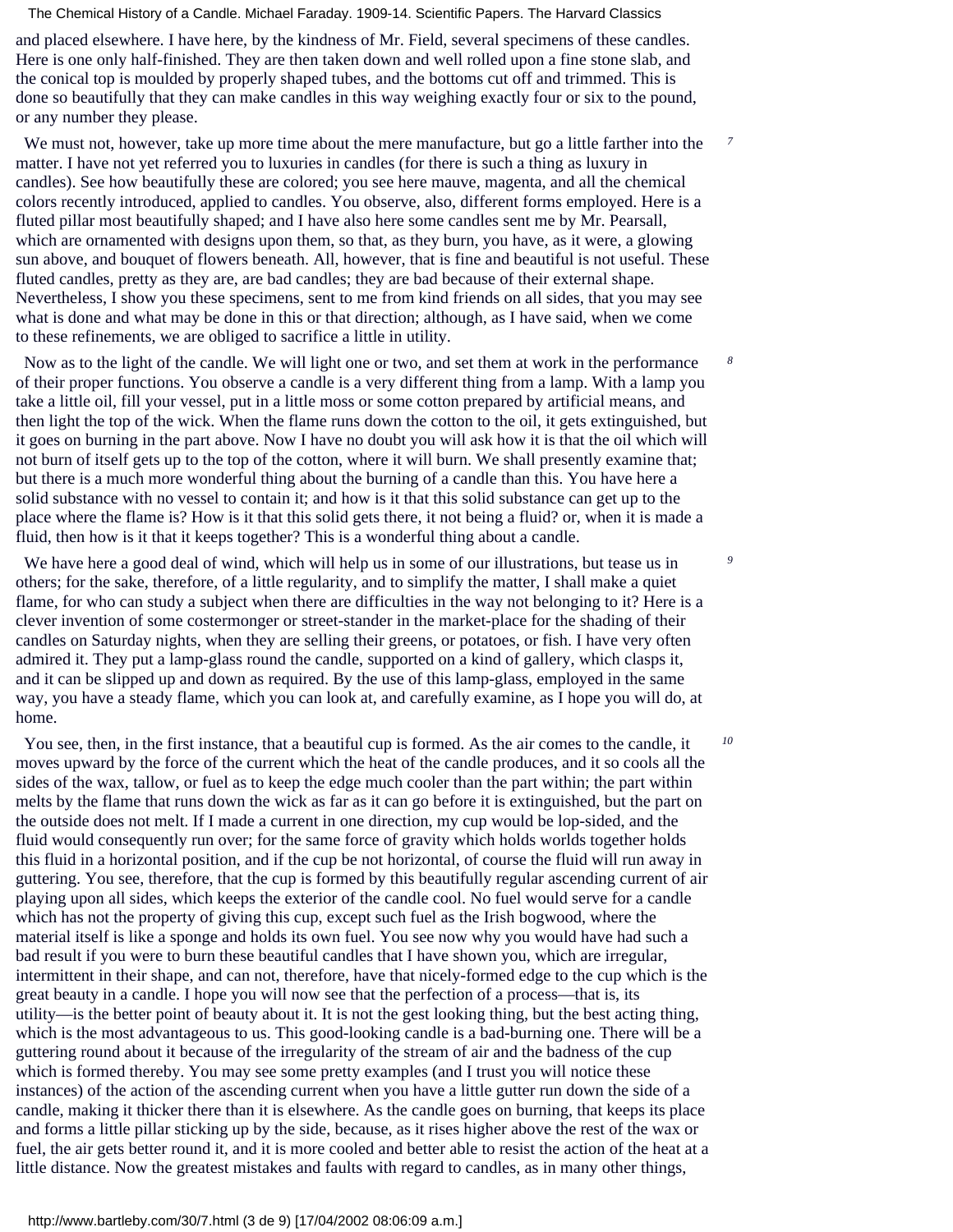often bring with them instruction which we should not receive if they had not occurred. We come here to be philosophers, and I hope you will always remember that whenever a result happens, especially if it be new, you should say, "What is the cause? Why does it occur?" and you will, in the course of time, find out the reason.

 *11*

 *12*

Then there is another point about these candles which will answer a question—that is, as to the way in which this fluid gets out of the cup, up the wick, and into the place of combustion. You know that the flames on these burning wicks in candles made of beeswax, stearin, or spermaceti, do not run down to the wax or other matter, and melt it all away, but keep to their own right place. They are fenced off from the fluid below, and do not encroach on the cup at the sides. I can not imagine a more beautiful example than the condition of adjustment under which a candle makes one part subserve to the other to the very end of its action. A combustible thing like that, burning away gradually, never being intruded upon by the flame, is a very beautiful sight, especially when you come to learn what a vigorous thing flame is—what power it has of destroying the wax itself when it gets hold of it, and of disturbing its proper form if it come only too near.

<span id="page-3-1"></span><span id="page-3-0"></span> But how does the flame get hold of the fuel? There is a beautiful point about that—*capillary attraction.* ( [4](#page-8-0)) "Capillary attraction!" you say—"the attraction of hairs." Well, never mind the name; it was given in old times, before we had a good understanding of what the real power was. It is by what is called capillary attraction that the fuel is conveyed to the part where combustion goes on, and is deposited there, not in a careless way, but very beautifully in the very midst of the centre of action, which takes place around it. Now I am going to give you one or two instances of capillary attraction. It is that kind of action or attraction which makes two things that do not dissolve in each other still hold together. When you wash your hands, you wet them thoroughly; you take a little soap to make the adhesion better, and you find your hands remain wet. This is by that kind of attraction of which I am about to speak. And, what is more, if your hands are not soiled (as they almost always are by the usages of life), if you put your finger into a little warm water, the water will creep a little way up the finger, though you may not stop to examine it. I have here a substance which is rather porous—a column of salt—and I will pour into the plate at the bottom, not water, as it appears, but a saturated solution of salt which can not absorb more, so that the action which you see will not be due to its dissolving any thing. We may consider the plate to be the candle, and the salt the wick, and this solution the melted tallow. (I have colored the fluid, that you may see the action better.) You observe that, now I pour in the fluid, it rises and gradually creeps up the salt higher and higher (FIG. 55); and provided the column does not tumble over, it will go to the top. If this blue solution were combustible, and we were to place a wick at the top of the salt, it would burn as it entered into the wick. It is a most curious thing to see this kind of action taking place, and to observe how singular some of the circumstances are about it. When you wash your hands, you take a towel to wipe off the water; and it is by that kind of wetting, or that kind of attraction which makes the towel become wet with water, that the wick is made wet with the tallow. I have known some careless boys and girls (indeed, I have known it happen to careful people as well) who, having washed their hands and wiped them with a towel, have thrown the towel over the side of the basin, and before long it has drawn all the water out of the basin and conveyed it to the floor, because it happened to be thrown over the side in such a way as to serve the purpose of a siphon.  $(5)$  $(5)$  That you may the better see the way in which the substances act one upon another, I have here a vessel made of wire gauze filled with water, and you may compare it in its action to the cotton in one respect, or to a piece of calico in the other. In fact, wicks are sometimes made of a kind of wire gauze. You will observe that this vessel is a porous thing; for if I pour a little water on to the top, it will run out at the bottom. You would be puzzled for a good while if I asked you what the state of this vessel is, what is inside it, and why it is there? The vessels is full of water, and yet you see the water goes in and runs out as if it were empty. In order to prove this to you, I have only to empty it. The reason is this: the wire, being once wetted, remains wet; the meshes are so small that the fluid is attracted so strongly from the one side to the other, as to remain in the vessel, although it is porous. In like manner, the particles of melted tallow ascend the cotton and get to the top: other particles then follow by their mutual attraction for each other, and as they reach the flame they are gradually burned.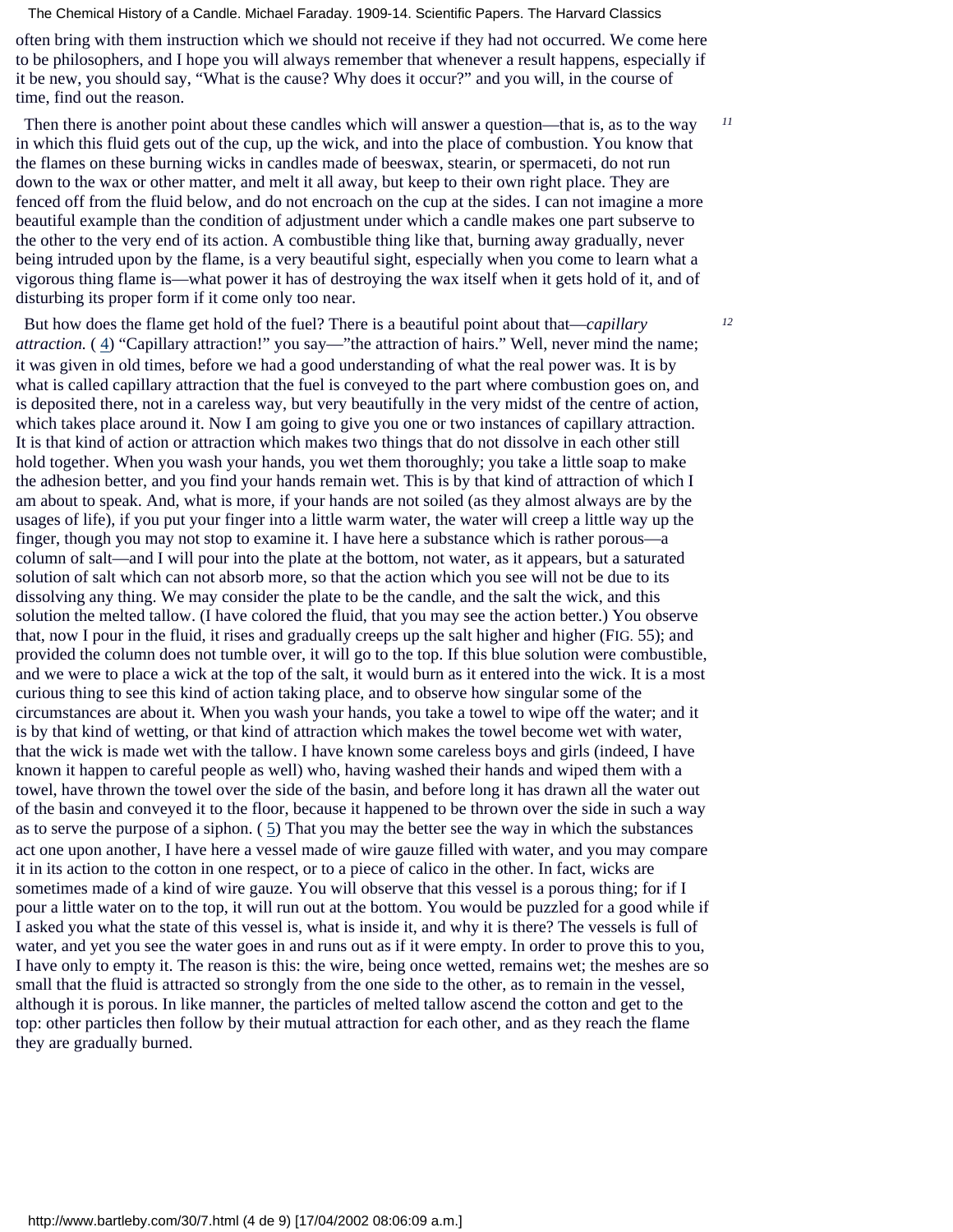

 Here is another application of the same principle. You see this bit of cane. I have seen boys about the streets, who are very anxious to appear like men, take a piece of cane, and light it, and smoke it, as an imitation of a cigar. They are enable to do so by the permeability of the cane in one direction, and by its capillarity. If I place this piece of cane on a plate containing some camphene (which is very much like paraffine in its general character), exactly in the same manner as the blue fluid rose through the salt will this fluid rise through the piece of cane. There being no pores at the side, the fluid can not go in that direction, but must pass through its length. Already the fluid is at the top of the cane; now I can light it and make it serve as a candle. The fluid has risen by the capillary attraction of the piece of cane, just as it does through the cotton in the candle.  *13*

 Now the only reason why the candle does not burn all down the side of the wick is that the melted tallow extinguishes the flame. You know that a candle, if turned upside down, so as to allow the fuel to run upon the wick, will be put out. The reason is, that the flame has not had time to make the fuel hot enough to burn, as it does above, where it is carried in small quantities into the wick, and has all the effect of the heat exercised upon it.

 *14*



Fig. 56

 There is another condition which you must learn as regards the candle, without which you would not be able fully to understand the philosophy of it, and that is the vaporous condition of the fuel. In order that you may understand that, let me show you a very pretty but very commonplace experiment. If you blow a candle out cleverly, you will see the vapor rise from it. You have, I know, often smelt the vapor of a blown-out candle, and a very bad smell it is; but if you blow it out cleverly you will be able to see pretty well the vapor into which this solid matter is transformed. I will blow out one of these candles in such a way as not to disturb the air around it by the continuing action of my breath; and now, if I hold a lighted taper two or three inches from the wick, you will observe a train of fire going through the air till it reaches the candle (FIG. 56). I am obliged to be quick and ready, because if I allow the vapor time to cool, it becomes condensed into a liquid or solid, or the stream of combustible matter gets disturbed.  *15*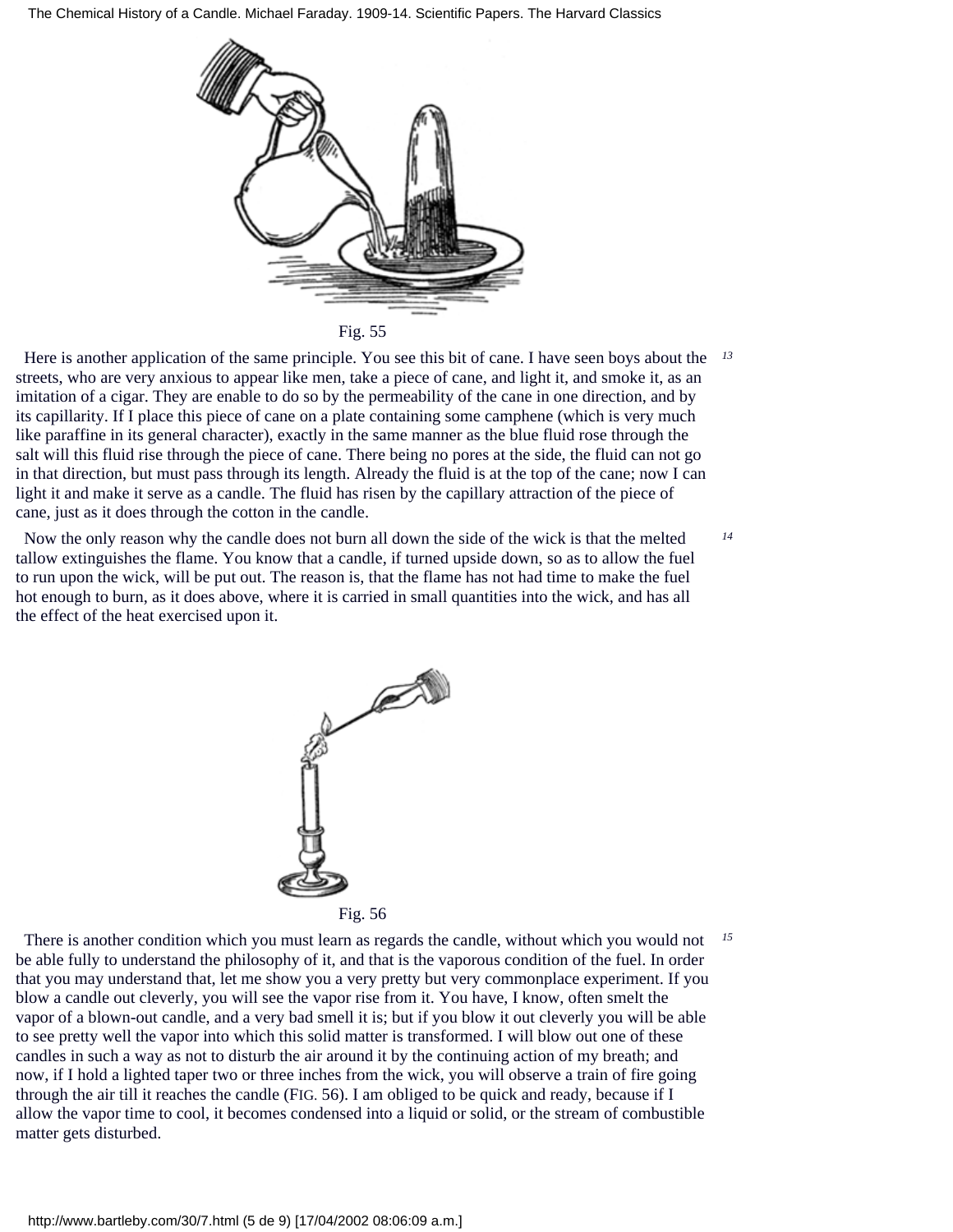Now as to the shape or form of the flame. It concerns us much to know about the condition which the  *16* matter of the candle finally assumes at the top of the wick, where you have such beauty and brightness as nothing but combustion or flame can produce. You have the glittering beauty of gold and silver, and the still higher lustre of jewels like the ruby and diamond; but none of these rival the brilliancy and beauty of flame. What diamond can shine like flame? It owes its lustre at nighttime to the very flame shining upon it. The flame shines in darkness, but the light which the diamond has is as nothing until the flame shines upon it, when it is brilliant again. The candle alone shines by itself and for itself, or for those who have arranged the materials. Now let us look a little at the form of the flame as you see it under the glass shade. It is steady and equal, and its general form is that which is represented in the diagram (FIG. 57), varying with atmospheric disturbances, and also varying according to the size of the candle. It is a bright oblong, brighter at the top than toward the bottom, with the wick in the middle, and, besides the wick in the middle, certain darker parts towards the bottom, where the ignition is not so perfect as in the part above. I have a drawing here, sketched many years ago by Hooker, when he made his investigations. It is the drawing of the flame of a lamp, but it will apply to the flame of a candle. The cup of the candle is the vessel or lamp; the melted spermaceti is the oil; and the wick is common to both. Upon that he sets this little flame, and then he represents what is true, a certain quantity of matter rising about it which you do not see, and which, if you have not been here before, or are not familiar with the subject, you will not know of. He has here represented the parts of the surrounding atmosphere that are very essential to the flame, and that are always present with it. There is a current formed, which draws the flame out; for the flame which you see is really drawn out by the current, and drawn upward to a great height, just as Hooker has here shown you by that prolongation of the current in the diagram. You may see this by taking a lighted candle, and putting it in the sun so as to get its shadow thrown on a piece of paper. How remarkable it is that that thing which is light enough to produce shadows of other objects can be made to throw its own shadow on a piece of white paper or card, so that you can actually see streaming round the flame something which is not part of the flame, but is ascending and drawing the flame upward. Now I am going to imitate the sunlight by applying the voltaic battery to the electric lamp. You now see our sun and its great luminosity; and by placing a candle between it and the screen, we get the shadow of the flame. You observe the shadow of the candle and of the wick; then there is a darkish part, as represented in the diagram (FIG. 58), and then a part which is more distinct. Curiously enough, however, what we see in the shadow as the darkest part of the flame is, in reality, the brightest part; and here you see streaming upward the ascending current of hot air, as shown by Hooker, which draws out the flame, supplies it with air, and cools the sides of the cup of melted fuel.



Fig. 57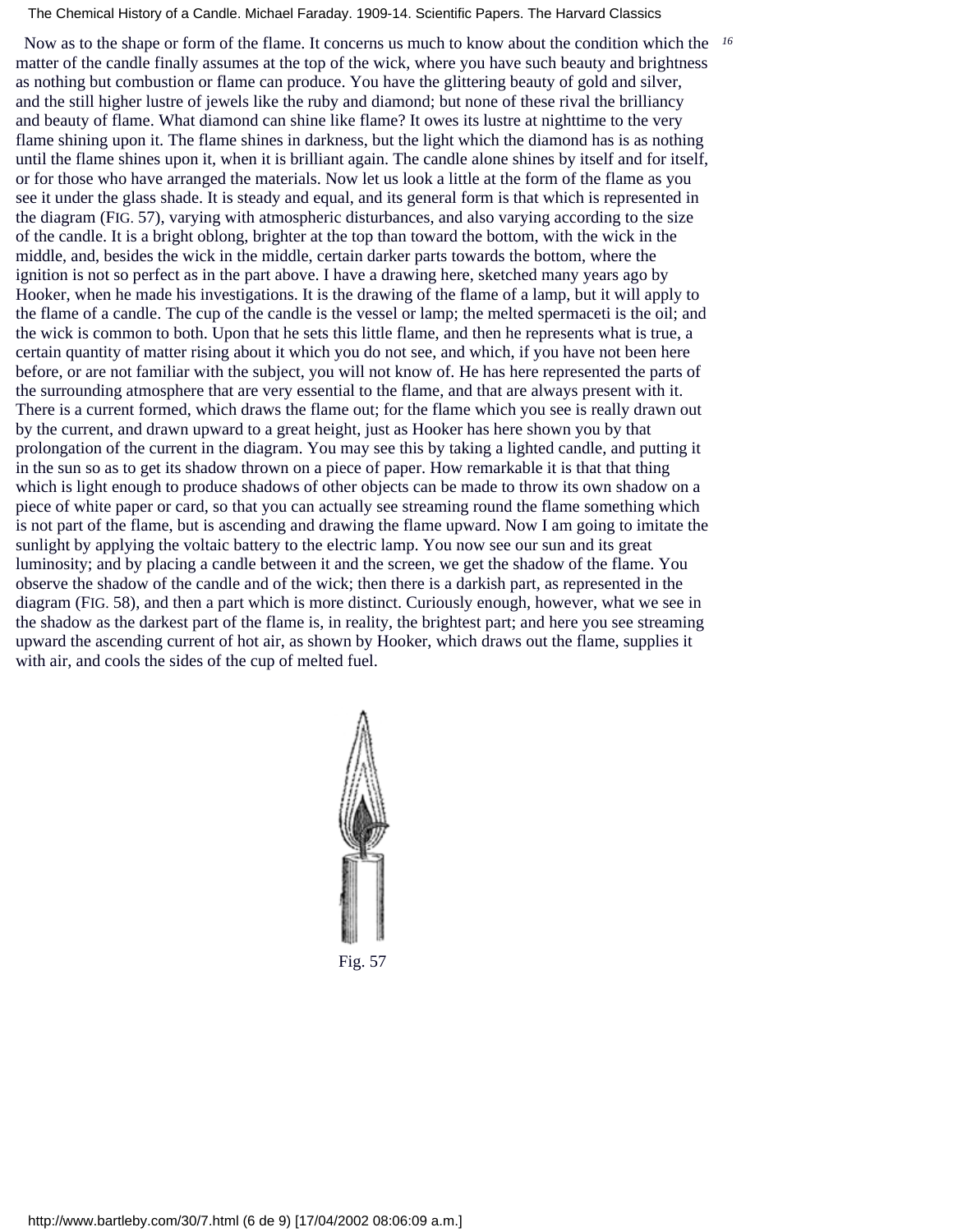

 *17*

 *18*

<span id="page-6-0"></span> I can give you here a little farther illustration, for the purpose of showing you how flame goes up or down according to the current. I have here a flame—it is not a candle flame—but you can, no doubt, by this time generalize enough to be able to compare one thing with another. What I am about to do is to change the ascending current that takes the flame upward into a descending current. This I can easily do by the little apparatus you see before me. The flame, as I have said, is not a candle flame, but it is produced by alcohol, so that it shall not smoke too much. I will also color the flame with another substance ( [6\)](#page-8-2), so that you may trace its course; for, with the spirit alone, you could hardly see well enough to have the opportunity of tracing its direction. By lighting this spirit of wine we have then a flame produced, and you observe that when held in the air it naturally goes upward. You understand now, easily enough, why flames go up under ordinary circumstances: it is because of the draught of air by which the combustion is formed. But now, by blowing the flame down, you see I am enabled to make it go downward into this little chimney, the direction of the current being changed (FIG. 59). Before we have concluded this course of lectures we shall show you a lamp in which the flame goes up and the smoke goes down, or the flame goes down and the smoke goes up. You see, then, that we have the power in this way of varying the flame in different directions.



 There are now some other points that I must bring before you. Many of the flames you see here vary very much in their shape by the currents of air blowing around them in different directions; but we can, if we like, make flames so that they will look like fixtures, and we can photograph them—indeed, we have to photograph them—so that they become fixed to us, if we wish to find out every thing concerning them. That, however, is not the only thing I wish to mention. If I take a flame sufficiently large, it does not keep that homogeneous, that uniform condition of shape, but it breaks out with a power of life which is quite wonderful. I am about to use another kind of fuel, but one which is truly and fairly a representative of the wax or tallow of a candle. I have here a large ball of cotton, which will serve as a wick. And, now that I have immersed it in spirit and applied a light to it, in what way does it differ from an ordinary candle? Why, it differs very much in one respect, that we have a vivacity and power about it, a beauty and a life entirely different from the light presented by a candle. You see those fine tongues of flame rising up. You have the same general disposition of the mass of the flame from below upward; but, in addition to that, you have this remarkable breaking out into tongues which you do not perceive in the case of a candle. Now, why is this? I must explain it to you,

http://www.bartleby.com/30/7.html (7 de 9) [17/04/2002 08:06:09 a.m.]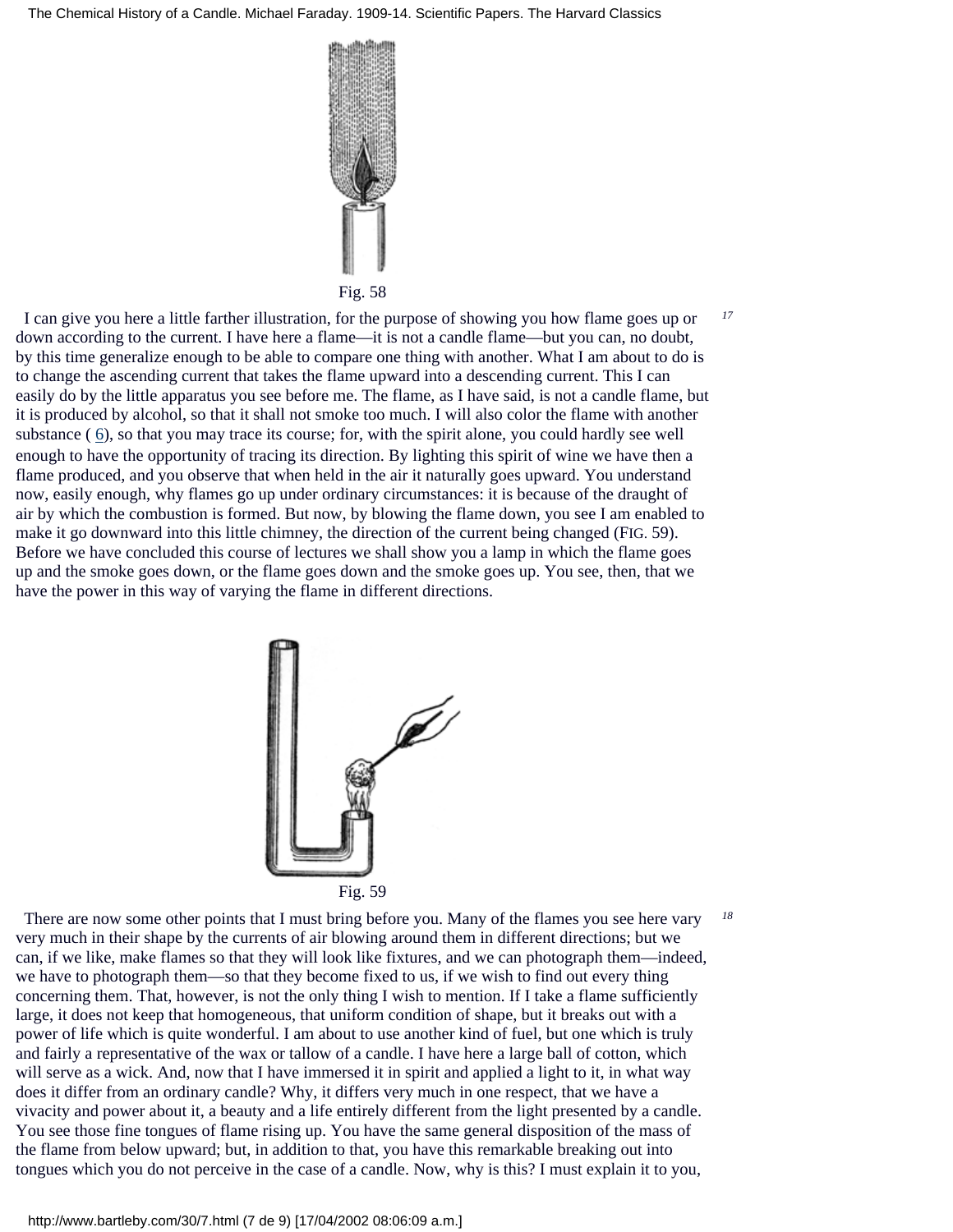because, when you understand that perfectly, you will be able to follow me better in what I have to say hereafter. I suppose some here will have made for themselves the experiment I am going to show you. Am I right in supposing that any body here has played at snapdragon? I do not know a more beautiful illustration of the philosophy of flame, as to a certain part of its history, than the game of snapdragon. First, here is the dish; and let me say, that when you play snapdragon properly you ought to have the dish well warmed; you ought also to have warm plums, and warm brandy, which, however, I have not got. When you have put the spirit into the dish, you have the cup and the fuel; and are not the raisins acting like the wicks? I now throw the plums into the dish, and light the spirit, and you see those beautiful tongues of flame that I refer to. You have the air creeping in over the edge of the dish forming these tongues. Why? Because, through the force of the current and the irregularity of the action of the flame, it can not flow in one uniform stream. The air flows in so irregularly that you have what would otherwise be a single image broken up into a variety of forms, and each of these little tongues has an independent existence of its own. Indeed, I might say, you have here a multitude of independent candles. You must not imagine, because you see these tongues all at once, that the flame is of this particular shape. A flame of that shape is never so at any one time. Never is a body of flame, like that which you just saw rising from the ball, of the shape it appears to you. I consists of a multitude of different shapes, succeeding each other so fast that the eye is only able to take cognizance of them all at once. In former times I purposely analyzed a flame of that general character, and the diagram shows you the different parts of which it is composed (FIG. 60). They do not occur all at once; it is only because we see these shapes in such rapid succession that they seem to us to exist all at one time.



Fig. 60

 It is too bad that we have not got farther than my game of snapdragon; but we must not, under any circumstances, keep you beyond your time. It will be a lesson to me in future to hold you more strictly to the philosophy of the thing than to take up your time so much with these illustrations.

 *19*

<span id="page-7-0"></span>**Note 1.** The *Royal George* sunk at Spithead on the 29th of August, 1782. Colonel Pasley commenced operations for the removal of the wreck by the explosion of gunpowder, in August 1839. The candle which Professor Faraday exhibited must therefore have been exposed to the action of salt water for upward of fifty-seven years. [\[back\]](#page-1-0)

<span id="page-7-1"></span>**Note 2.** The fat or tallow consists of a chemical combination of fatty acids with glycerin. The lime unites with the palmitic, oleic, and stearic acids, and separates the glycerin. After washing, the insoluble lime soap is decomposed with hot dilute sulphuric acid. The melted fatty acids thus rise as an oil to the surface, when they are decanted. They are again washed and cast into thin plates, which, when cold, are placed between layers of cocoanut matting and submitted to intense hydraulic pressure. In this way the soft oleic acid is squeezed out, while the hard palmitic and stearic acids remain. These are farther purified by pressure at a higher temperature and washing in warm dilute sulphuric acid, when they are ready to be made into candles. These acids are harder and whiter than the fats from which they were obtained, while at the same time they are cleaner and more combustible. [[back](#page-1-1)]

<span id="page-7-2"></span>**Note 3.** A little borax or phosphorus salt is sometime added in order to make the ash fusible. [\[back\]](#page-1-2)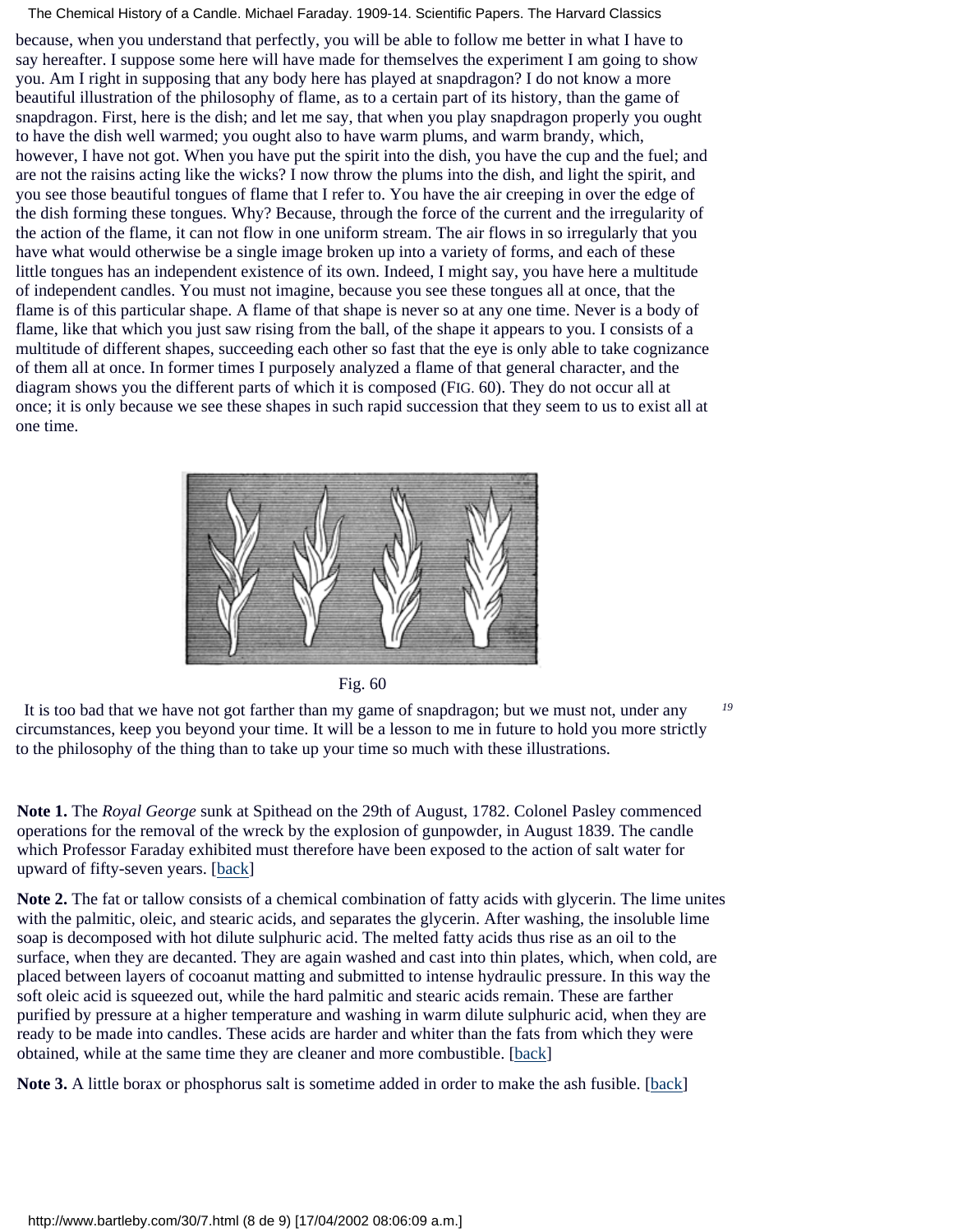<span id="page-8-0"></span>**Note 4.** Capillary attraction or repulsion is the cause which determines the ascent or descent of a fluid in a capillary tube. If a piece of thermometer tubing, open at each end, be plunged into water, the latter will instantly rise in the tube considerably above its external level. If, on the other hand, the tube be plunged into mercury, a repulsion instead of attraction will be exhibited, and the level of the mercury will be lower in the tube than it is outside. [\[back\]](#page-3-0)

<span id="page-8-1"></span>**Note 5.** The late Duke of Sussex was, we believe, the first to show that a prawn might be washed upon this principle. If the tail, after pulling off the fan part, be placed in a tumbler of water, and the head be allowed to hang over the outside, the water will be sucked up the tail by capillary attraction, and will continue to run out through the head until the water in the glass has sunk so low the tail ceases to dip into it. [[back](#page-3-1)]

<span id="page-8-2"></span>**Note 6.** The alcohol had chloride of copper dissolved in it: this produces a beautiful green flame. [\[back\]](#page-6-0)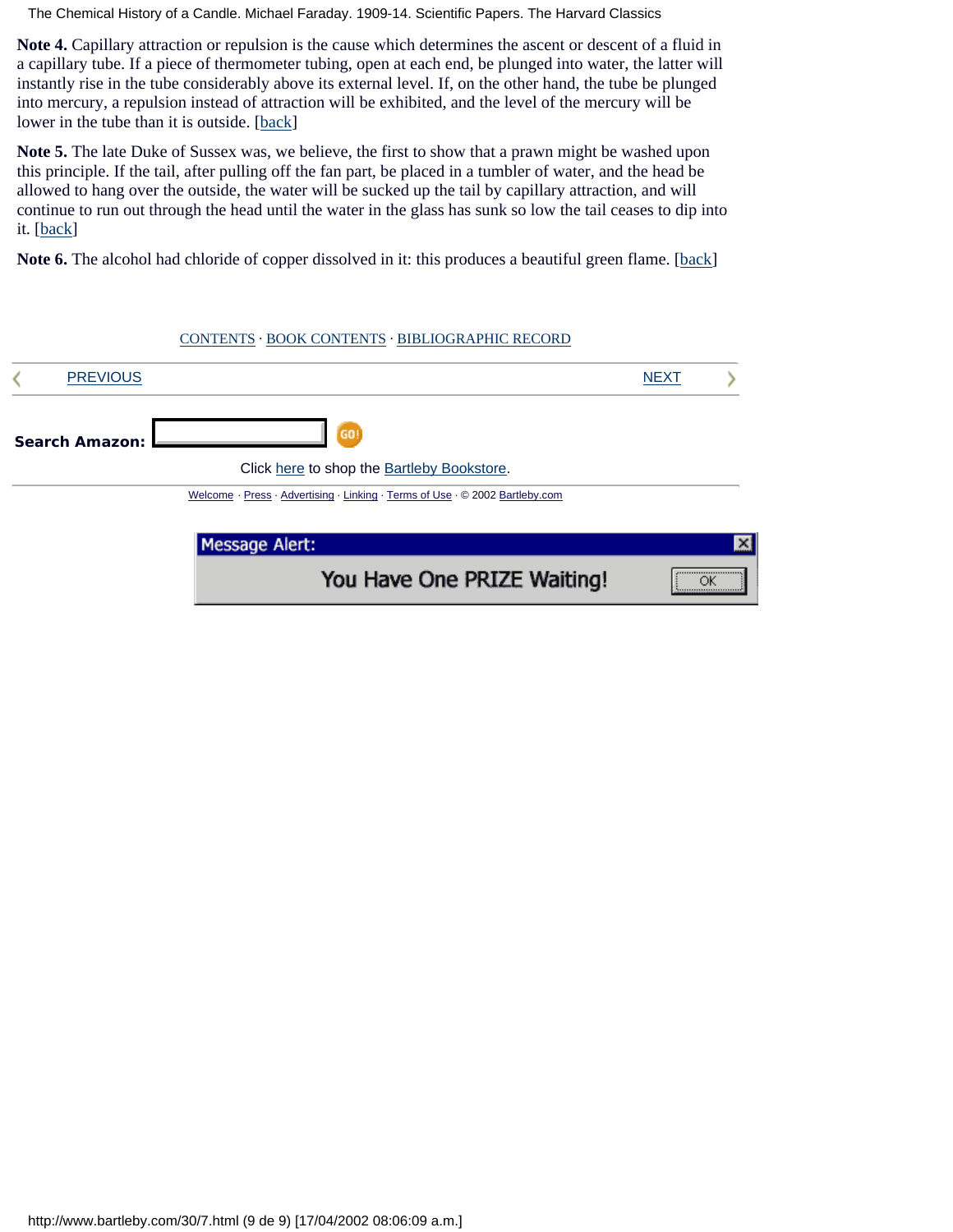## <span id="page-9-1"></span>Lecture II.—A Candle: Brightness of the Flames—Air Necessary for Combustion—Production of Water

**The Chemical History of a Candle**

## Michael Faraday

 *1*

 *2*

WE were occupied the last time we met in considering the general character and arrangement as regards the fluid portion of a candle, and the way in which that fluid got into the place of combustion. You see, when we have a candle burning fairly in a regular, steady atmosphere, it will have a shape something like the one shown in the diagram, and will look pretty uniform, although very curious in its character. And now I have to ask your attention to the means by which we are enabled to ascertain what happens in any particular part of the flame; why it happens; what it does in happening; and where, after all, the whole candle goes to; because, as you know very well, a candle being brought before us and burned, disappears, if burned properly, without the least trace of dirt in the candle stick, and this is a very curious circumstance. In order, then, to examine this candle carefully, I have arranged certain apparatus, the use of which you will see as I go on. Here is a candle; I am about to put the end of this glass tube into the middle of the flame—into that part which old Hooker has represented in the diagram as being rather dark, and which you can see at any time if you will look at a candle carefully, without blowing it about. We will examine this dark part first.

<span id="page-9-2"></span><span id="page-9-0"></span> Now I take this bent glass tube, and introduce one end into that part of the flame, and you see at once that something is coming from the flame, out at the other end of the tube; and if I put a flask there, and leave it for a little while, you will see that something from the middle part of the flame is gradually drawn out, and goes through the tube, and into that flask, and there behaves very differently from what it does in the open air. It not only escapes from the end of the tube, but falls down to the bottom of the flask like a heavy substance, as indeed it is (FIG. 61). We find that this is the wax of the candle made into a vaporous fluid—not a gas. (You must learn the difference between a gas and a vapor: a gas remains permanent; a vapor is something that will condense.) If you blow out a candle, you perceive a very nasty smell, resulting from the condensation of this vapor. That is very different from what you have outside the flame; and, in order to make that more clear to you, I am about to produce and set fire to a larger portion of this vapor; for what we have in the small way in a candle, to understand thoroughly, we must, as philosophers, produce in a larger way, if needful, that we may examine the different parts. And now Mr. Anderson will give me a source of heat, and I am about to show you what that vapor is. Here is some wax in a glass flask, and I am going to make it hot, as the inside of that candle flame is hot, and the matter about the wick is hot. (The lecturer placed some wax in a glass flask, and heated it over a lamp.) Now I dare say that is hot enough for me. You see that the wax I put in it has become fluid, and there is a little smoke coming from it. We shall very soon have the vapor ceture II.—A Candle: Brightness of the Flames—Air Necessary<br>Michael Faraday<br>Michael Faraday<br>Michael Faraday<br>Michael Faraday<br>ands the fluid portion of a candle, and the way in which that flu<br>parasits the fluid portion of a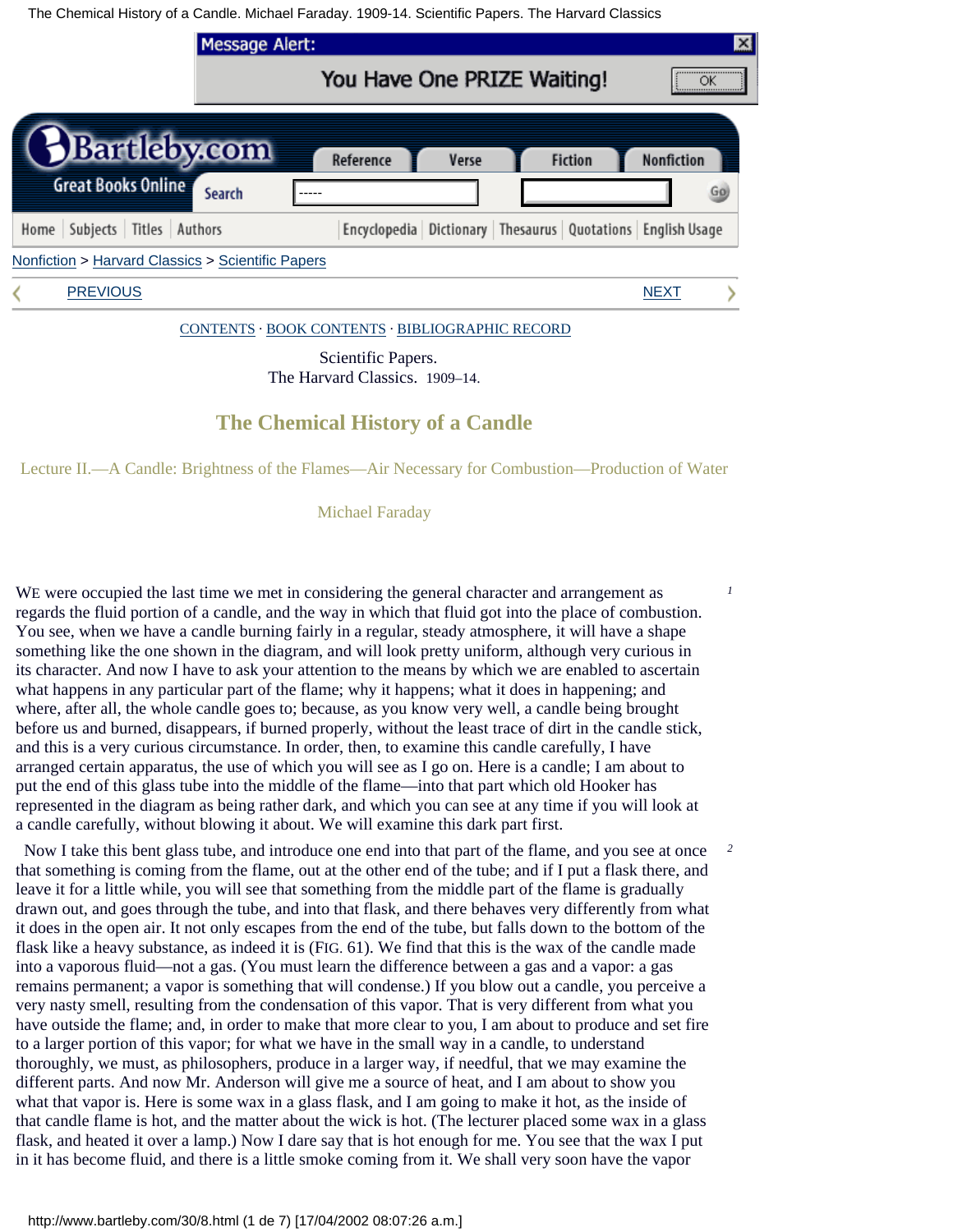rising up. I will make it still hotter, and now we get more of it, so that I can actually pour the vapor out of the flask into that basin, and set it on fire there. This, then, is exactly the same kind of vapor as we have in the middle of the candle; and that you may be sure this is the case, let us try whether we have not got here, in this flask, a real combustible vapor out of the middle of the candle. [Taking the flask into which the tube from the candle proceeded, and introducing a lighted taper. (FIG. 62).] See how it burns. Now this is the vapor from the middle of the candle, produced by its own heat; and that is one of the first things you have to consider with respect to the progress of the wax in the course of its combustion, and as regards the changes it undergoes. I will arrange another tube carefully in the flame, and I should not wonder if we were able, by a little care, to get that vapor to pass through the tube to the other extremity, where we will light it, and obtain absolutely the flame of the candle at a place distant from it. Now, look at that. Is not that a very pretty experiment? Talk about laying on gas—why, we can actually lay on a candle! And you see from this that there are clearly two different kinds of action—one the *production* of the vapor, and the other the *combustion* of it—both of which take place in particular parts of the candle.







Fig. 62

 *3*

 I shall get no vapor from that part which is already burnt. If I raise the tube (FIG. 61) to the upper part of the flame, so soon as the vapor has been swept out what comes away will be no longer combustible; it is already burned. How burned? Why, burned thus: In the middle of the flame, where the wick is, there is this combustible vapor; on the outside of the flame is the air which we shall find necessary for the burning of the candle; between the two, intense chemical action takes place, whereby the air and the fuel act upon each other, and at the very same time that we obtain light the vapor inside is destroyed. If you examine where the heat of a candle is, you will find it very curiously arranged. Suppose I take this candle, and hold a piece of paper close upon the flame, where is the heat of that flame? Do you not see that it is *not* in the inside? It is in a ring, exactly in the place where I told you the chemical action was; and even in my irregular mode of making the experiment, if there is not too much disturbance, there will always be a ring. This is a good experiment for you to make at home. Take a strip of paper, have the air in the room quiet, and put the piece of paper right across the middle

http://www.bartleby.com/30/8.html (2 de 7) [17/04/2002 08:07:26 a.m.]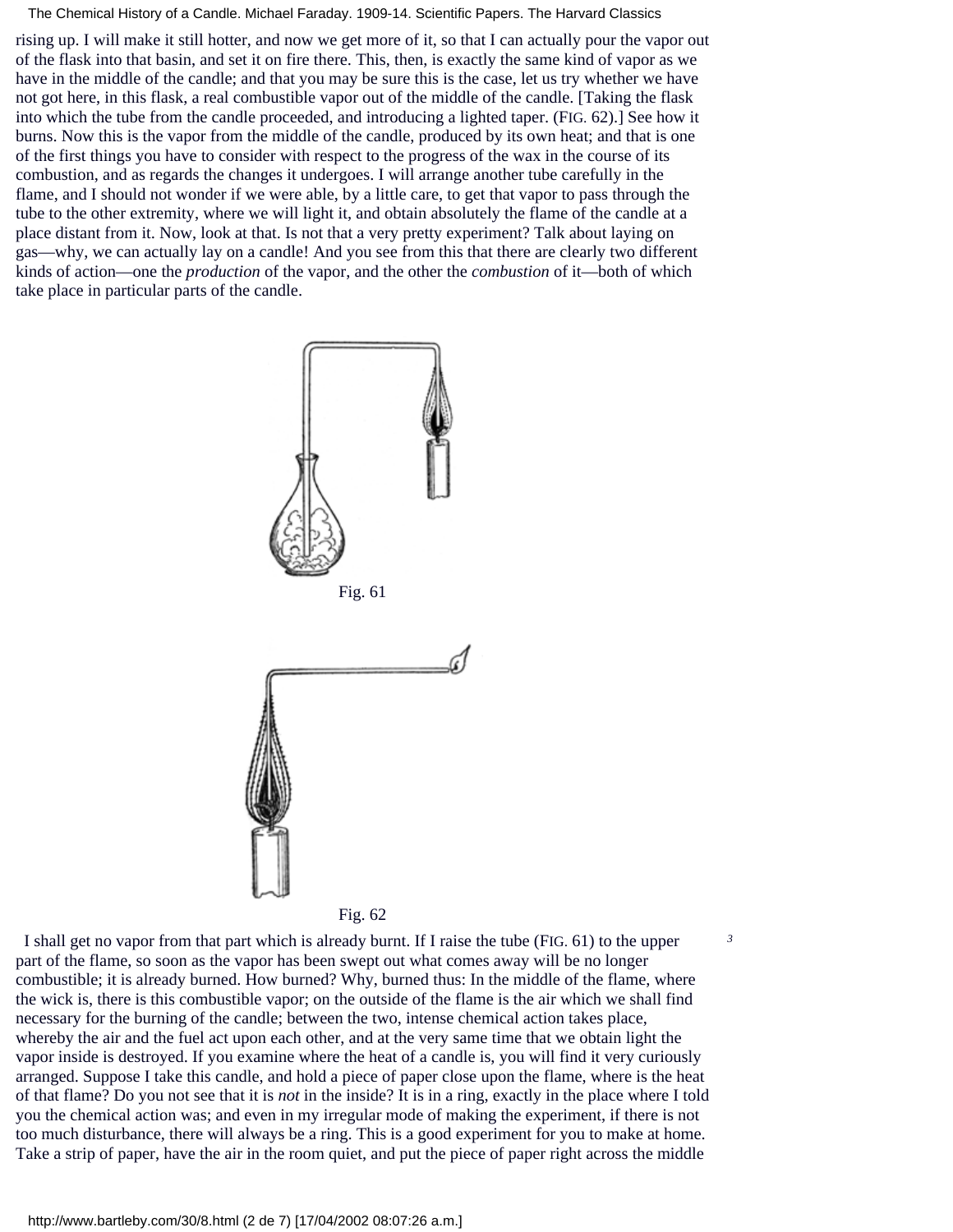of the flame—(I must not talk while I make the experiment)—and you will find that it is burnt in two places, and that it is not burnt, or very little so, in the middle; and when you have tried the experiment once or twice, so as to make it nicely, you will be very interested to see where the heat is, and to find that it is where the air and the fuel come together.

 This is most important for us as we proceed with out subject. Air is absolutely necessary for combustion; and, what is more, I must have you understand that *fresh* air is necessary, or else we should be imperfect in our reasoning and our experiments. Here is a jar of air; I place it over a candle, and it burns very nicely in it at first, showing that what I have said about it is true; but there will soon be a change. See how the flame is drawing upward, presently fading, and at last going out. And going out, why? Not because it wants air merely, for the jar is as full now as it was before; but it wants pure, fresh air. The jar is full of air, partly changed, partly not changed; but it does not contain sufficient of the fresh air which is necessary for the combustion of a candle. These are all points which we, as young chemists, have to gather up; and if we look a little more closely into this kind of action, we shall find certain steps of reasoning extremely interesting. For instance, here is the oil-lamp I showed you—an excellent lamp for our experiments—the old Argand lamp. I now make it like a candle (obstructing the passage of air into the centre of the flame); there is the cotton; there is the oil rising up in it, and there is the conical flame. It burns poorly because there is a partial restraint of air. I have allowed no air to get to it save around the outside of the flame, and it does not burn well. I can not admit more air from the outside, because the wick is large; but if, as Argand did so cleverly, I open a passage to the middle of the flame, and so let air come in there, you will see how much more beautifully it burns. If I shut the air off, look how it smokes; and why? We have now some very interesting points to study: we have the case of the combustion of a candle; we have the case of a candle being put out by the want of air; and we have now the case of imperfect combustion, and this is to us so interesting that I want you to understand it as thoroughly as you do the case of a candle burning in its best possible manner. I will now make a great flame, because we need the largest possible illustrations. Here is a larger wick (burning turpentine on a ball of cotton). All these things are the same as candles, after all. If we have larger wicks, we must have a larger supply of air, or we shall have less perfect combustion. Look, now, at this black substance going up into the atmosphere; there is a regular stream of it. I have provided means to carry off the imperfectly burned part, lest it should annoy you. Look at the soots that fly off from the flame; see what an imperfect combustion it is, because it can not get enough air. What, then, is happening? Why, certain things which are necessary to the combustion of a candle are absent, and very bad results are accordingly produced; but we see what happens to a candle when it is burnt in a pure and proper state of air. At the time when I showed you this charring by the ring of flame on the one side of the paper, I might have also shown you, by turning to the other side, that the burning of a candle produces the same kind of soot—charcoal, or carbon.

 But, before I show that, let me explain to you, as it is quite necessary for our purpose, that, though I take a candle, and give you, as the general result, its combustion in the form of a flame, we must see whether combustion is always in this condition, or whether there are other conditions of flame; and we shall soon discover that there are, and that they are most important to us. I think, perhaps, the best illustration of such a point to us, as juveniles, is to show the result of strong contrast. Here is a little gunpowder. You know that gunpowder burns with flame; we may fairly call it flame. It contains carbon and other materials, which altogether cause it to burn with a flame. And here is some pulverized iron, or iron filings. Now I purpose burning these two things together. I have a little mortar in which I will mix them. (Before I go into these experiments, let me hope that none of you, by trying to repeat them for fun's sake, will do any harm. These things may all be very properly used if you take care, but without that much mischief will be done.) Well, then here is a little gunpowder, which I put at the bottom of that little wooden vessel, and mix the iron filings up with it, my object being to make the gunpowder set fire to the filings and burn them in the air, and thereby show the difference between substances burning with flame and not with flame. Here is the mixture; and when I set fire to it you must watch the combustion, and you will see that it is of two kinds. You will see the gunpowder burning with a flame and the filings thrown up. You will see them burning, too, but without the production of flame. They will each burn separately. [The lecturer then ignited the mixture.] There is the gunpowder, which burns with a flame, and there are the filings: they burn with a different kind of combustion. You see, then, these two great distinctions; and upon these differences depend all the utility and all the beauty of flame which we use for the purpose of giving out light. When we use oil, or gas, or candle for the purpose of illumination, their fitness all depends upon these different kinds of combustion.

 *5*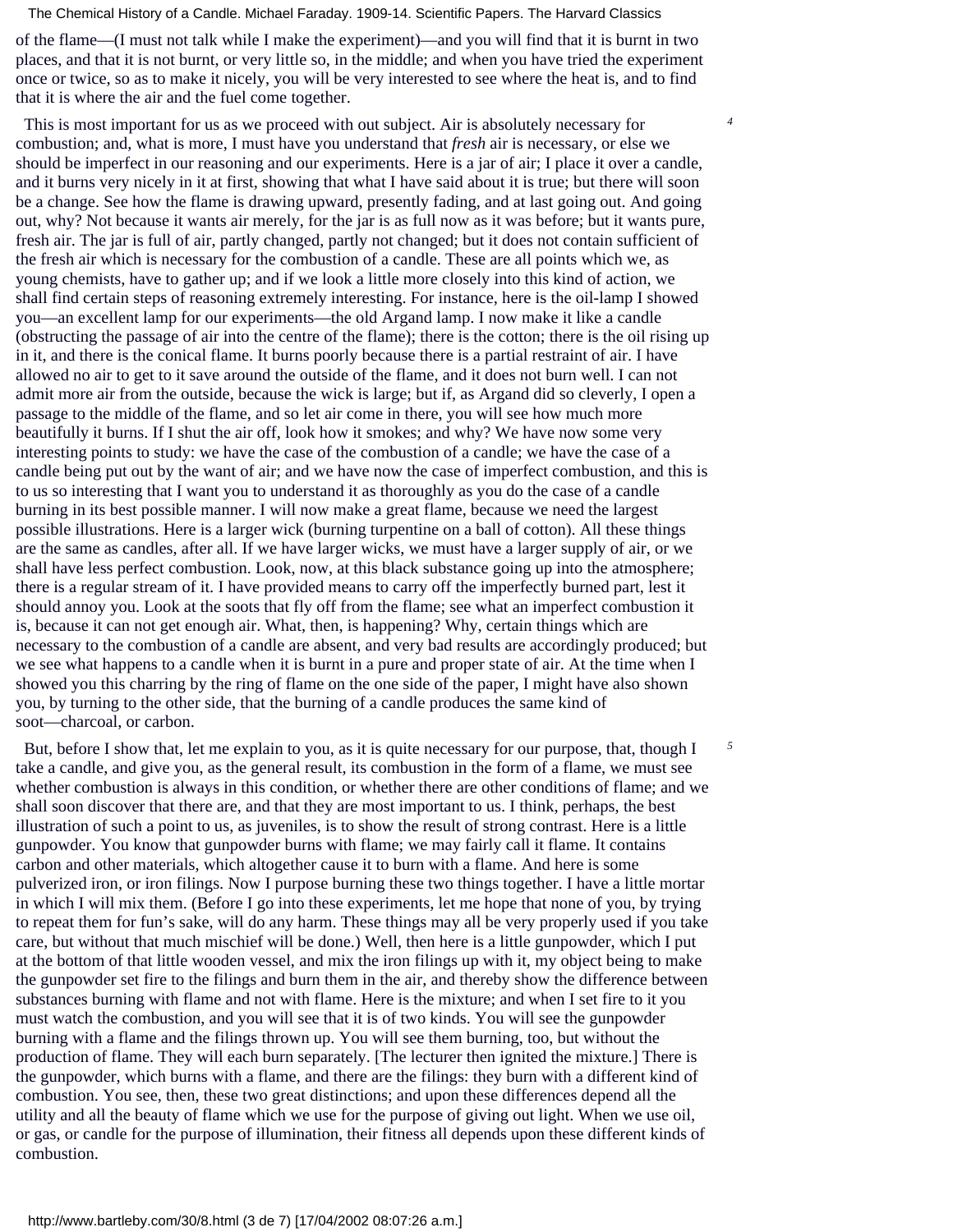<span id="page-12-0"></span> There are such curious conditions of flame that it requires some cleverness and nicety of discrimination to distinguish the kinds of combustion one from another. For instance, here is a powder which is very combustible, consisting, as you see, of separate little particles. It is called *lycopodium,* ( [1\)](#page-15-0) and each of these particles can produce a vapor, and produce its own flame; but, to see them burning, you would imagine it was all one flame. I will now set fire to a quantity, and you will see the effect. We saw a cloud of flame, apparently in one body; but that rushing noise [referring to the sound produced by the burning] was a proof that the combustion was not a continuous or regular one. This is the lightning of the pantomimes, and a very good imitation. [The experiment was twice repeated by blowing lycopodium from a glass tube through a spirit flame.] This is not an example of combustion like that of the filings I have been speaking of, to which we must now return.

 *6*

 *7*

 *8*

 *9*

 Suppose I take a candle and examine that part of it which appears brightest to our eyes. Why, there I get these black particles, which already you have seen many times evolved from the flame, and which I am now about to evolve in a different way. I will take this candle and clear away the gutterage, which occurs by reason of the currents of air, and if I now arrange the glass tube so as just to dip into this luminous part, as in our first experiment, only higher, you see the result. In place of having the same white vapor that you had before, you will now have a black vapor. There is goes, as black as ink. It is certainly very different from the white vapor; and when we put a light to it we shall find that it does not burn, but that it puts the light out. Well, these particles, as I said before, are just the smoke of the candle; and this brings to mind that old employment which Dean Swift recommended to servants for their amusement, namely writing on the ceiling of a room with a candle. But what is that black substance? Why, it is the same carbon which exists in the candle. How comes it out of the candle? It evidently existed in the candle, or else we should not have had it here. And now I want you to follow me in this explanation. You would hardly think that all those substances which fly about London, in the form of soots and blacks, are the very beauty and life of the flame, and which are burned in it as those iron filings were burned here. Here is a piece of wire gauze, which will not let the flame go through it; and I think you will see, almost immediately, that when I bring it low enough to touch that part of the flame which is otherwise so bright, it quells and quinches it at once, and allows a volume of smoke to rise up.

 I want you now to follow me in this point—that whenever a substance burns, as the iron filings burnt in the flame of gunpowder, without assuming the vaporous state (whether it becomes liquid or remains solid), it becomes exceedingly luminous. I have here taken three or four examples apart from the candle on purpose to illustrate this point to you, because what I have to say is applicable to all substances, whether they burn or whether they do not burn—that they are exceedingly bright if they retain their solid state, and that it is to this presence of solid particles in the candle flame that it owes its brilliancy.

<span id="page-12-1"></span> Here is a platinum wire, a body which does not change by heat. If I heat it in this flame, see how exceedingly luminous it becomes. I will make the flame dim for the purpose of giving a little light only, and yet you will see that the heat which it can give to that platinum wire, though far less than the heat it has itself, is able to raise the platinum wire to a far higher state of effulgence. This flame has carbon in it; but I will take one that has no carbon in it. There is a material, a kind of fuel—a vapor, or gas, whichever you like to call it—in that vessel, and it has no solid particles in it; so I take that because it is an example of flame itself burning without any solid matter whatever; and if I now put this solid substance in it, you see what an intense heat it has, and how brightly it causes the solid body to glow. This is the pipe through which we convey this particular gas, which we call hydrogen, and which you shall know all about the next time we meet. And here is a substance called oxygen, by means of which this hydrogen can burn; and although we produce, by their mixture, far greater heat ( [2\)](#page-15-1) than you can obtain from the candle, yet there is very little light. If, however, I take a solid substance, and put that into it, we produce an intense light. If I take a piece of lime, a substance which will not burn, and which will not vaporize by the heat (and because it does not vaporize remains solid, and remains heated), you will soon observe what happens as to its glowing. I have here a most intense heat produced by the burning of hydrogen in contact with the oxygen; but there is as yet very little light—not for want of heat, but for want of particles which can retain their solid state; but when I hold this piece of lime in the flame of the hydrogen as it burns in the oxygen, see how it glows! This is glorious lime light, which rivals the voltaic light, and which is almost equal to sunlight. I have here a piece of carbon or charcoal, which will burn and give us light exactly in the same manner as if it were burnt as part of a candle. The heat that is in the flame of a candle decomposes the vapor of the wax, and sets free the carbon particles; they rise up heated and glowing as this now glows, and then enter into the air. But the particles, when burnt, never pass off from a candle in the form of carbon. They go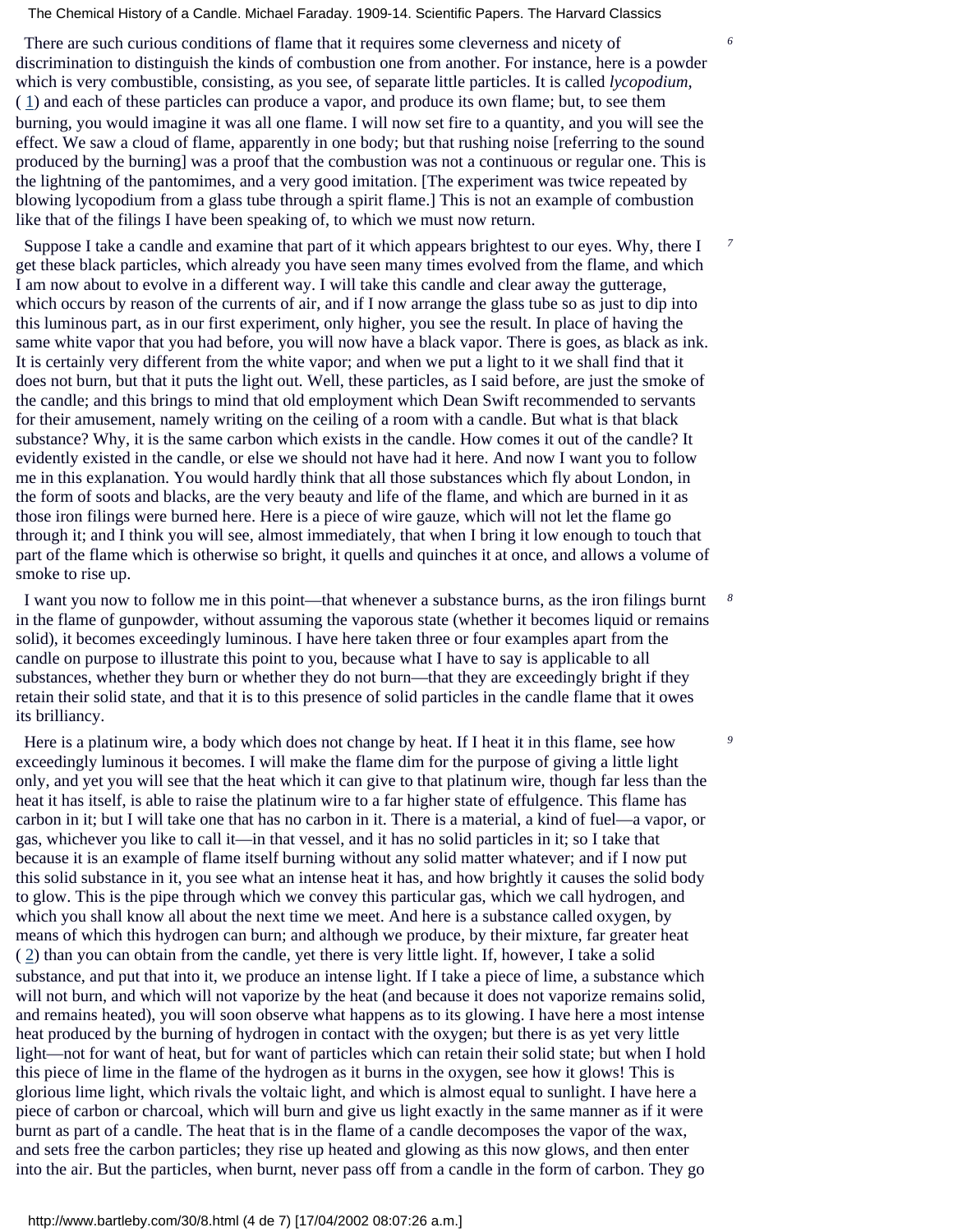off into the air as a perfectly invisible substance, about which we shall know hereafter.

 Is it not beautiful to think that such a process is going on, and that such a dirty things as charcoal can become so incandescent? You see it comes to this—that all bright flames contain these solid particles; all things that burn and produce solid particles, either during the time they are burning, as in the candle, or immediately after being burnt, as in the case of the gunpowder and iron filings—all these things give us this glorious and beautiful light.  *10*

<span id="page-13-0"></span> I will give you a few illustrations. Here is a piece of phosphorus, which burns with a bright flame. Very well; we may now conclude that phosphorus will produce, either at the moment that it is burning or afterwards, these solid particles. Here is the phosphorus lighted, and I cover it over with this glass for the purpose of keeping in what is produced. What is all that smoke? (FIG. 63.) That smoke consists of those very particles which are produced by the combustion of the phosphorus. Here, again, are two substances. This is chlorate of potassa, and this other sulphuret of antimony. I shall mix these together a little, and then they may be burnt in many ways. I shall touch them with a drop of sulphuric acid, for the purpose of giving you an illustration of chemical action, and they will instantly burn. ( [3\)](#page-15-2) [The lecturer then ignited the mixture by means of sulphuric acid.] Now, from the appearance of things, you can judge for yourselves whether they produce solid matter in burning. I have given you the train of reasoning which will enable you to say whether they do or do not; for what is this bright flame but the solid particles passing off?



Fig. 63

 Mr. Anderson has in the furnace a very hot crucible. I am about to throw into it some zinc filings, and they will burn with flame like gunpowder. I make this experiment because you can make it well at home. Now I want you to see what will be the result of the combustion of this zinc. Here it is burning—burning beautifully like a candle, I may say. But what is all that smoke, and what are those little clouds of wool which will come to you if you can not come to them, and make themselves sensible to you in the form of the old philosophic wool, as it was called? We shall have left in that crucible, also, a quantity of this woolly matter. But I will take a piece of this same zinc, and make an experiment a little more closely at home, as it were. You will have here the same thing happening. Here is the piece of zinc; there [pointing to a jet of hydrogen] is the furnace, and we will set to work and try and burn the metal. It glows, you see; there is the combustion; and there is the white substance into which it burns. And so, if I take that flame of hydrogen as the representative of a candle, and show you a substance like zinc burning in the flame, you will see that it was merely during the action of combustion that this substance glowed—while it was kept hot; and if I take a flame of hydrogen and put this white substance from the zinc into it, look how beautifully it glows, and just because it is a solid substance.

 *12*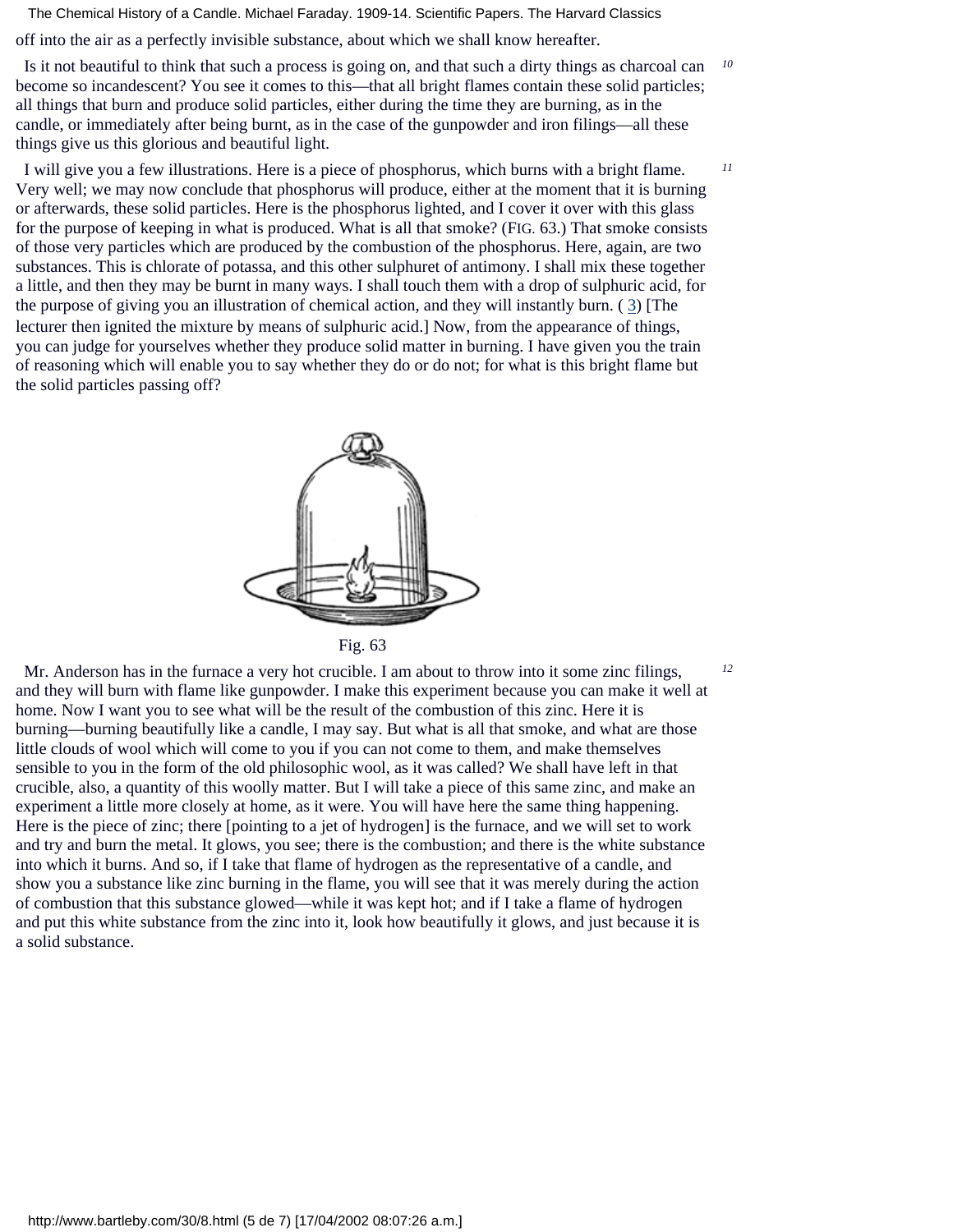I will now take such a flame as I had a moment since, and set free from it the particles of carbon. Here is some camphene, which will burn with a smoke; but if I send these particles of smoke through this pipe into the hydrogen flame you will see they will burn and become luminous, because we heat them a second time. There they are. Those are the particles of carbon reignited a second time. They are those particles which you can easily see by holding a piece of paper behind them, and which, while they are in the flame, are ignited by the heat produced, and, when so ignited, produce this brightness. When the particles are not separated you get no brightness. The flame of coal gas owes its brightness to the separation, during combustion, of these particles of carbon, which are equally in that as in a candle. I can very quickly alter that arrangement. Here, for instance is a bright flame of gas. Supposing I add so much air to the flame as to cause it all to burn before those particles are set free. I shall not have this brightness; and I can do that in this way: If I place over the jet this wire-gauze cap, as you see, and then light the gas over it, it burns with a non-luminous flame, owing to its having plenty of air mixed with it before it burns; and if I raise the gauze, you see it does not burn below ( [4](#page-15-3)). There is plenty of carbon in the gas; but, because the atmosphere can get to it, and mix with it before it burns, you see how pale and blue the flame is. And if I blow upon a bright gas flame, so as to consume all this carbon before it gets heated to the glowing point, it will also burn blue. [The lecturer illustrated his remarks by blowing on the gas light.] The only reason why I have not the same bright light when I thus blow upon the flame is that the carbon meets with sufficient air to burn it before it gets separated in the flame in a free state. The difference is solely due to the solid particles not being separated before the gas is burnt.

<span id="page-14-0"></span> You observe that there are certain products as the result of the combustion of a candle, and that of these products one portion may be considered as charcoal, or soot; that charcoal, when afterward burnt, produces some other product; and it concerns us very much now to ascertain what that other product is. We showed that something was going away; and I want you now to understand how much is going up into the air; and for that purpose we will have combustion on a little larger scale. From that candle ascends heated air, and two or three experiments will show you the ascending current; but, in order to give you a notion of the quantity of matter which ascends in this way, I will make an experiment by which I shall try to imprison some of the products of this combustion. For this purpose I have here what boys call a fire-balloon; I use this fire-balloon merely as a sort of measure of the result of the combustion we are considering; and I am about to make a flame in such an easy and simple manner as shall best serve my present purpose. This plate shall be the "cup," we will so say, of the candle; this spirit shall be our fuel; and I am about to place this chimney over it, because it is better for me to do so than to let things proceed at random. Mr. Anderson will now light the fuel, and here at the top we shall get the results of the combustion. What we get at the top of that tube is exactly the same, generally speaking, as you get from the combustion of a candle; but we do not get a luminous flame here, because we use a substance which is feeble in carbon. I am about to put this balloon—not into action, because that is not my object—but to show you the effect which results from the action of those products which arise from the candle, as they arise here from the furnace. [The balloon was held over the chimney (FIG. 64), when it immediately commenced to fill.] You see how it is disposed to ascend; but we must not let it up; because it might come in contact with those upper gaslights, and that would be very inconvenient. [The upper gaslights were turned out at the request of the lecturer, and the balloon was allowed to ascend.] Does not that show you what a large bulk of matter is being evolved? Now there is going through this tube [placing a large glass tube over a candle] all the products of that candle, and you will presently see that the tube will become quite opaque. Suppose I take another candle, and place it under a jar, and then put a light on the other side, just to show you what is going on. You see that the sides of the jar become cloudy, and the light begins to burn feebly. It is the products, you see, which make the light so dim, and this is the same thing which makes the sides of the jar so opaque. If you go home, and take a spoon that has been in the cold air, and hold it over a candle—not so as to soot it—you will find that it becomes dim just as that jar is dim. If you can get a silver dish, or something of that kind, you will make the experiment still better; and now, just to carry your thoughts forward to the time we shall next meet, let me tell you that it is *water* which causes the dimness, and when we next meet I will show that we can make it, without difficulty, assume the form of a liquid.

 *13*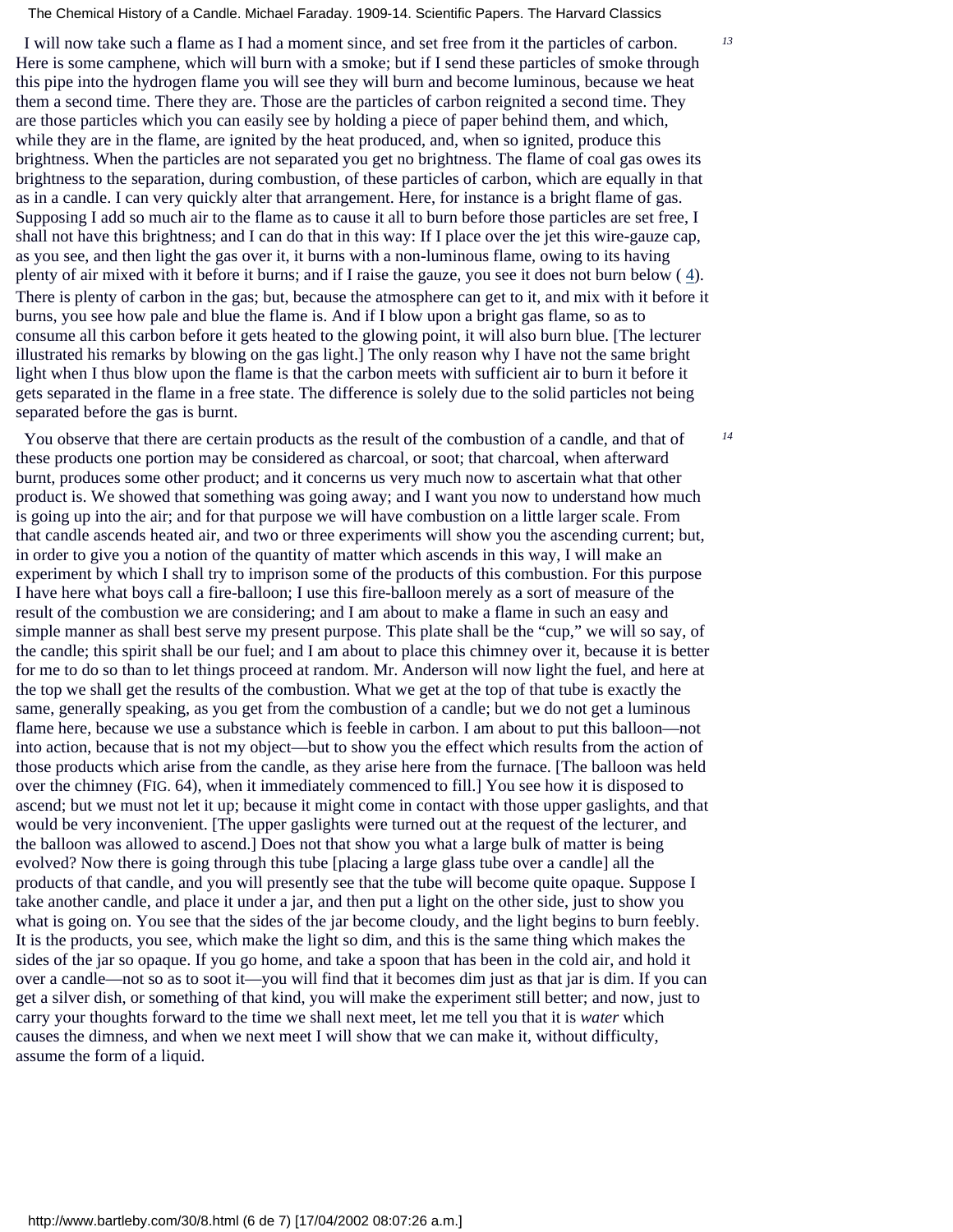

Fig. 64

<span id="page-15-0"></span>**Note 1.** Lycopodium is a yellowish powder found in the fruit of the club moss (*Lycopodium clavatum*). It is used in fireworks. [\[back\]](#page-12-0)

<span id="page-15-1"></span>**Note 2.** Bunsen has calculated that the temperature of the oxyhydrogen blowpipe is 8061° Centigrade. Hydrogen burning in air has a temperature of 3259° C., and coal gas in air, 2350° C. [\[back\]](#page-12-1)

<span id="page-15-2"></span>**Note 3.** The following is the action of the sulphuric in inflaming the mixture of sulphuret of antimony and chlorate of potassa. A portion of the latter is decomposed by the sulphuric acid into oxide of chlorine, bisulphate of potassa, and perchlorate of potassa. The oxide of chlorine inflames the sulphuret of antimony, which is a combustible body, and the whole mass instantly bursts into flame. [\[back\]](#page-13-0)

<span id="page-15-3"></span>**Note 4.** The "air-burner," which is of such value in the laboratory, owes its advantage to this principle. It consists of a cylindrical metal chimney, covered at the top with a piece of rather coarse iron wire gauze. This is supported over an Argand burner in such a manner that the gas may mix in the chimney with an amount of air sufficient to burn the carbon and hydrogen simultaneously, so that there may be no separation of carbon in the flame with consequent deposition of soot. The flame, being unable to pass through the wire gauze, burns in a steady, nearly invisible manner above. [[back](#page-14-0)]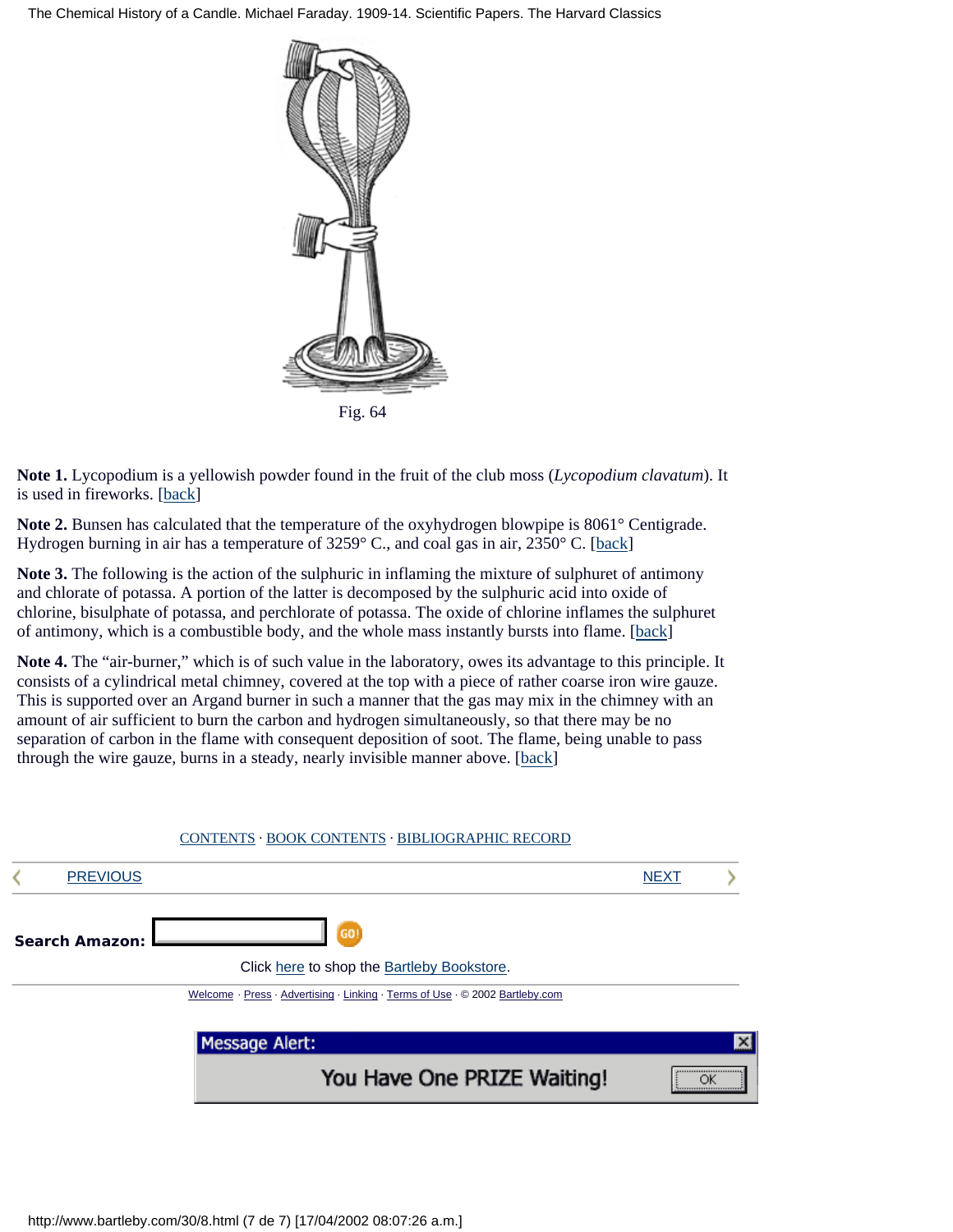# **The Chemical History of a Candle**

<span id="page-16-1"></span>Lecture III.—Products: Water from the Combustion—Nature of Water—A Compound—Hydrogen

## Michael Faraday

 *1*

 *2*

 *3*

I DARE say you well remember that when we parted we had just mentioned the word "products" from the candle; for when a candle burns we found we were able, by nice adjustment, to get various products from it. There was one substance which was not obtained when the candle was burning properly, which was charcoal or smoke, and there was some other substance that went upward from the flame which did not appear as smoke, but took some other form, and made part of that general current which, ascending from the candle upward, becomes invisible, and escapes. There were also other products to mention. You remember that in that rising current having its origin at the candle we found that one part was condensable against a cold spoon, or against a clean plate, or any other cold thing, and another part was incondensable.

We will first take the condensable part, and examine it, and, strange to say, we find that that part of the product is just water—nothing but water. On the last occasion I spoke of it incidentally, merely saying that water was produced among the condensable products of the candle; but to-day I wish to draw your attention to water, that we may examine it carefully, especially in relation to this subject, and also with respect to its general existence on the surface of the globe.

<span id="page-16-0"></span> Now, having previously arranged an experiment for the purpose of condensing water from the products of the candle, my next point will be to show you this water; and perhaps one of the best means that I can adopt for showing its presence to so many at once is to exhibit a very visible action of water and then to apply that test to what is collected as a drop at the bottom of that vessel. I have here a chemical substance, discovered by Sir Humphry Davy, which has a very energetic action upon water, which I shall use as a test of the presence of water. If I take a little piece of it—it is called potassium, as coming from potash—if I take a little piece of it, and throw it into the basin, you see how it shows the presence of water by lighting up and floating about, burning with a violet flame. I am now going to take away the candle which has been burning beneath the vessel containing ice and salt, and you see a drop of water—a condensed product of the candle—hanging from the under surface of the dish (FIG. 65). I will show you that potassium has the same action upon it as upon the water in that basin in the experiment we have just tried. See! it takes fire, and burns in just the same manner. I will take another drop upon this glass slab, and when I put the potassium on to it, you see at once, from its taking fire, that there is water present. Now that water was produced by the candle. In the same manner, if I put this spirit lamp under that jar, you will soon see the latter become damp from the dew which is deposited upon it—that dew being the result of combustion; and I have no doubt you Lecture III.—Products: Water from the Combustion—Nature Michael Faraday Michael Faraday Michael Faraday Michael Faraday Michael Faraday experiments on each and get that we can the compute the compute of the compute of the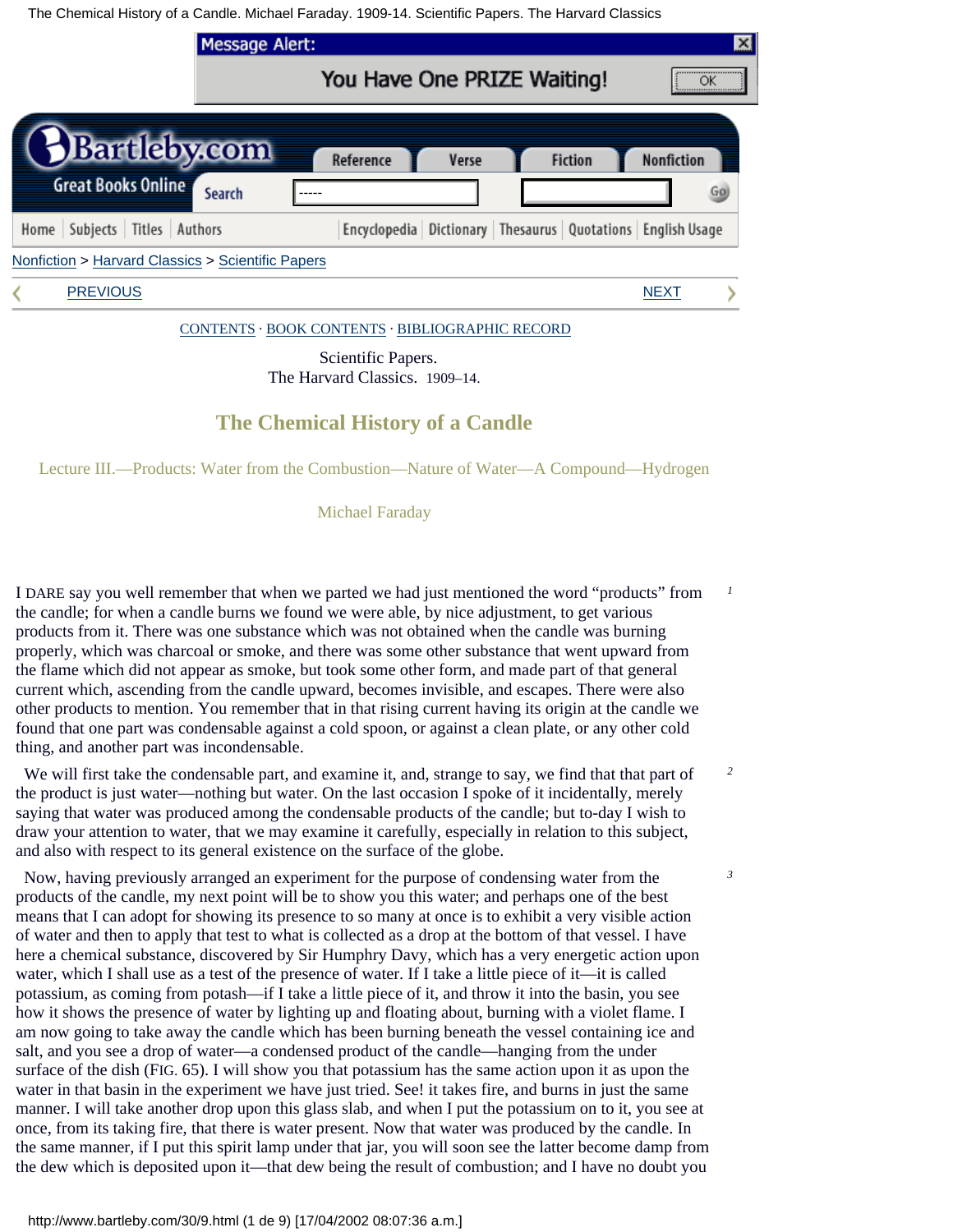will shortly see, by the drops of water which fall upon the paper below, that there is a good deal of water produced from the combustion of the lamp. I will let it remain, and you can afterward see how much water has been collected. So, if I take a gas lamp, and put any cooling arrangement over it, I shall get water—water being likewise produced from the combustion of gas. Here, in this bottle, is a quantity of water—perfectly pure, distilled water, produced from the combustion of a gas lamp—in no point different from the water that you distill from the river, or ocean, or spring, but exactly the same thing. Water is one individual thing; it never changes. We can add to it by careful adjustment for a little while, or we can take it apart and get other things from it; but water, as water, remains always the same, either in a solid, liquid, or fluid state. Here again [holding another bottle] is some water produced by the combustion of an oil lamp. A pint of oil, when burnt fairly and properly, produces rather more than a pint of water. Here, again, is some water, produced by a rather long experiment, from a wax candle. And so we can go on with almost all combustible substances, and find that if they burn with a flame, as a candle, they produce water. You may make these experiments yourselves: the head of a poker is a very good thing to try with, and if it remains cold long enough over the candle, you may get water condensed in drops on it; or a spoon, or ladle, or any thing else may be used, provided it be clean, and can carry off the heat, and so condense the water.



 And now—to go into the history of this wonderful production of water from combustibles, and by combustion—I must first of all tell you that this water may exist in different conditions; and although you may now be acquainted with all its forms, they still require us to give a little attention to them for the present; so that we may perceive how the water, while it goes through its Protean changes, is entirely and absolutely the same thing, whether it is produced from a candle, by combustion, or from the rivers or ocean.

 *4*

 *5*

<span id="page-17-0"></span> First of all, water, when at the coldest, is ice. Now we philosophers—I hope that I may class you and myself together in this case—speak of water as water, whether it be in its solid, or liquid, or gaseous state—we speak of it chemically as water. Water is a thing compounded of two substances, one of which we have derived from the candle, and the other we shall find elsewhere. Water may occur as ice; and you have had most excellent opportunities lately of seeing this. Ice changes back into water—for we had on our last Sabbath a strong instance of this change by the sad catastrophe which occurred in our own house, as well as in the houses of many of our friends—ice changes back into water when the temperature is raised; water also changes into steam when it is warmed enough. The water which we have here before us is in its densest state ( [1\)](#page-24-0); and, although it changes in weight, in condition, in form, and in many other qualities, it still is water; and whether we alter it into ice by cooling, or whether we change it into steam by heat, it increases in volume—in the one case very strangely and powerfully, and in the other case very largely and wonderfully. For instance, I will now take this tin cylinder, and pour a little water into it, and, seeing how much water I pour in, you may easily estimate for yourselves how high it will rise in the vessel: it will cover the bottom about two inches. I am now about to convert the water into steam for the purpose of showing to you the different volumes which water occupies in its different states of water and steam.

http://www.bartleby.com/30/9.html (2 de 9) [17/04/2002 08:07:36 a.m.]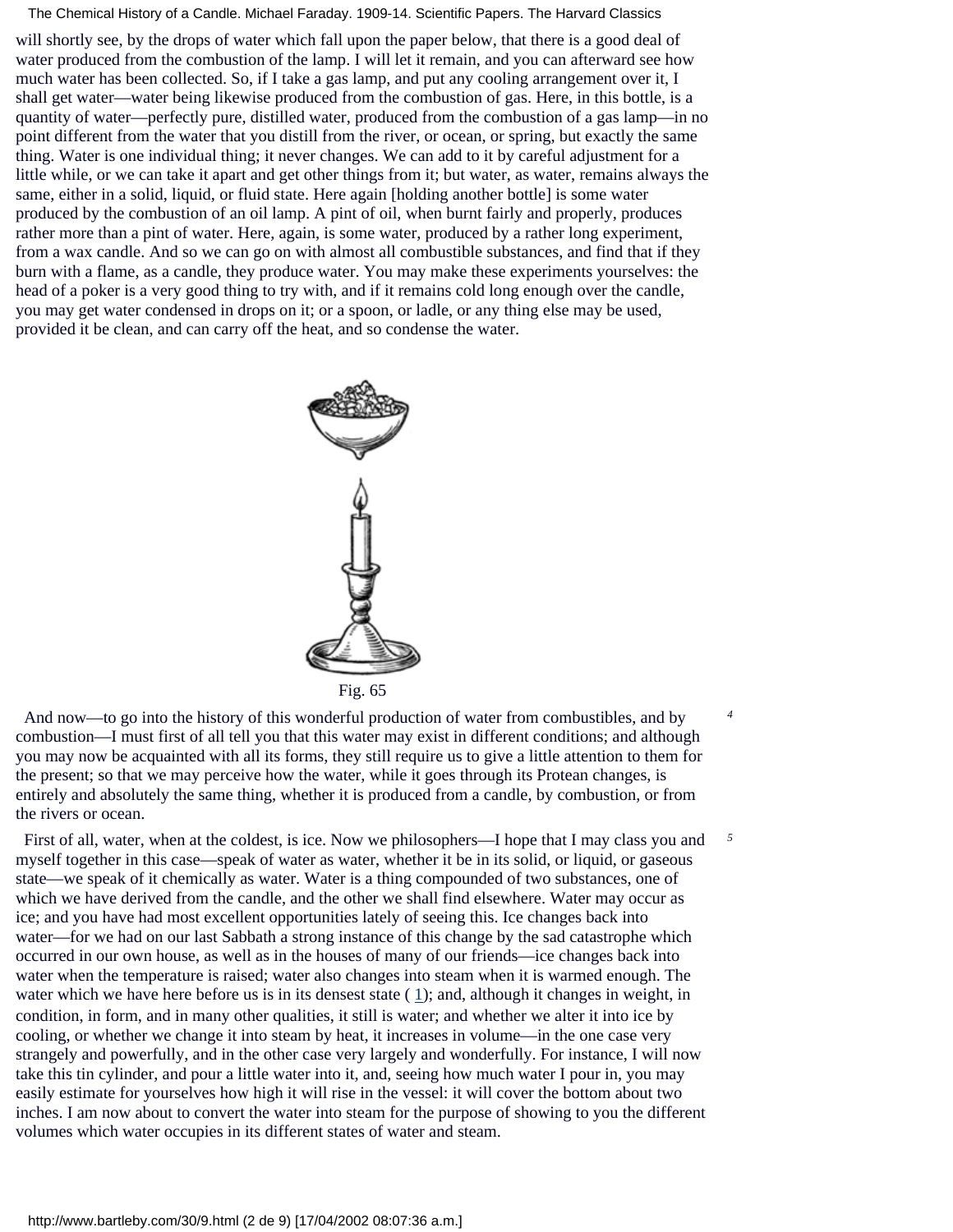<span id="page-18-0"></span> Let us now take the case of water changing into ice: we can effect that by cooling it in a mixture of salt and pounded ice ([2](#page-24-1))—and I shall do so to show you to the expansion of water into a thing of larger bulk when it is so changed. These bottles [holding one] are made strong cast iron, very strong and very thick—I suppose they are the third of an inch in thickness; they are very carefully filled with water, so as to exclude all air, and then they are screwed down tight. We shall see that when we freeze the water in these iron vessels, they will not be able to hold the ice, and the expansion within them will break them in pieces as these [pointing to some fragments] are broken, which have been bottles of exactly the same kind. I am about to put these two bottles into that mixture of ice and salt for the purpose of showing that when water becomes ice it changes in volume in this extraordinary way.

 *6*

 *7*

 *8*

 *9*

 In the mean time, look at the change which has taken place in the water to which we have applied heat; it is losing its fluid state. You may tell this by two or three circumstances. I have covered the mouth of this glass flask, in which water is boiling, with a watch-glass. Do you see what happens? It rattles away like a valve chattering, because the steam rising from the boiling water sends the valve up and down, and forces itself out, and so makes it clatter. You can very easily perceive that the flask is quite full of steam, or else it would not force its way out. You see, also, that the flask contains a substance very much larger than the water, for it fills the whole of the flask over and over again, and there it is blowing away into the air; and yet you can not observe any great diminution in the bulk of the water, which shows you that its change of bulk is very great when it becomes steam.

 I have put our iron bottles containing water into this freezing mixture, that you may see what happens. No communication will take place, you observe, between the water in the bottles and the ice in the outer vessel. But there will be a conveyance of heat from the one to the other, and if we are successful—we are making our experiment in very great haste—I expect you will by-and-by, so soon as the cold has taken possession of the bottles and their contents, hear a pop on the occasion of the bursting of the one bottle or the other, and, when we come to examine the bottles, we shall find their contents masses of ice, partly inclosed by the covering of iron which is too small for them, because the ice is larger in bulk than the water. You know very well that ice floats upon water; if a boy falls through a hole into the water, he tries to get on the ice again to float him up. Why does the ice float? Think of that, and philosophize. Because the ice is larger than the quantity of water which can produce it, and therefore the ice weighs the lighter and the water is the heavier.



 To return now to the action of heat on water. See what a stream of vapor is issuing from this tin vessel! You observe, we must have made it quite full of steam to have it sent out in that great quantity. And now, as we can convert the water into steam by heat, we convert it back into liquid water by the application of cold. And if we take a glass, or any other cold thing, and hold it over this steam, see how soon it gets damp with water: it will condense it until the glass is warm—it condenses the water which is now running down the sides of it. I have here another experiment to show the condensation of water from a vaporous state back into a liquid state, in the same way as the vapor, one of the products of the candle, was condensed against the bottom of the dish and obtained in the form of water; and to show you how truly and thoroughly these changes take place, I will take this tin flask, which is now full of steam, and close the top. We shall see what takes place when we cause this water or steam to return back to the fluid state by pouring some cold water on the outside. [The lecturer poured the cold water over the vessel, when it immediately collapsed (FIG. 66).] You see what has happened. If I had closed the stopper, and still kept the heat applied to it, it would have burst the vessel; yet, when the steam returns to the state of water, the vessel collapses, there being a vacuum produced inside by the condensation of the steam. I show you these experiments for the purpose of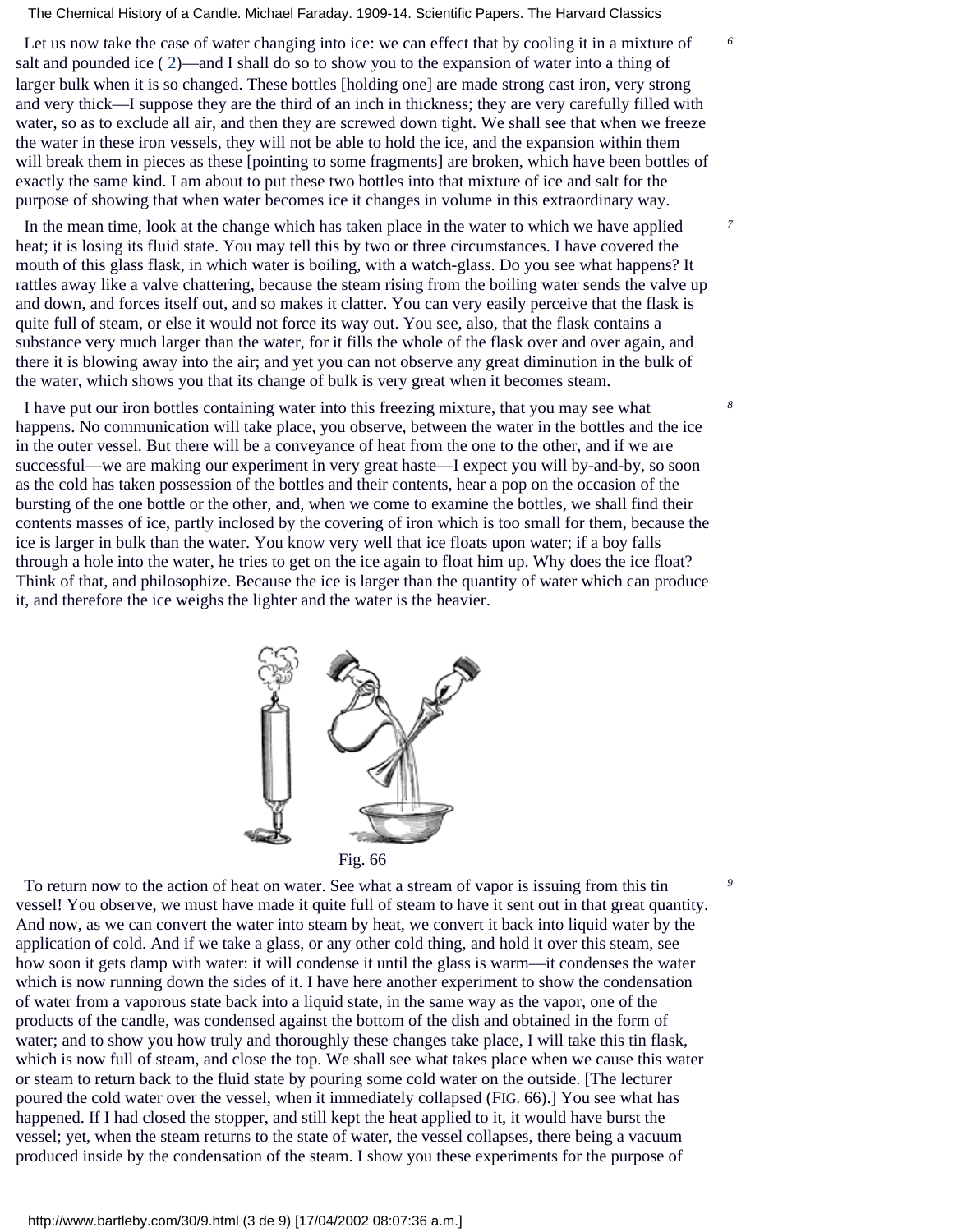pointing out that in all these occurrences there is nothing that changes the water into any other thing; it still remains water; and so the vessel is obliged to give way, and is crushed inward, as in the other case, by the farther application of heat, it would have been blown outward.



 And what do you think the bulk of that water is when it assumes the vaporous condition? You see that cube [pointing to a cubic foot]. There, by its side, is a cubic inch (FIG. 67), exactly the same shape as the cubic foot, and that bulk of water [the cubic inch] is sufficient to expand into that bulk [the cubic foot] of steam; and, on the contrary, the application of cold will contract that large quantity of steam into this small quantity of water. [One of the iron bottles burst at that moment.] Ah! There is one of our bottles burst, and here, you see, is a crack down one side an eighth of an inch in width. [The other now exploded, sending the freezing mixture in all directions.] This other bottle is also broken; although the iron was nearly half an inch thick, the ice has burst it asunder. These changes always take place in water; they do not require to be always produced by artificial means; we only use them here because we want to produce a small winter round that little bottle instead of a long and severe one. But if you go to Canada, or to the North, you will find the temperature there out of doors will do the same thing as has been done here by the freezing mixture.

 *10*

 *11*

 *12*

 To return to our quiet philosophy. We shall not in future be deceived, therefore, by any changes that are produced in water. Water is the same every where, whether produced from the ocean or from the flame of the candle. Where, then, is this water which we get from a candle? I must anticipate a little, and tell you. It evidently comes, as to part of it, from the candle, but is it within the candle beforehand? No, it is not in the candle; and it is not in the air around about the candle which is necessary for its combustion. It is neither in one nor the other, but it comes from their conjoint action, a part from the candle, a part from the air; and this we have now to trace, so that we may understand thoroughly what is the chemical history of a candle when we have it burning on our table. How shall we get at this? I myself know plenty of ways, but I want *you* to get at it from the association in your own minds of what I have already told you.

<span id="page-19-0"></span> I think you can see a little in this way. We had just now the case of a substance which acted upon the water in the way that Sir Humphry Davy showed us ( [3\)](#page-24-2), and which I am now going to recall to your minds by making again an experiment upon that dish. It is a thing which we have to handle very carefully; for you see, if I allow a little splash of water to come upon this mass, it sets fire to part of it; and if there were free access of air, it would quickly set fire to the whole. Now this is a metal—a beautiful and bright metal—which rapidly changes in the air, and, as you know, rapidly changes in water. I will put a piece on the water, and you see it burns beautifully, making a floating lamp, using the water in the place of air. Again, if we take a few iron filings or turnings and put them in water, we find that they likewise undergo an alteration. They do not change so much as this potassium does, but they change somewhat in the same way; they become rusty, and show an action upon the water, though in a different degree of intensity to what this beautiful metal does; but they act upon the water in the same manner generally as this potassium. I want you to put these different facts together in your minds. I have another metal here [zinc], and when we examined it with regard to the solid substance produced by its combustion, we had an opportunity of seeing that it burned; and I suppose, if I take a little strip of this zinc and put it over the candle, you will see something half way, as it were, between the combustion of potassium on the water and the action of iron—you see there is a sort of combustion. It has burned, leaving a white ash or residuum; and here also we find that the metal has a certain amount of action upon water.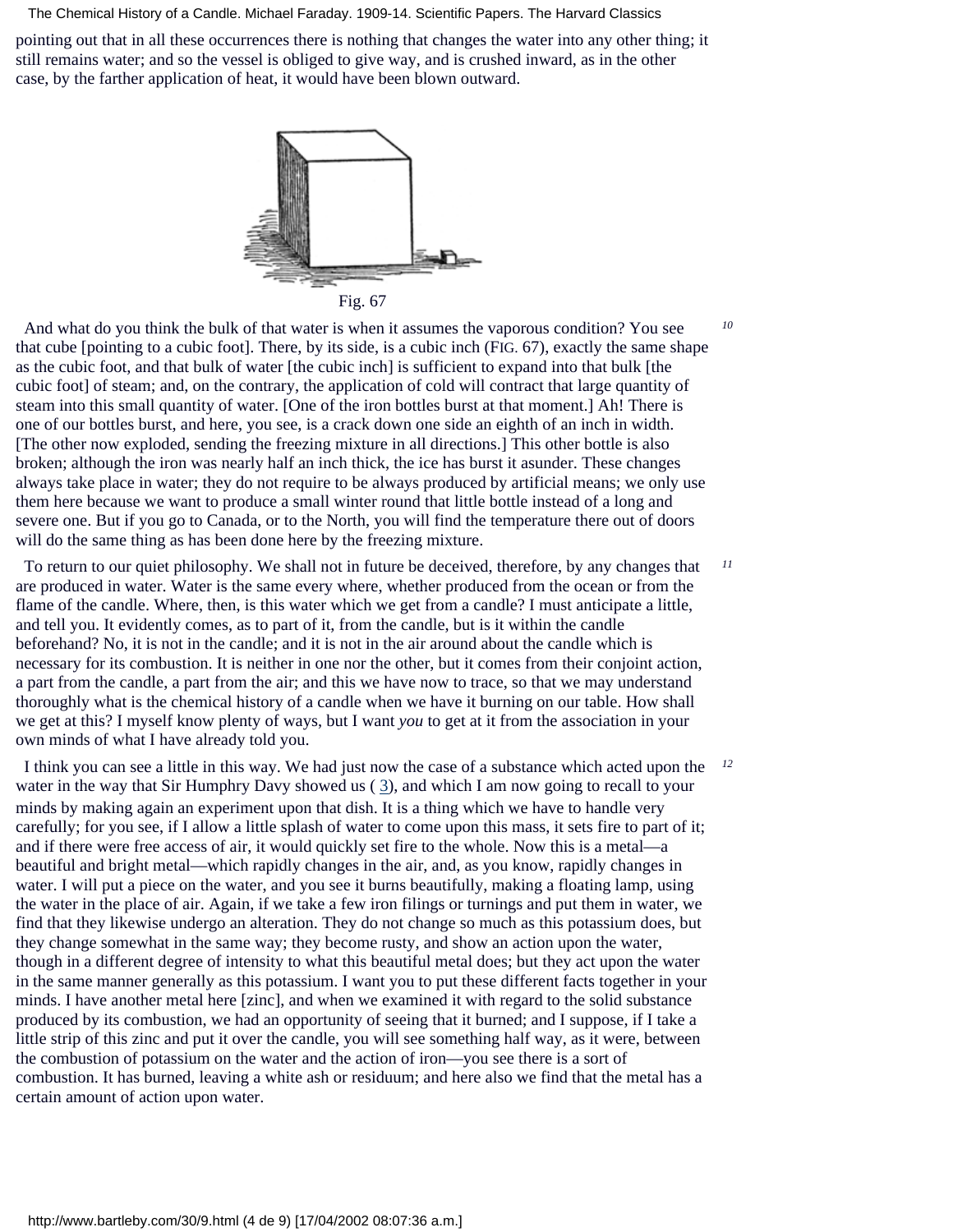By degrees we have learned how to modify the action of these different substances, and to make them tell us what we want to know. And now, first of all, I take iron. It is a common thing in all chemical reactions, where we get any result of this kind, to find that it is increased by the action of heat; and if we want to examine minutely and carefully the action of bodies one upon another, we often have to refer to the action of heat. You are aware, I believe, that iron filings burn beautifully in the air; but I am about to show you an experiment of this kind, because it will impress upon you what I am going to say about iron in its action on water. If I take a flame and make it hollow—you know why, because I want to get air to it and into it, and therefore I make it hollow—and then take a few iron filings and drop them into the flame, you see how well they burn. That combustion results from the chemical action which is going on when we ignite those particles. And so we proceed to consider these different effects, and ascertain what iron will do when it meets with water. It will tell us the story so beautifully, so gradually and regularly, that I think it will please you very much.

 I have here a furnace with a pipe going through it like an iron gun barrel (FIG. 68), and I have stuffed  *14* that barrel full of bright iron turnings, and placed it across the fire to be made red-hot. We can either send air through the barrel to come in contact with the iron, or we can send steam from this little boiler at the end of the barrel. Here is a stop-cock which shuts off the steam from the barrel until we wish to admit it. There is some water in these glass jars, which I have colored blue, so that you may see what happens. Now you know very well that any steam I might send through that barrel, if it went through into the water, would be condensed; for you have seen that steam can not retain its gaseous form if it be cooled down; you saw it here [pointing to the tin flask] crushing itself into a small bulk, and causing the flask holding it to collapse; so that if I were to send steam through that barrel it would be condensed, supposing the barrel were cold; it is, therefore, heated to perform the experiment I am now about to show you. I am going to send the steam through the barrel in small quantities, and you shall judge for yourselves, when you see it issue from the other end, whether it still remains steam. Steam is condensible into water, and when you lower the temperature of steam you convert it back into fluid water; but I have lowered the temperature of the gas which I have collected in this jar by passing it through water after it has traversed the iron barrel, and still it does not change back into water. I will take another test and apply to this gas. (I hold the jar in an inverted position, or my substance would escape.) If I now apply a light to the mouth of the jar, it ignites with a slight noise. That tells you that it is not steam; steam puts out a fire; it does not burn; but you saw that what I had in that jar burnt. We may obtain this substance equally from water produced from the candle flame as from any other source. When it is obtained by the action of the iron upon the aqueous vapor, it leaves the iron in a state very similar to that in which these filings were after they were burnt. It makes the iron heavier than it was before. So long as the iron remains in the tube and is heated, and is cooled again without the access of air or water, it does not change in its weight; but after having had this current of steam passed over it, it then comes out heavier than it was before, having taken something out of the steam, and having allowed something else to pass forth, which we see here. And now, as we have another jar full, I will show you something most interesting. It is a combustible gas; and I might at once take this jar and set fire to the contents, and show you that it is combustible; but I intend to show you more, if I can. It is also a very light substance. Steam will condense; this body will rise in the air, and not condense. Suppose I take another glass jar, empty of all but air: if I examine it with a taper I shall find that it contains nothing but air. I will now take this jar full of the gas that I am speaking of, and deal with it as though it were a light body; I will hold both upside down, and turn the one up under the other (FIG. 69); and that which did contain the gas procured from the steam, what does it contain now? You will find it now only contains air. But look! Here is the combustible substance [taking the other jar] which I have poured out of the one jar into the other. It still preserves its quality, and condition, and independence, and therefore is the more worthy of our consideration, as belonging to the products of a candle.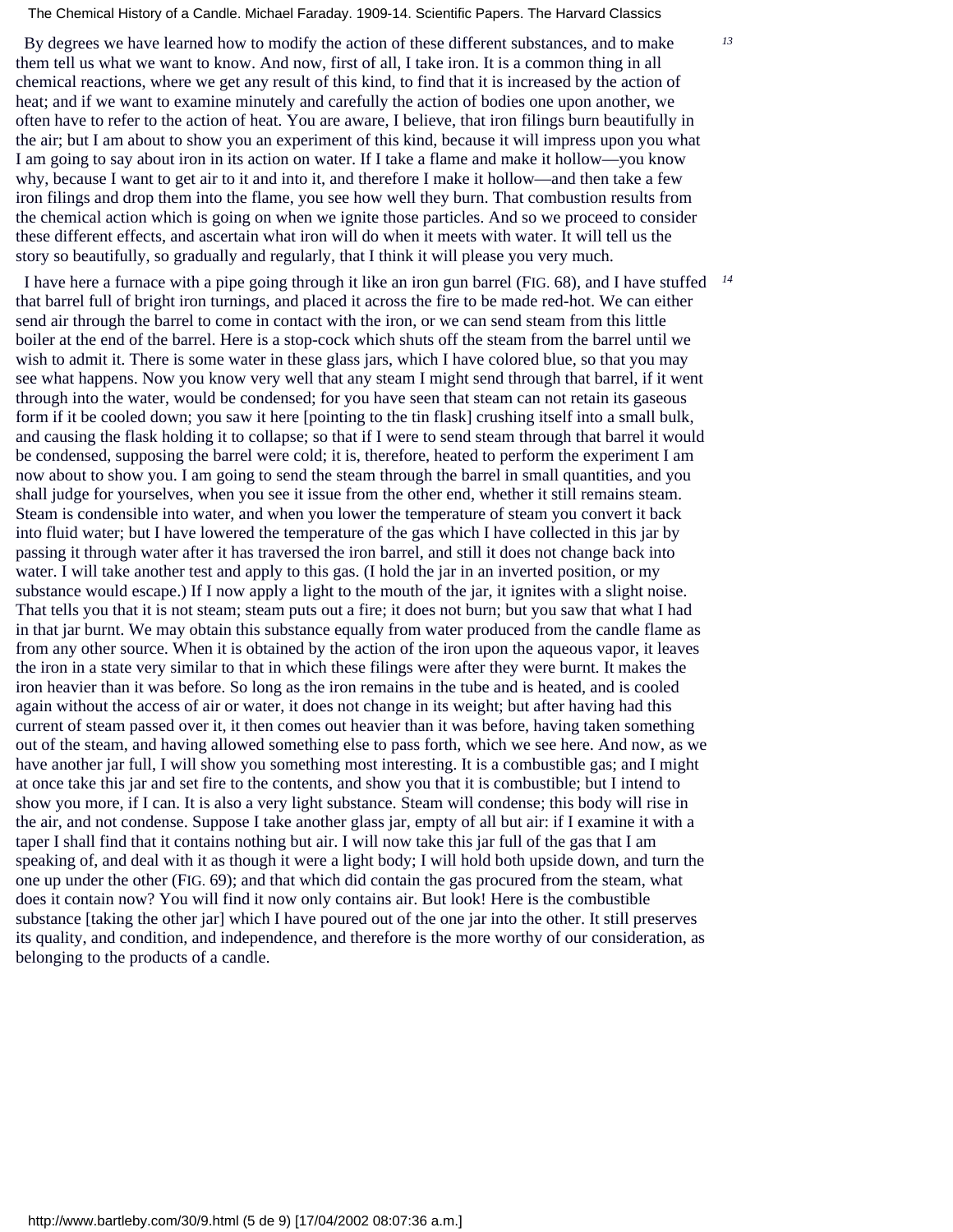

 Now this substance which we have just prepared by the action of iron on the steam or water, we can also get by means of those other things which you have already seen act so well upon the water. If I take a piece of potassium, and make the necessary arrangements, it will produce this gas; and if, instead, a piece of zinc, I find, when I come to examine it very carefully, that the main reason why this zinc can not act upon the water continuously as the other metal does, is because the result of the action of the water envelops the zinc in a kind of protecting coat. We have learned in consequence, that if we put into our vessel only the zinc and water, they, by themselves, do not give rise to much action, and we get no result. But suppose I proceed to dissolve off this varnish—this encumbering substance—which I can do by a little acid; the moment I do this I find the zinc acting upon the water exactly as the iron did, but at the common temperature. The acid in no way is altered, except in its combination with the oxide of zinc which is produced. I have now poured the acid into the glass, and the effect is as though I were applying heat to cause this boiling up. There is something coming off from the zinc very abundantly, which is not steam. There is a jar full of it; and you will find that I have exactly the same combustible substance remaining in the vessel, when I hold it upside down, that I produced during the experiment with the iron barrel. This is what we get from water, the same substance which is contained in the candle.

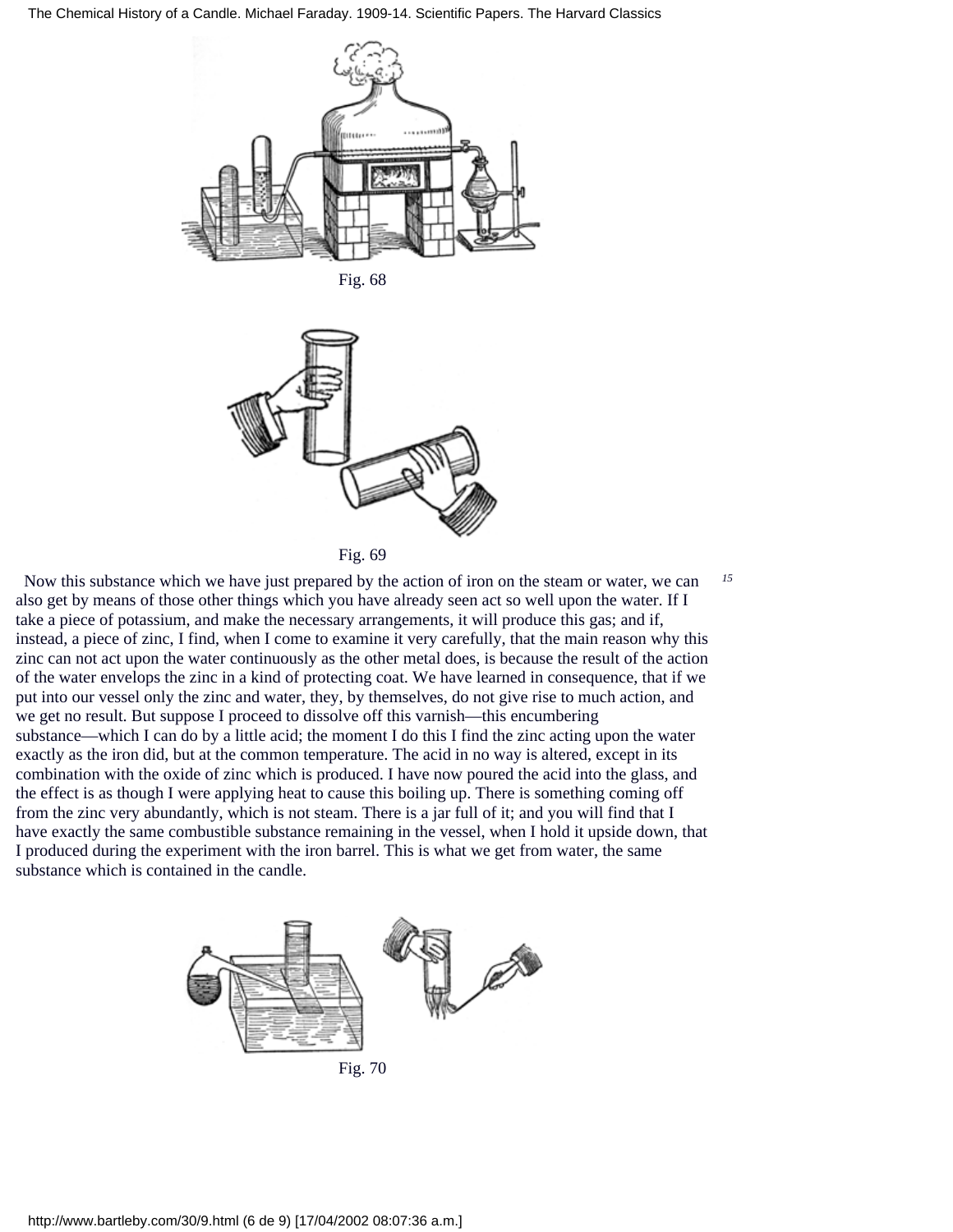*16*

<span id="page-22-0"></span> Let us now trace distinctly the connection between these two points. This is hydrogen—a body classed among those things which in chemistry we call elements, because we can get nothing else out of them. A candle is not an elementary body, because we can get carbon out of it; we can bet this hydrogen out of it, or at least out of the water which it supplies. And this gas has been so named hydrogen, because it is that element which, in association with another generates water. [4](#page-24-3) Mr. Anderson having now been able to get two or three jars of gas, we shall have a few experiments to make, and I want to show you the best way of making these experiments. I am not afraid to show you, for I wish you to make experiments, if you will only make them with care and attention, and the assent of those around you. As we advance in chemistry we are obliged to deal with substances which are rather injurious if in their wrong places; the acids, and heat, and conbustible things we use, might do harm if carelessly employed. If you want to make hydrogen, you can make it easily from bits of zinc, and sulphuric or muriatic acid. Here is what in former times was called the "philosopher's candle." It is a little phial with a cork and a tube or pipe passing through it. And I am now putting a few little pieces of zinc into it. This little instrument I am going to apply to a useful purpose in our demonstrations, for I want to show you that you can prepare hydrogen, and make some experiments with it as you please, at your own homes. Let me here tell you why I am so careful to fill this phial nearly, and yet not quite full. I do it because the evolved gas, which, as you have seen, is very combustible, is explosive to a considerable extent when mixed with air, and might lead to harm if you were to apply a light to the end of that pipe before all the air had been swept out of the space above the water. I am now about to pour in the sulphuric acid. I have used very little zinc and more sulphuric acid and water, because I want to keep it at work for some time. I therefore take care in this way to modify the proportions of the ingredients so that I may have a regular supply—not too quick and not too slow. Supposing I now take a glass and put it upside down over the end of the tube, because the hydrogen is light I expect that it will remain in that vessel a little while. We will now test the contents of our glass to see if there be hydrogen in it; I think I am safe in saying we have caught some [applying a light]. There it is, you see. I will now apply a light to the top of the tube. There is the hydrogen burning (FIG. 71). There is our philosophical candle. It is a foolish, feeble sort of a flame, you may say, but it is so hot that scarcely any common flame gives out so much heat. It goes on burning regularly, and I am now about to put that flame to burn under a certain arrangement, in order that we may examine its results and make use of the information which we may thereby acquire. Inasmuch as the candle produces water, and this gas comes out of the water, let us see what this gives us by the same process of combustion that the candle went through when it burnt in the atmosphere; and for that purpose I am going to put the lamp under this apparatus (FIG. 72), in order to condense whatever may arise from the combustion within it. In the course of a short time you will see moisture appearing in the cylinder, and you will get the water running down the side, and the water from this hydrogen flame will have absolutely the same effect upon all our tests, being obtained by the same general process as in the former case. This hydrogen is a very beautiful substance. It is so light that it carries things up; it is far lighter than the atmosphere; and I dare say I can show you this by an experiment which, if you are very clever, some of you may even have skill enough to repeat. Here is our generator of hydrogen, and here are some soapsuds. I have an India-rubber tube connected with the hydrogen generator, and at the end of the tube is a tobacco pipe. I can thus put the pipe into the suds and blow bubbles by means of the hydrogen. You observe how the bubbles fall downward when I blow them with my warm breath; but notice the difference when I blow them with hydrogen. [The lecturer here blew bubbles with hydrogen, which rose to the roof of the theatre.] It shows you how light this gas must be in order to carry with it not merely the ordinary soap bubble, but the larger portion of a drop hanging to the bottom of it. I can show its lightness in a better way than this; larger bubbles than these may be so lifted up; indeed, in former times balloons used to be filled with this gas. Mr. Anderson will fasten this tube on to our generator, and we shall have a stream of hydrogen here with which we can charge this balloon made of collodion. I need not even be very careful to get all air out, for I know the power of this gas to carry it up. [Two collodion balloons were inflated and sent up, one being held by a string.] Here is another larger one, made of thin membrane, which we will fill and allow to ascend; you will see they will all remain floating about until the gas escapes.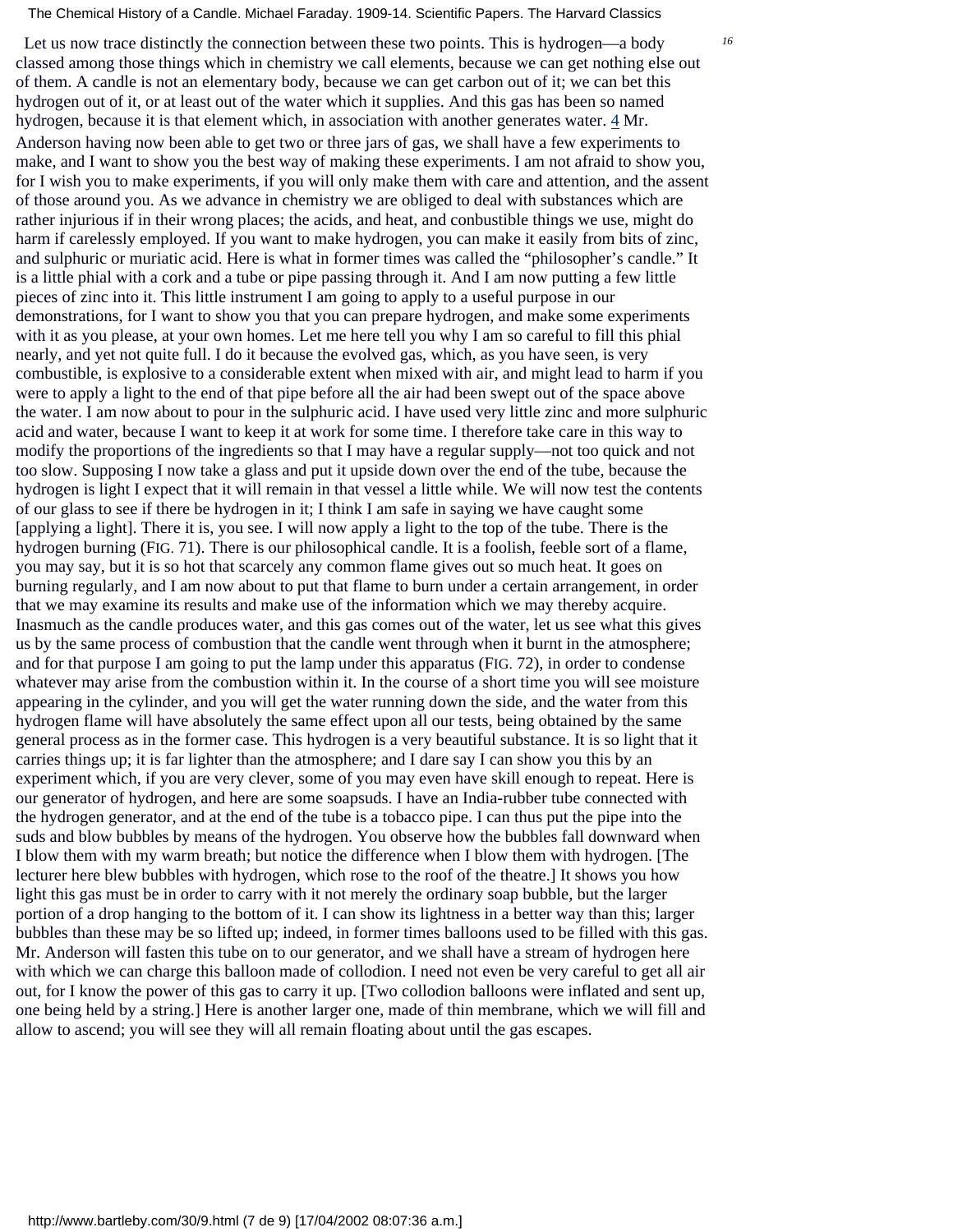



 What, then, are the comparative weights of these substances? I have a table here which will show you the proportion which their weights bear to each other. I have taken a pint and a cubic foot as the measures, and have placed opposite to them the respective figures. A pint measure of this hydrogen weighs three-quarters of our smallest weight, a grain, and a cubic foot weighs one-twelfth of an ounce; whereas a pint of water weighs 8,750 grains, and a cubic foot of water weighs almost 1,000 ounces. You see, therefore, what a vast difference there is between the weight of a cubic foot of water and a cubic foot of hydrogen.

 Hydrogen gives rise to no substance that can become solid, either during combustion or afterward as a product of its combustion; but when it burns it produces water only; and if we take a cold glass and put it over the flame, it becomes damp, and you have water produced immediately in appreciable quantity; and nothing is produced by its combustion but the same water which you have seen the flame of the candle produce. It is important to remember that this hydrogen is the only thing in nature which furnishes water as the sole product of combustion.

 And now we must endeavor to find some additional proof of the general character and composition of water, and for this purpose I will keep you a little longer, so that at our next meeting we may be better prepared for the subject. We have the power of arranging the zinc which you have seen acting upon the water by the assistance of an acid, in such a manner as to cause all the power to be evolved in the place where we require it. I have behind me a voltaic pile, and I am just about to show you, at the end of this lecture, its character and power, that you may see what we shall have to deal with when next we meet. I hold here the extremities of the wires which transport the power from behind me, and which I shall cause to act on the water.

 *17*

 *18*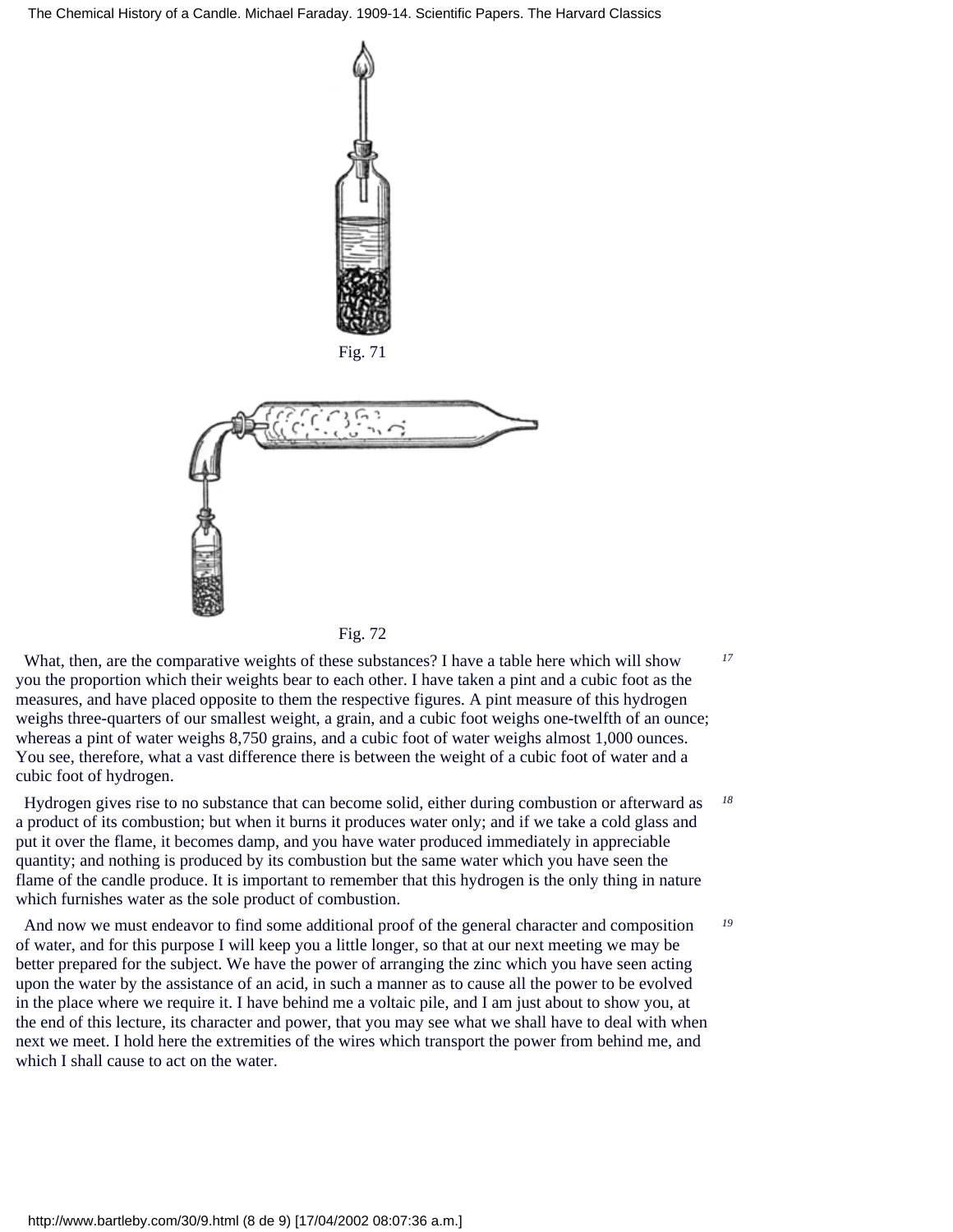We have previously seen what a power of combustion is possessed by the potassium, or the zinc, or the iron filings; but none of them show such energy as this. [The lecturer here made contact between the two terminal wires of the battery, when a brilliant flash of light was produced.] This light is, in fact, produced by a forty-zinc power of burning; it is a power that I can carry about in my hands through these wires at pleasure, although if I applied it wrongly to myself, it would destroy me in an instant, for it is a most intense thing, and the power you see here put forth while you count five [bringing the poles in contact and exhibiting the electric light] is equivalent to the power of several thunder-storms, so great is its force ( [5\)](#page-24-4). And that you may see what intense energy it has, I will take the ends of the wires which convey the power from the battery, and with it I dare say I can burn this iron file. Now this is a chemical power, and one which, when we next meet, I shall apply to water, and show you what results we are able to produce.  *20*

<span id="page-24-5"></span><span id="page-24-0"></span>**Note 1.** Water is in its densest state at a temperature of 39.1° Fahrenheit. [\[back\]](#page-17-0)

<span id="page-24-1"></span>**Note 2.** A mixture of salt and pounded ice reduces the temperature from 32° F. to zero, the ice at the same time becoming fluid. [[back](#page-18-0)]

<span id="page-24-2"></span>**Note 3.** Potassium, the metallic basis of potash, was discovered by Sir Humphry Davy in 1807, who succeeded in separating it from potash by means of a powerful voltaic battery. Its great affinity for oxygen causes it to decompose water with evolution of hydrogen, which takes fire with the heat produced. [\[back\]](#page-19-0)

<span id="page-24-3"></span>**Note 4.** [Greek], "water," and [Greek], "I generate." [[back](#page-22-0)]

<span id="page-24-4"></span>**Note 5.** Professor Faraday has calculated that there is as much electricity required to decompose one grain of water as there is in a very powerful flash of lightning. [[back](#page-24-5)]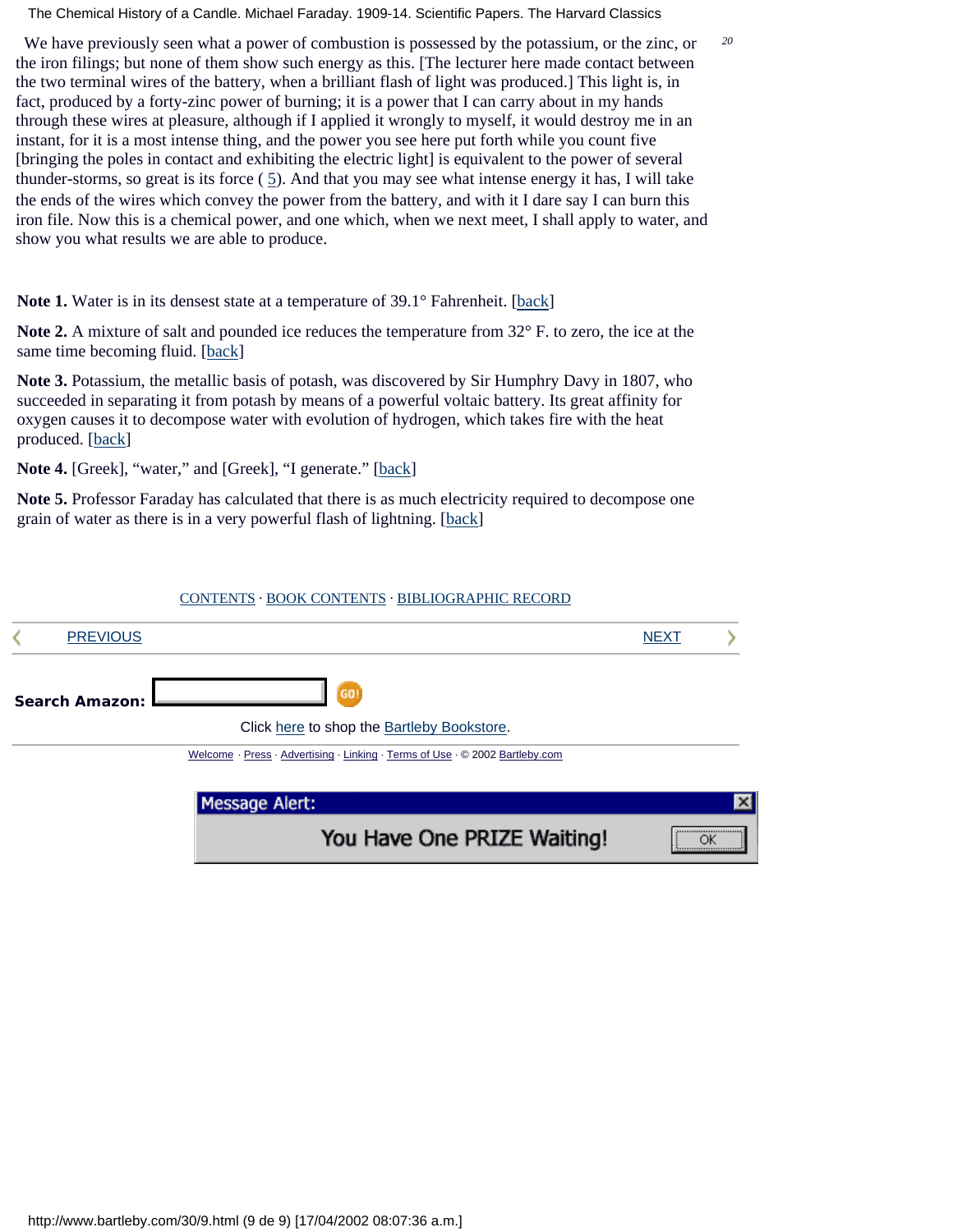## **The Chemical History of a Candle**

<span id="page-25-1"></span>Lecture IV.—Hydrogen in the Candle—Burns into Water—The Other Part of Water—Oxygen

## Michael Faraday

 *1*

<span id="page-25-3"></span><span id="page-25-0"></span>I SEE you are not tired of the candle yet, or I am sure you would not be interested in the subject in the way you are. When our candle was burning we found it produced water exactly like the water we have around us; and by farther examination of this water we found in it that curious body, hydrogen—that light substance of which there is some in this jar. We afterward saw the burning powers of that hydrogen, and that it produced water. And I think I introduced to your notice an apparatus which I very briefly said was an arrangement of chemical force, or power, or energy, so adjusted as to convey its power to us in these wires; and I said I should use that force to pull the water to pieces, to see what else there was in the water besides hydrogen; because, you remember, when we passed the water through the iron tube, we by no means got the weight of water back which we put in in the form of steam, though we had a very large quantity of gas evolved. We have now to see what is the other substance present. That you may understand the character and use of this instrument, let us make an experiment or two. Let us put together, first of all, some substances, knowing what they are, and then see what that instrument does to them. There is some copper (observe the various changes which it can undergo), and here is some nitric acid, and you will find that this, being a strong chemical agent, will act very powerfully when I add it to the copper. It is now sending forth a beautiful red vapor; but as we do not want that vapor, Mr. Anderson will hold it near the chimney for a short time, that we may have the use and beauty of the experiment without the annoyance. The copper which I have put into the flask will dissolve it: it will change the acid and the water into a blue fluid containing copper and other things, and I purpose then showing you how this voltaic battery deals with it; and in the mean time we will arrange another kind of experiment for you to see what power it has. This is a substance which is to us like water—that is to say, it contains bodies which we do not know of as yet, as water contains a body which we do not know as yet. Now this solution of a salt ( [1\)](#page-32-0) I will put upon paper, and spread about, and apply the power of the battery to it, and observe what will happen. Three or four important things will happen which we shall take advantage of. I place this wetted paper upon a sheet of tin foil, which is convenient for keeping all clean, and also for the advantageous application of the power; and this solution, you see, is not at all affected by being put upon the paper or tin foil, nor by any thing else I have brought in contact with it yet, and which, therefore, is free to us to use as regards that instrument. But first let us see that our instrument is in order. Here are our wires. Let us see whether it is in the state in which it was last time. We can soon tell. As yet, when I bring them together, we have no power, because the conveyers—what we call the electrodes—the passages or Lecture IV.—Hydrogen in the Candle—Burns into Water—T<br>Michael Faraday<br>Michael Faraday<br>Michael Faraday<br>My you are. When our candle was burning we found it produced way<br>you are. When our candle was burning we found it produc

<span id="page-25-2"></span>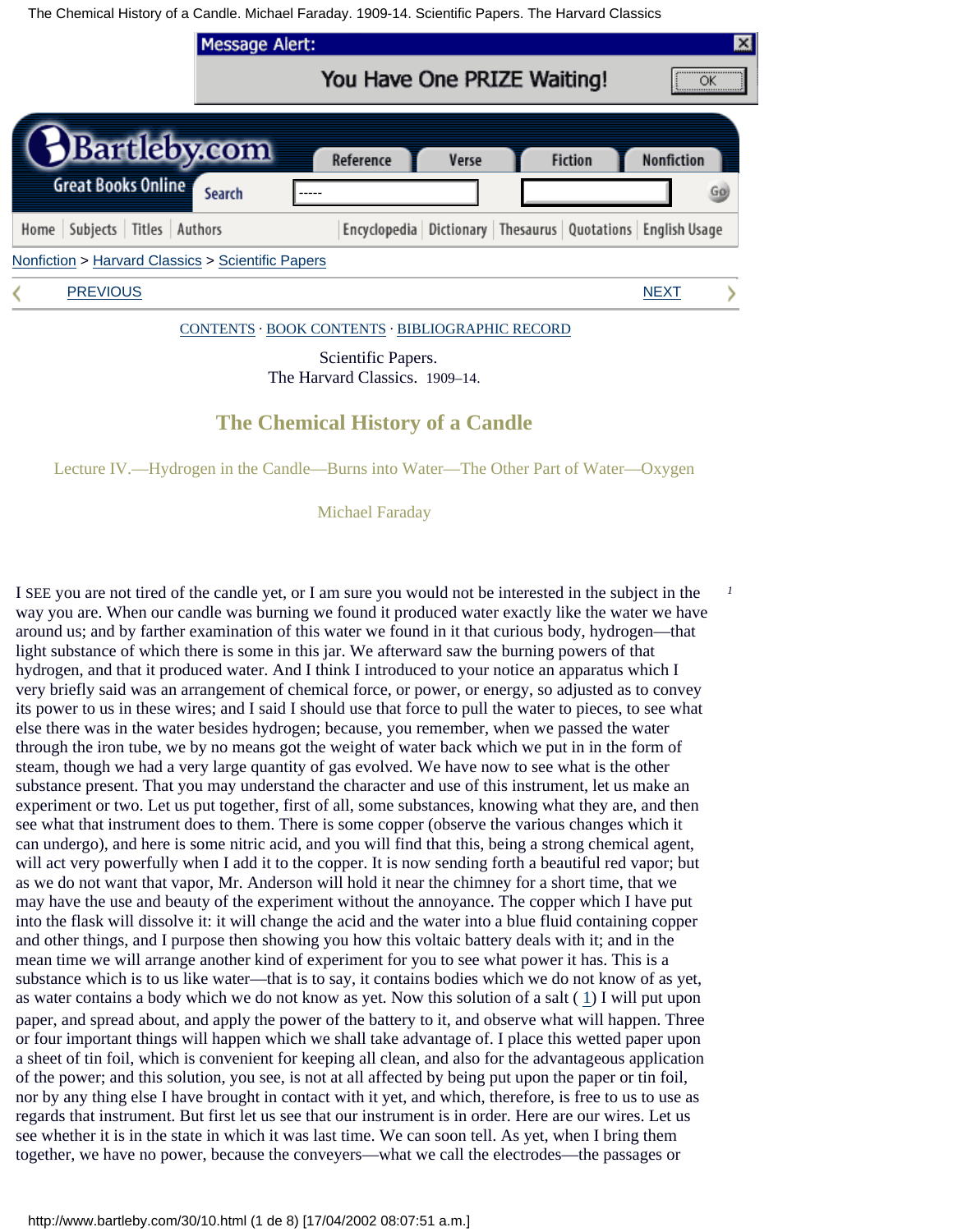ways for the electricity—are stopped; but now Mr. Anderson by that [referring to a sudden flash at the ends of the wires] has given me a telegram to say that it is ready. Before I begin our experiment I will get Mr. Anderson to break contact again at the battery behind me, and we will put a platinum wire across to connect the poles, and then if I find I can ignite a pretty good length of this wire we shall be safe in our experiment. Now you will see the power. [The connection was established, and the intermediate wire became red-hot.] There is the power running beautifully through the wire, which I have made thin on purpose to show you that we have those powerful forces; and now, having that power, we will proceed with it to the examination of water.

 *2*

 *3*

 *4*

 I have here two pieces of platinum, and if I lay them down upon this piece of paper [the moistened paper on the tin foil] you will see no action; and if I take them up there is no change that you can see, but the arrangement remains just as it was before. But, now, see what happens: if I take these two poles and put either one or the other of them down separately on the platinum plates, they do nothing for me; both are perfectly without action; but if I let them both be in contact at the same moment, see what happens [a brown spot appeared under each pole of the battery]. Look here at the effect that takes place, and see how I have pulled something apart from the white something brown; and I have no doubt, if I were to arrange it thus, and were to put one of the poles to the tin foil on the other side of the paper—why, I get such a beautiful action upon the paper that I am going to see whether I can not write with it—a telegram, if you please. [The lecturer here traced the word "juvenile" on the paper with one of the terminal wires.] See there how beautifully we can get our results!

 You see we have here drawn something which we have not known about before out of this solution. Let us now take that flask from Mr. Anderson's hands, and see what we can draw out of that. This, you know, is a liquid which we have just made up from copper and nitric acid while our other experiments were in hand; and though I am making this experiment very hastily, and may bungle a little, yet I prefer to let you see what I do rather than prepare it beforehand

 Now see what happens. These two platinum plates are the two ends (or I will make them so immediately) of this apparatus; and I am about to put them in contact with that solution, just as we did a moment ago on the paper. It does not matter to us whether the solution be on the paper or whether it be in the jar, so long as we bring the ends of the apparatus to it. If I put the two platinums in by themselves they come out as clean and as white as they go in [inserting them into the fluid without connecting them with the battery]; but when we take the power and lay that on [the platinums were connected with the battery and again dipped into the solution], this, you see [exhibiting one of the platinums], is at once turned into copper, as it were; it has become like a plate of copper; and that [exhibiting the other piece of platinum] has come out quite clean. If I take this coppered piece and change sides, the copper will leave the right-hand side and come over to the left side; what was before the coppered plate comes out clean, and the plate which was clean comes out coated with copper; and thus you see that the same copper we put into this solution we can also take out of it by means of this instrument.

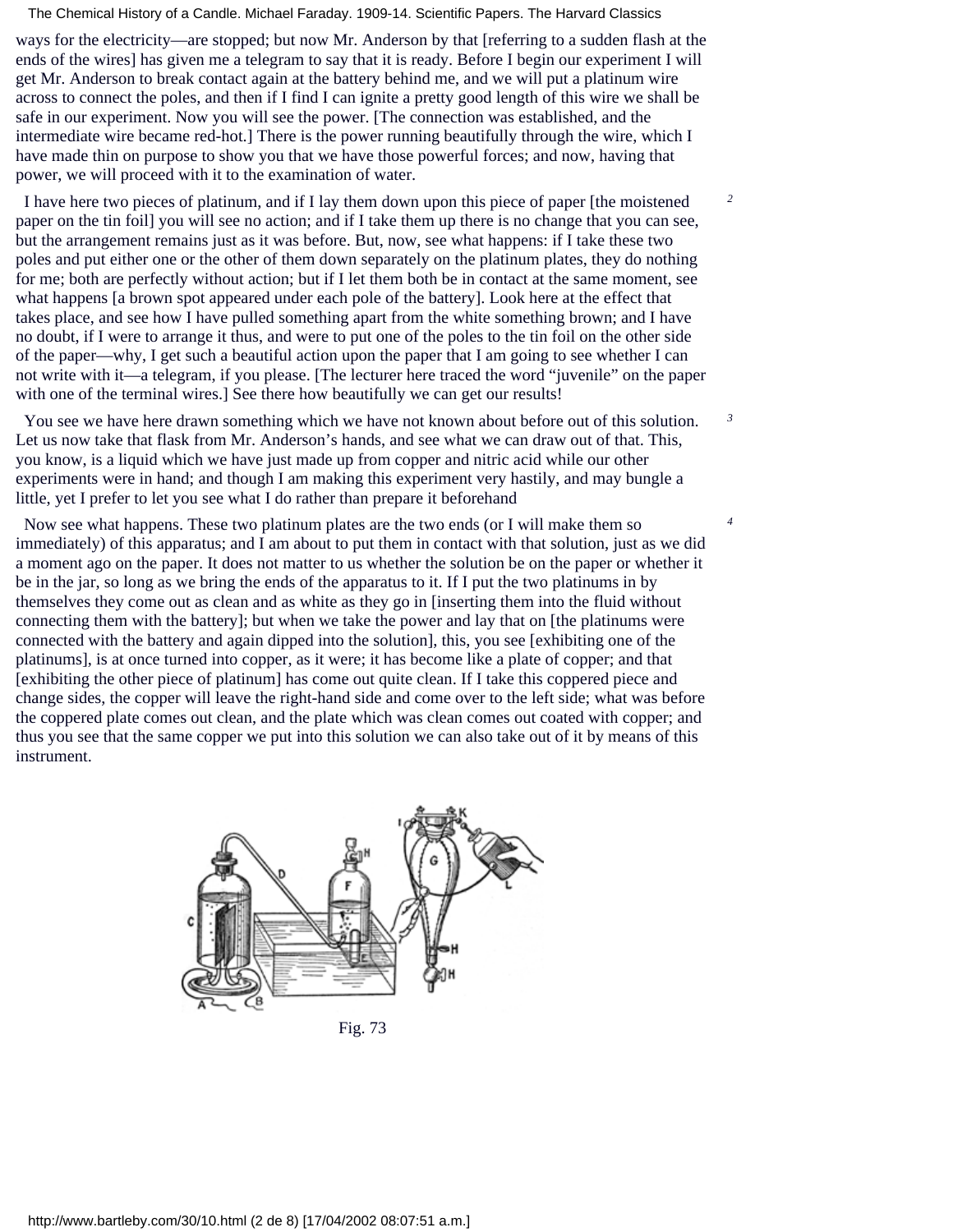*5*

 *6*

 Putting that solution aside, let us now see what effect this instrument will have upon water (FIG. 73). Here are two little platinum plates which I intend to make the ends of the battery, and this (C) is a little vessel so shaped as to enable me to take it to pieces, and show you its construction. In these two cups (A and B) I pour mercury, which touches the ends of the wires connected with the platinum plates. In the vessel (C) I pour some water containing a little acid (but which is put in only for the purpose of facilitating the action; it undergoes no change in the process), and connected with the top of the vessel is a bent glass tube (D), which may remind you of the pipe which was connected with the gun barrel in our furnace experiment, and which now passes under the jar (F). I have now adjusted this apparatus, and we will proceed to affect the water in some way or other. In the other case I sent the water through a tube which was made red-hot; I am now going to pass the electricity through the contents of this vessel. Perhaps I may boil the water; if I do boil the water, I shall get steam; and you know that steam condenses when it gets cold, and you will therefore see by that whether I do boil the water, or not. Perhaps, however, I shall not boil the water, but produce some other effect. You shall have the experiment and see. There is one wire which I will put to this side (A), and here is the other wire which I will put to the other side (B), and you will soon see whether any disturbance takes place. Here it is seeming to boil up famously; but does it boil? Let us see whether that which goes out is steam or not. I think you will soon see the jar (F) will be filled with vapor, if that which rises from the water is steam. But can it be steam? Why, certainly not; because there it remains, you see, unchanged. There it is standing over the water, and it can not therefore be steam, but must be a permanent gas of some sort. What is it? Is it hydrogen? Is it anything else? Well, we will examine it. If it is hydrogen it will burn. [The lecturer then ignited a portion of the gas collected, which burnt with an explosion.] It is certainly something combustible, but not combustible in the way that hydrogen is. Hydrogen would not have given you that noise; but the color of that light, when the thing did burn, was like that of hydrogen; it will, however, burn without contact with the air. That is why I have chosen this other form of apparatus, for the purpose of pointing out to you what are the particular circumstances of this experiment. In place of an open vessel, I have taken one that is closed (our battery is so beautifully active that we are even boiling the mercury, and getting all things right—not wrong, but vigorously right); and I am going to show you that that gas, whatever it may be, can burn without air, and in that respect differs from a candle, which can not burn without the air. And our manner of doing this is as follows: I have here a glass vessel (G) which is fitted with two platinum wires (I K) through which I can apply electricity; and we can put the vessel on the air pump and exhaust the air; and when we have taken the air out we can bring it here and fasten it on to this jar (F), and let into the vessel that gas which was formed by the action of the voltaic battery upon the water, and which we have produced by changing the water into it; for I may go as far as this, and say we have really, by that experiment, changed the water into that gas. We have not only altered its condition, but we have changed it really and truly into that gaseous substance, and all the water is there which was decomposed by the experiment. As I screw this vessel (G H) on here (H), and make the tubes well connected, and when I open the stop cocks (H H H), if you watch the level of the water (in F), you will see that the gas will rise. I will now close the stop-cocks, as I have drawn up as much as the vessel can hold, and being safely conveyed into that chamber, I will pass into it an electric spark from this Leyden jar (L), when the vessel, which is now quite clear and bright, will become dim. There will be no sound, for the vessel is strong enough to confine the explosion. [A spark was then passed through the jar, when the explosive mixture was ignited.] Did you see that brilliant light? If I again screw the vessel on to the jar, and open these stop-cocks, you will see that the gas will rise a second time. [The stop-cocks were then opened.] Those gases [referring to the gases first collected in the jar, and which had just been ignited by the electric spark] have disappeared, as you see; their place is vacant, and fresh gas has gone in. Water has been formed from them; and if we repeat our operation [repeating the last experiment], I shall have another vacancy, as you will see by the water rising. I always have an empty vessel after the explosion, because the vapor or gas into which that water has been resolved by the battery explodes under the influence of the spark, and changes into water; and by-and-by you will see in this upper vessel some drops of water trickling down the sides and collecting at the bottom.

 We are here dealing with water entirely, without reference to the atmosphere. The water of the candle had the atmosphere helping to produce it; but in this way it can be produced independently of the air. Water, therefore, ought to contain that other substance which the candle takes from the air, and which, combining with the hydrogen, produces water.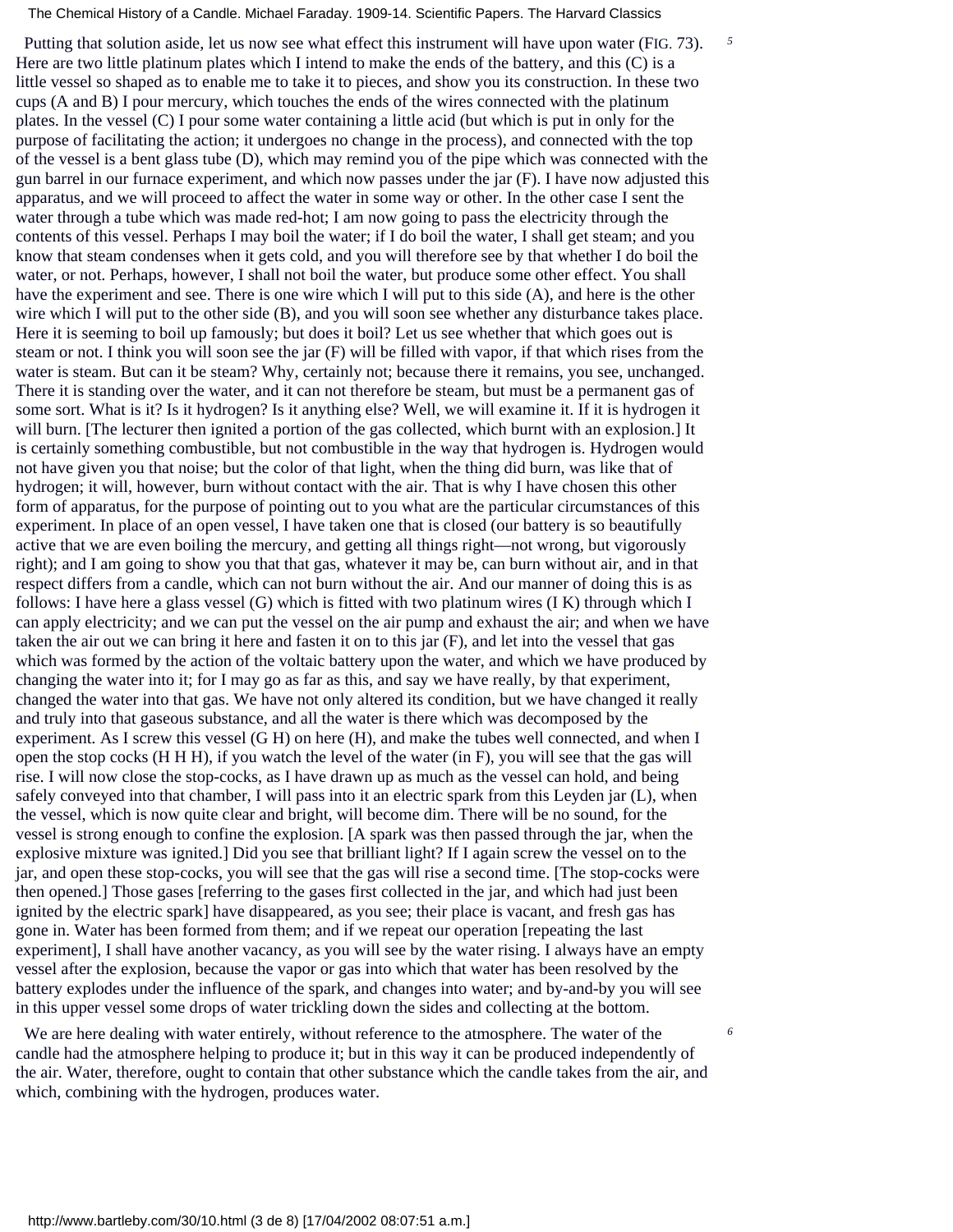Just now you saw that one end of this battery took hold of the copper, extracting it from the vessel which contained the blue solution. It was effected by this wire; and surely we may say, if the battery has such power with a metallic solution which we made and unmade, may we not find that it is possible to split asunder the component parts of the water, and put them into this place and that place? Suppose I take the poles—the metallic ends of this battery—and see what will happen with the water in this apparatus (FIG. 74), where we have separated the two ends far apart. I place one here (at A), and the other there (at B); and I have little shelves with holes which I can put upon each pole, and so arrange them that whatever escapes from the two ends of the battery will appear as separate gases; for you saw that the water did not become vaporous, but gaseous. The wires are now in perfect and proper connection with the vessel containing the water, and you see the bubbles rising; let us collect these bubbles and see what they are. Here is a glass cylinder (O); I fill it with water and put it over one end (A) of the pile, and I will take another (H), and put it over the other end (B) of the pile. And so now we have a double apparatus, with both places delivering gas. Both these jars will fill with gas. There they go, that to the right (H) filling very rapidly; the one to the left (O) filling not so rapidly; and, though I have allowed some bubbles to escape, yet still the action is going on pretty regularly; and were it not that one is rather smaller than the other, you would see that I should have twice as much in this (H) as I have in that (O). Both these gases are colorless; they stand over the water without condensing; they are alike in all things—I mean in all *apparent* things; and we have here an opportunity of examining these bodies and ascertaining what they are. Their bulk is large, and we can easily apply experiments to them. I will take this jar (H) first, and will ask you to be prepared to recognize hydrogen.



Fig. 74

 Think of all its qualities—the light gas which stood well in inverted vessels, burning with a pale flame at the mouth of the jar, and see whether this gas does not satisfy all these conditions. If it be hydrogen it will remain here while I hold this jar inverted. [A light was then applied, when the hydrogen burnt.] What is there now in the other jar? You know that the two together made an explosive mixture. But what can this be which we find as the other constituent in water, and which must therefore be that substance which made the hydrogen burn? We know that the water we put into the vessel consisted of the two things together. We find one of these is hydrogen: what must that other be which was in the water before the experiment, and which we now have by itself? I am about to put this lighted splinter of wood into the gas. The gas itself will not burn, but it will make the splinter of wood burn. [The lecturer ignited the end of the wood and introduced it into the jar of gas.] See how it invigorates the combustion of the wood, and how it makes it burn far better than the air would make it burn; and now you see by itself that every other substance which is contained in the water, and which, when the water was formed by the burning of the candle, must have been taken from the atmosphere. What shall we call it, A, B, or C? Let us call it O—call it "Oxygen"; it is a very good, distinct—sounding name. This, then, is the oxygen which was present in the water, forming so large a part of it.

 We shall now begin to understand more clearly our experiments and researches, because when we have examined these things once or twice we shall soon see why a candle burns in the air. When we have in this way analyzed the water—that is to say, separated or electrolyzed its parts out of it, we get two volumes of hydrogen and one of the body that burns it. And these two are represented to us on the following diagram, with their weights also stated; and we shall find that the oxygen is a very heavy body by comparison with the hydrogen. It is the other element in water.

 *8*

 *9*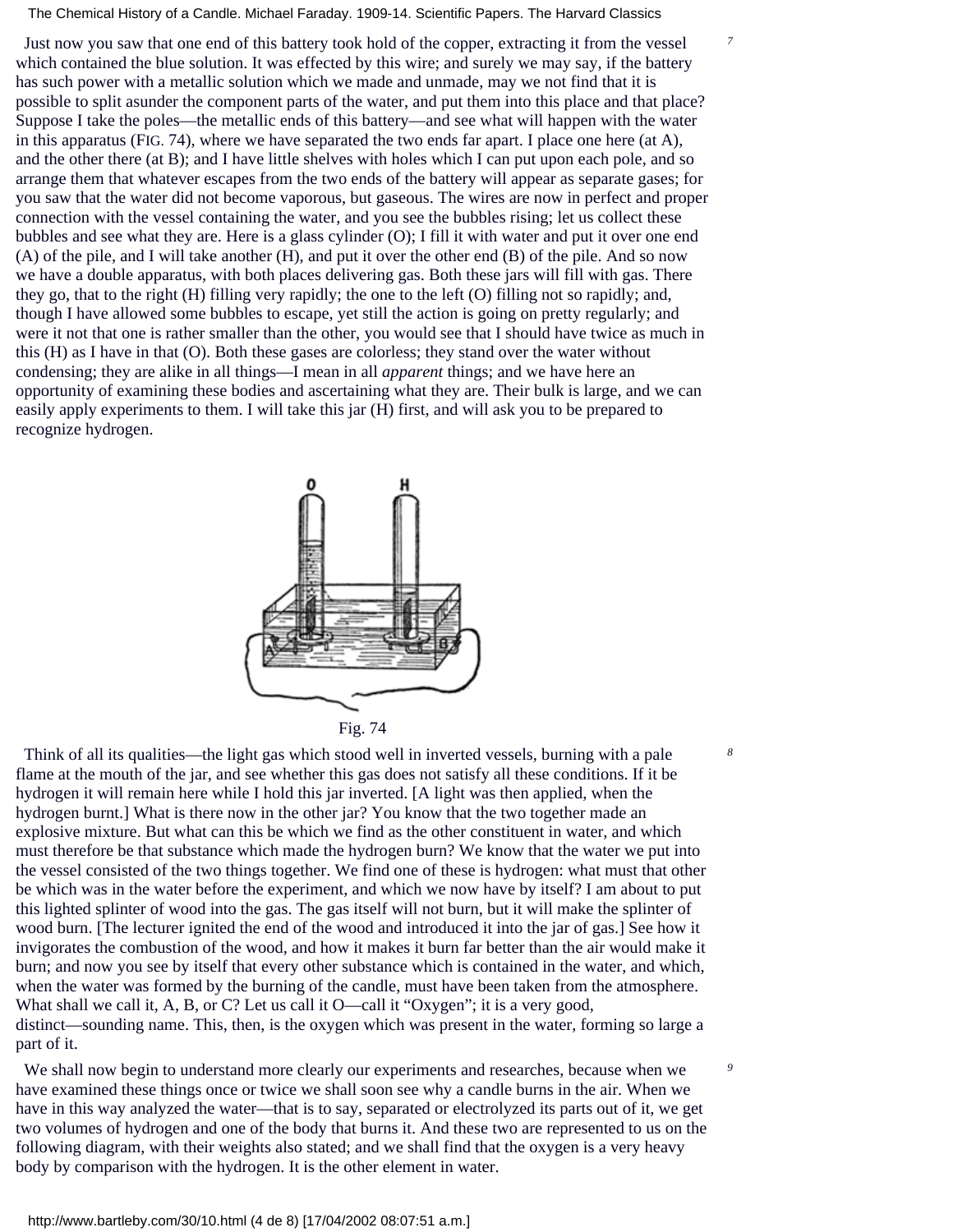

 *10*

 I had better, perhaps, tell you now how we get this oxygen abundantly, having shown you how we can separate it from the water. Oxygen, as you will immediately imagine, exists in the atmosphere; for how should the candle burn to produce water without it? Such a thing would be absolutely impossible, and chemically impossible, without oxygen. Can we get it from the air? Well, there are some very complicated and difficult processes by which we can get it from the air; but we have better processes. There is a substance called the black oxide of manganese; it is a very black-looking mineral, but very useful, and when made red-hot it gives out oxygen. Here is an iron bottle which has had some of this substance put into it, and there is a tube fixed to it (FIG. 75), and a fire ready made, and Mr. Anderson will put that retort into the fire, for it is made of iron, and can stand the heat. Here is a salt called chlorate of potassa, which is now made in large quantities for bleaching, and chemical and medical uses, and for pyrotechnic and other purposes. I will take some and mix it with some of the oxide of manganese (oxide of copper, or oxide of iron would do as well); and if I put these together in a retort, far less than a red heat is sufficient to evolve this oxygen from the mixture. I am not preparing to make much, because we only want sufficient for our experiments; only, as you will see immediately, if I use too small a charge, the first portion of the gas will be mixed with the air already in the retort, and I should be obliged to sacrifice the first portion of the gas because it would be so much diluted with air; the first portion must therefore be thrown away. You will find in this case that a common spirit lamp is quite sufficient for me to get the oxygen, and so we shall have two processes going on for its preparation. See how freely the gas is coming over from that small portion of the mixture. We will examine it and see what are its properties. Now in this way we are producing, as you will observe, a gas just like the one we had in the experiment with the battery, transparent, undissolved by water, and presenting the ordinary visible properties of the atmosphere. (As this first jar contains the air, together with the first portions of the oxygen set free during the preparation, we will carry it out of the way, and be prepared to make our experiments in a regular, dignified manner.) And inasmuch as that power of making wood, wax, or other things burn, was so marked in the oxygen we obtained by means of the voltaic battery from water, we may expect to find the same property here. We will try it. You see there is the combustion of a lighted taper in air, and here is its combustion in this gas [lowering the taper into the jar]. See how brightly and how beautifully it burns! You can also see more than this: you will perceive it is a heavy gas, while the hydrogen would go up like a balloon, or even faster than a balloon, when not encumbered with the weight of the envelope. You may easily see that although we obtained from water twice as much in volume of the hydrogen as of oxygen, it does not follow that we have twice as much in weight, because one is heavy and the other a very light gas. We have means of weighing gases or air; but, without stopping to explain that, let me just tell you what their respective weights are. The weight of a pint of hydrogen is three-quarters of a grain; the weight of the same quantity of oxygen is nearly twelve grains. This is a very great difference. The weight of a cubic foot of hydrogen is one-twelfth of an ounce; and the weight of a cubic foot of oxygen is one ounce and a third. And so on we might come to masses of matter which may be weighed in the balance, and which we can take account of as to hundred-weights and as to tons, as you will see almost immediately.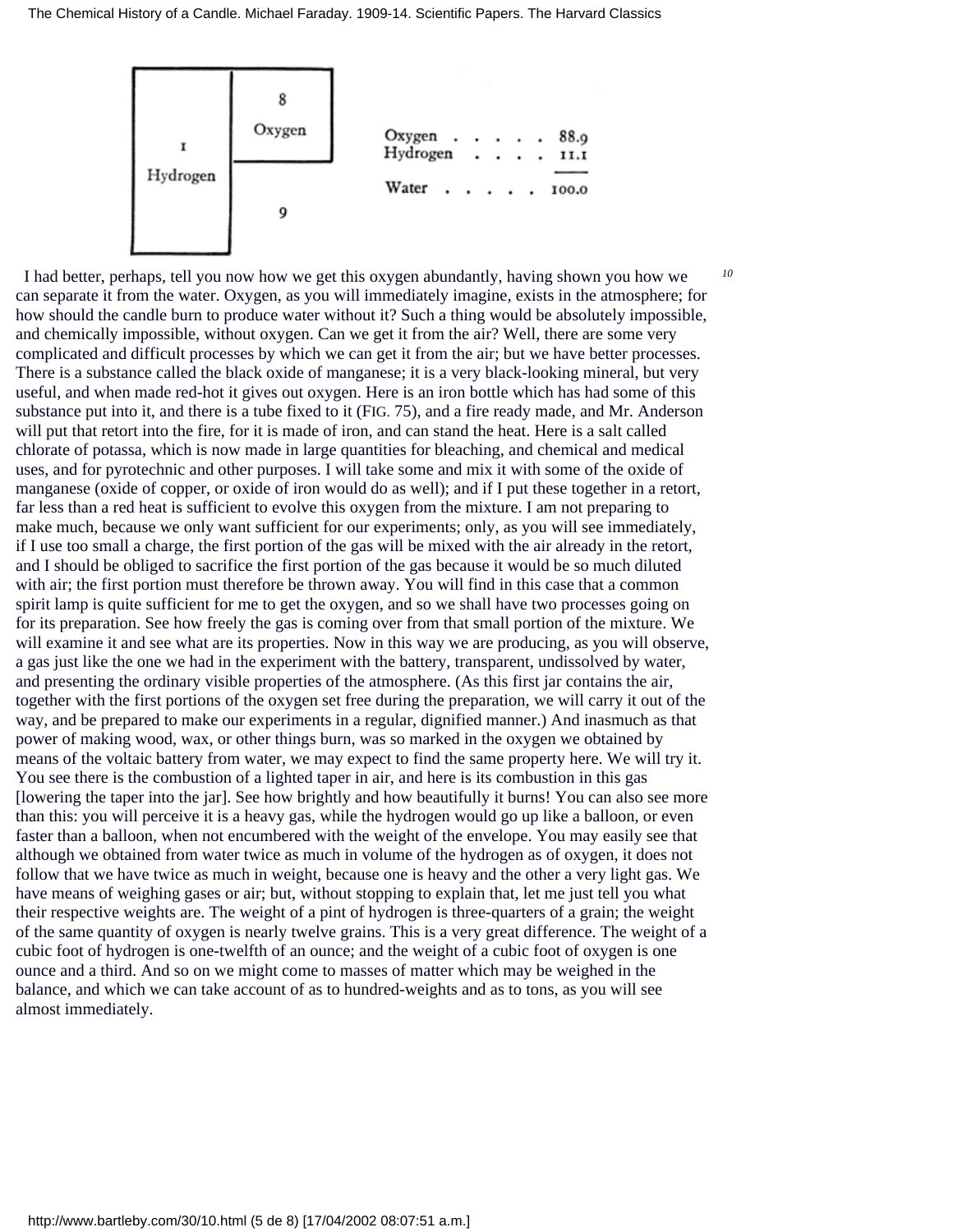





 Now, as regards this very property of oxygen supporting combustion, which we may compare to air, I will take a piece of candle to show it you in a rough way—and the result will be rough. There is our candle burning in the air: how will it burn in oxygen? I have here a jar of this gas, and I am about to put it over the candle for you to compare the action of this gas with that of the air. Why, look at it; it looks something like the light you saw at the poles of the voltaic battery. Think how vigorous that action must be. And yet, during all that action, nothing more is produced than what is produced by the burning of the candle in air. We have the same production of water, and the same phenomena exactly, when we use this gas instead of air, as we have when the candle is burnt in air.  *11*

 *12*

 But now we have got a knowledge of this new substance, we can look at it a little more distinctly, in order to satisfy ourselves that we have got a good general understanding of this part of the product of a candle. It is wonderful how great the supporting powers of this substance are as regards combustion. For instance, here is a lamp which, simple though it be, is the original, I may say, of a great variety of lamps which are constructed for divers purposes—for lighthouses, microscopic illuminations, and other uses; and if it was proposed to make it burn very brightly, you would say, "If a candle burnt better in oxygen, will not a lamp do the same?" Why, it will do so. Mr. Anderson will give me a tube coming from our oxygen reservoir, and I am about to apply it to this flame, which I will previously make burn badly on purpose. There comes the oxygen: what a combustion that makes! But if I shut it off, what becomes of the lamp? [The flow of oxygen was stopped, and the lamp relapsed to its former dimness.] It is wonderful how, by means of oxygen, we get combustion accelerated. But it does not affect merely the combustion of hydrogen, or carbon, or the candle, but it exalts all combustions of the common kind. We will take one which relates to iron, for instance, as you have already seen iron burn a little in the atmosphere. Here is a jar of oxygen, and this is a piece or iron wire; but if it were a bar as thick as my wrist, it would burn the same. I first attach a little piece of wood to the iron; I then set the wood on fire, and let them both down together into the jar (FIG. 77). The wood is now alight, and there it burns as wood should burn in oxygen; but it will soon communicate its combustion to the iron. The iron is now burning brilliantly, and will continue so for a long time. As long as we supply oxygen, so long we can carry on the combustion of the iron, until the latter is consumed.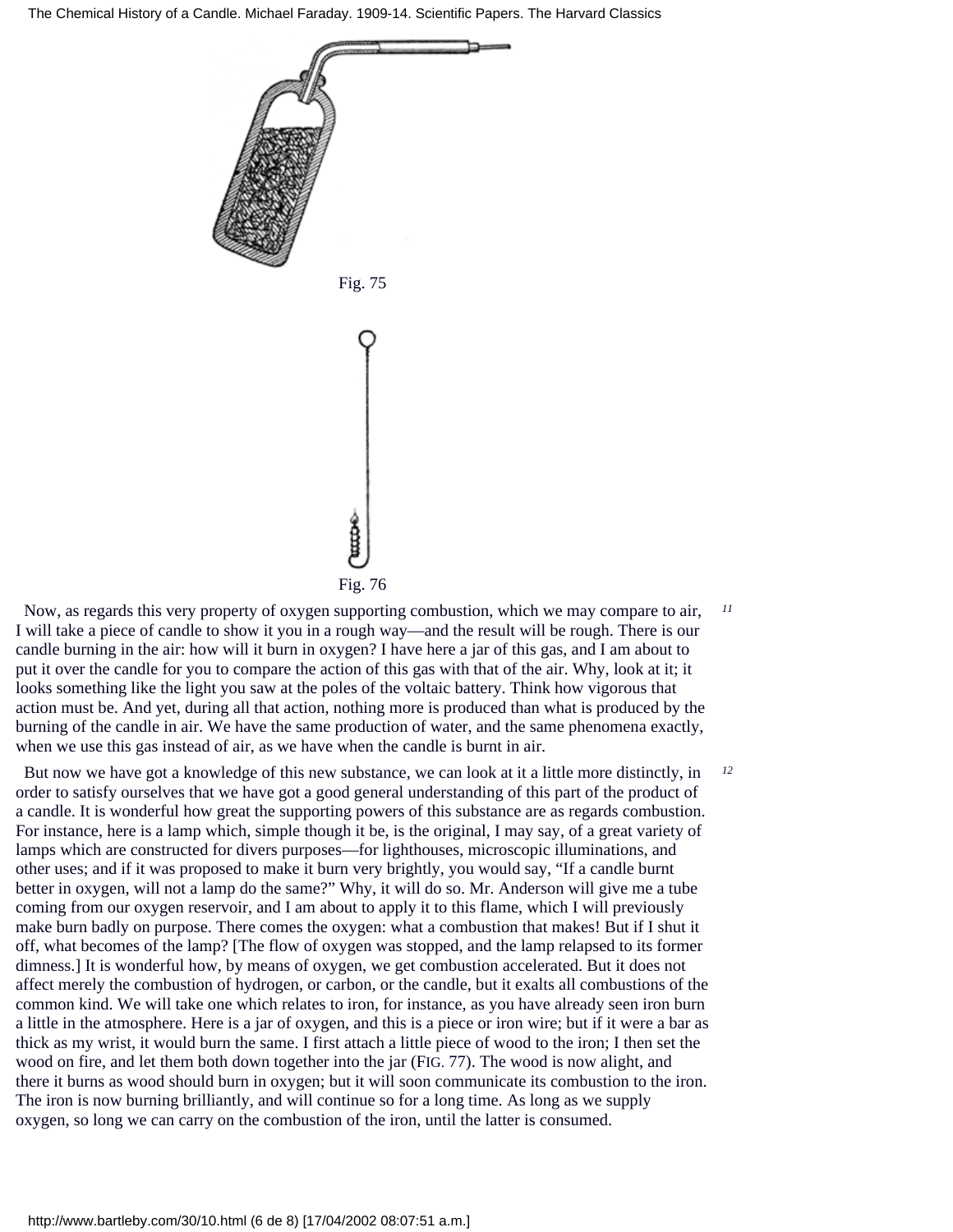

Fig. 77

 We will now put that on one side, and take some other substance; but we must limit our experiments,  *13* for we have not time to spare for all the illustrations you would have a right to if we had more time. We will take a piece of sulphur: you know how sulphur burns in the air; well, we put it into the oxygen, and you will see that whatever can burn in air can burn with a far greater intensity in oxygen, leading you to think that perhaps the atmosphere itself owes all its power of combustion to this gas. The sulphur is now burning very quietly in the oxygen; but you can not for a moment mistake the very high and increased action which takes place when it is so burnt, instead of being burnt merely in common air.



 I am now about to show you the combustion of another substance—phosphorus. I can do it better for you here than you can do it at home. This is a very combustible substance; and if it be so combustible in air, what might you expect it would be in oxygen? I am about to show it to you not in its fullest intensity, for if I did so we should almost blow the apparatus up; I may even now crack the jar, though I do not want to break things carelessly. You see how it burns in the air. But what a glorious light it gives out when I introduce it into oxygen! [Introducing the lighted phosphorus into the jar of oxygen.] There you see the solid particles going off which cause the combustion to be so brilliantly luminous.  *14*

 *15*

 Thus far we have tested this power of oxygen, and the high combustion it produces, by means of other substances. We must now, for a little while longer, look at it as respects the hydrogen. You know, when we allowed the oxygen and the hydrogen derived from the water to mix and burn together, we had a little explosion. You remember also that when I burnt the oxygen and the hydrogen in a jet together, we got very little light, but great heat; I am now about to set fire to oxygen and hydrogen mixed in the proportion in which they occur in water. Here is a vessel containing one volume of oxygen and two volumes of hydrogen. This mixture is exactly of the same nature as the gas we just now obtained from the voltaic battery; it would be far too much to burn at once; I have therefore arranged to blow soap bubbles with it and burn those bubbles, that we may see by a general experiment or two how this oxygen supports the combustion of the hydrogen. First of all, we will see whether we can blow a bubble. Well, there goes the gas [causing it to issue through a tobacco-pipe into some soapsuds]. Here I have a bubble. I am receiving them on my hand, and you will perhaps think I am acting oddly in this experiment, but it is to show you that we must not always trust to noise

http://www.bartleby.com/30/10.html (7 de 8) [17/04/2002 08:07:51 a.m.]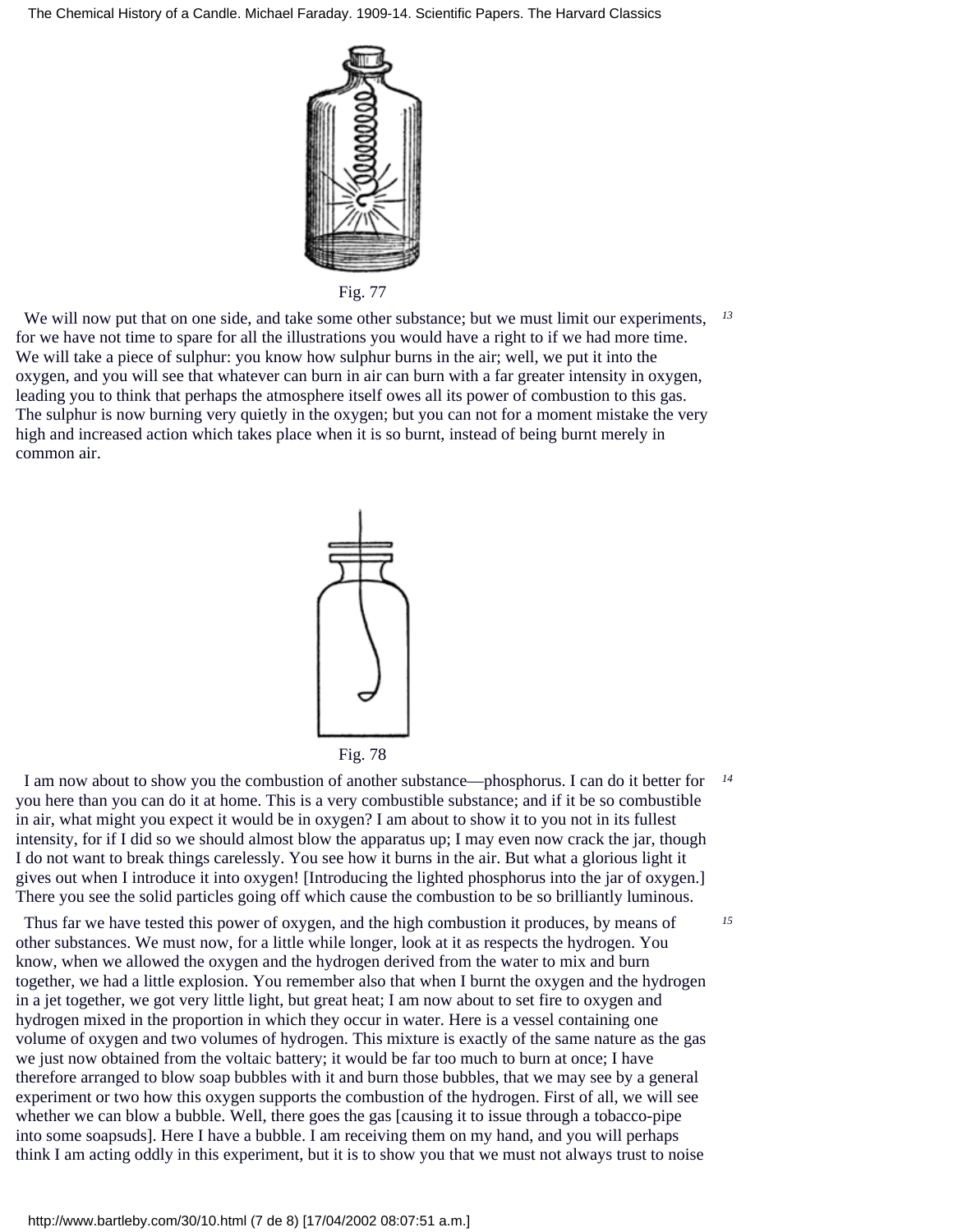<span id="page-32-0"></span>and sounds, but rather to real facts. [Exploding a bubble on the palm of his hand.] I am afraid to fire a bubble from the end of the pipe, because the explosion would pass up into the jar and blow it to pieces. This oxygen then, will unite with the hydrogen, as you see by the phenomena, and hear by the sound, with the utmost readiness of action, and all its powers to then taken up in its neutralization of the qualities of the hydrogen.

 *16*

 So now I think you will perceive the whole history of water with reference to oxygen and the air from what we have before said. Why does a piece of potassium decompose water? Because it finds oxygen in the water. What is set free when I put it in the water, as I am about to do again? It sets free hydrogen, and the hydrogen burns; but the potassium itself combines with oxygen; and this piece of potassium, in taking the water apart—the water, you may say, derived from the combustion of the candle—takes away the oxygen which the candle took from the air, and so sets the hydrogen free; and even if I take a piece of ice, and put a piece of potassium upon it, the beautiful affinities by which the oxygen and the hydrogen are related are such that the ice will absolutely set fire to the potassium. I show this to you to-day, in order to enlarge your ideas of these things, and that you may see how greatly results are modified by circumstances. There is the potassium on the ice, producing a sort of volcanic action.

 It will be my place when next we meet, having pointed out these anomalous actions, to show you that  *17* none of these extra and strange effects are met with by us—that none of these strange and injurious actions take place when we are burning, not merely a candle, but gas in our streets, or fuel in our fireplaces, so long as we confine ourselves within the laws that Nature has made for our guidance.

**Note 1.** A solution of acetate of lead submitted to the action of the voltaic current yields lead at the negative pole, and brown peroxide of lead at the positive pole. A solution of nitrate of silver, under the same circumstances, yields silver at the negative pole, and peroxide of silver at the positive pole. [\[back\]](#page-25-2)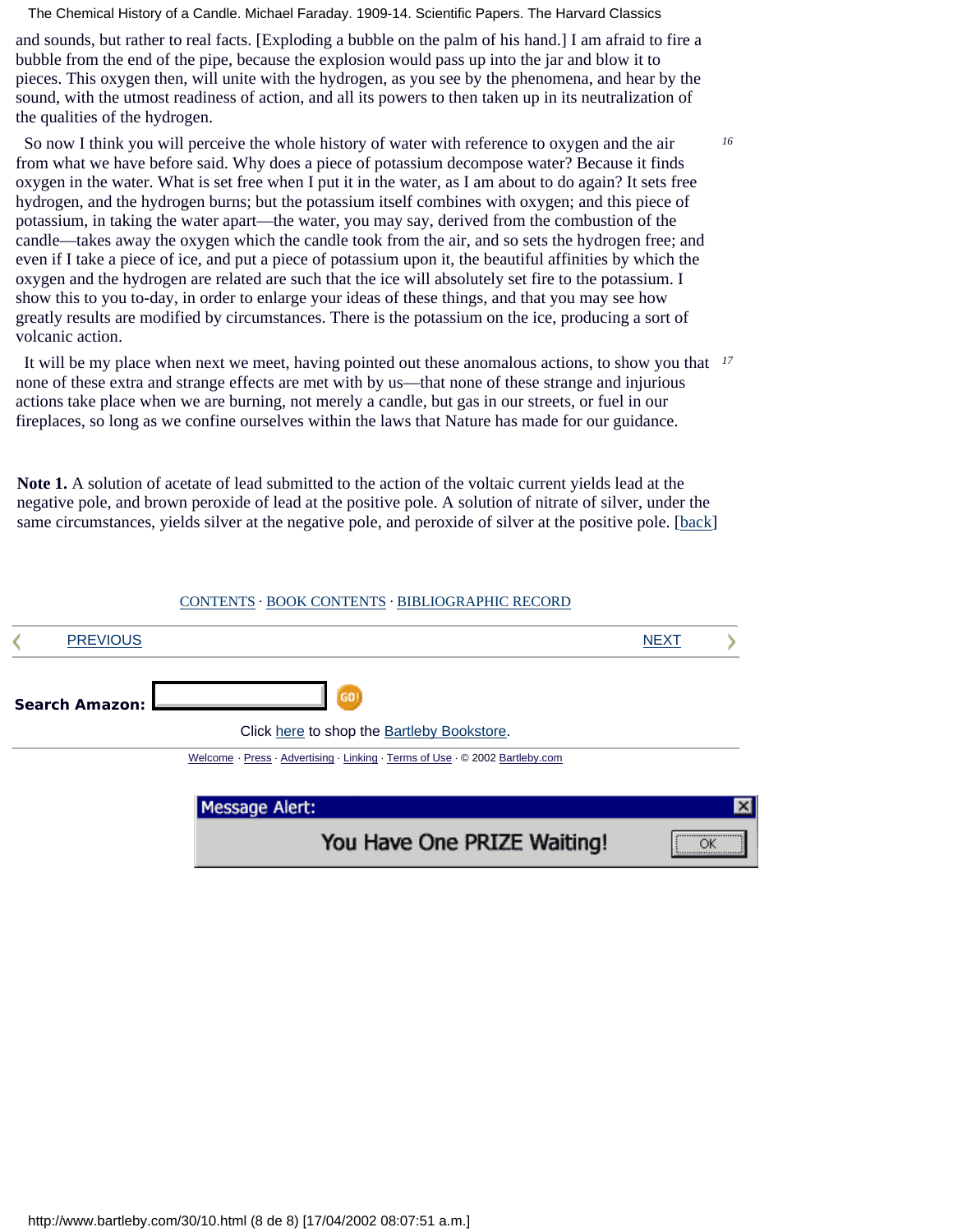## <span id="page-33-3"></span><span id="page-33-1"></span>Lecture V.—Oxygen Present in the Air—Nature of the Atmosphere—Its Properties—Other Products from the Candle—Carbonic Acid—Its Properties

## Michael Faraday

 *1*

WE have now seen that we can produce hydrogen and oxygen from the water that we obtained from the candle. Hydrogen, you know, comes from the candle, and oxygen, you believe, comes from the air. But then you have a right to ask me, "How is it that the air and the oxygen do not equally well burn the candle?" If you remember what happened when I put a jar of oxygen over a piece of candle, you recollect there was a very different kind of combustion to that which took place in the air. Now, why is this? It is a very important question, and one I shall endeavor to make you understand; it relates most intimately to the nature of the atmosphere, and is most important to us.

<span id="page-33-2"></span><span id="page-33-0"></span> We have several tests for oxygen besides the mere burning of bodies; you have seen a candle burnt in  *2* oxygen or in the air; you have seen phosphorus burnt in the air or in oxygen, and you have seen iron filings burnt in oxygen. But we have other tests besides these, and I am about to refer to one or two of them for the purpose of carrying your conviction and your experience farther. Here we have a vessel of oxygen. I will show its presence to you: If I take a little spark and put it into that oxygen, you know by the experience you gained the last time we met what will happen—if I put that spark into the jar, it will tell you whether we have oxygen here or not. Yes! We have proved it by combustion; and now here is another test for oxygen, which is a very curious and useful one. I have here two jars full of gas, with a plate between them to prevent their mixing; I take the plate away, and the gases are creeping one into the other. "What happens?" say you; "they together produce no such combustion as was seen in the case of the candle." But see how the presence of oxygen is told by its association with this other substance. 1 What a beautifully colored gas I have obtained in this way, showing me the presence of the oxygen! In the same way we can try this experiment by mixing common air with this test-gas. Here is a jar containing air-such air as the candle would burn in—and here is a jar or bottle containing the test—gas. I let them come together over water, and you see the result: the contents of the test-bottle are flowing into the jar of air, and you see I obtain exactly the same kind of action as before, and that shows me that there is oxygen in the air—the very same substance that has been already obtained by us from the water produced by the candle. But then, beyond that, how is it that the candle does not burn in air as well as in oxygen? We will come to that point at once. I have here two jars; they are filled to the same height with gas, and the appearance to the eye is alike in both, and I really do not know at present which of these jars contains oxygen and which contains air, although I know they have previously been filled with these gases. But here is our test-gas, and I am going to Lecture V.—Oxygen Present in the Air—Nature of the Atmosphe<br>from the Candle—Carbonic Acid—Its I<br>more candle. Hydrogen, you know, comes from the candle, and oxygen from<br>Michael Faraday<br>Michael Faraday<br>Michael Faraday<br>Micha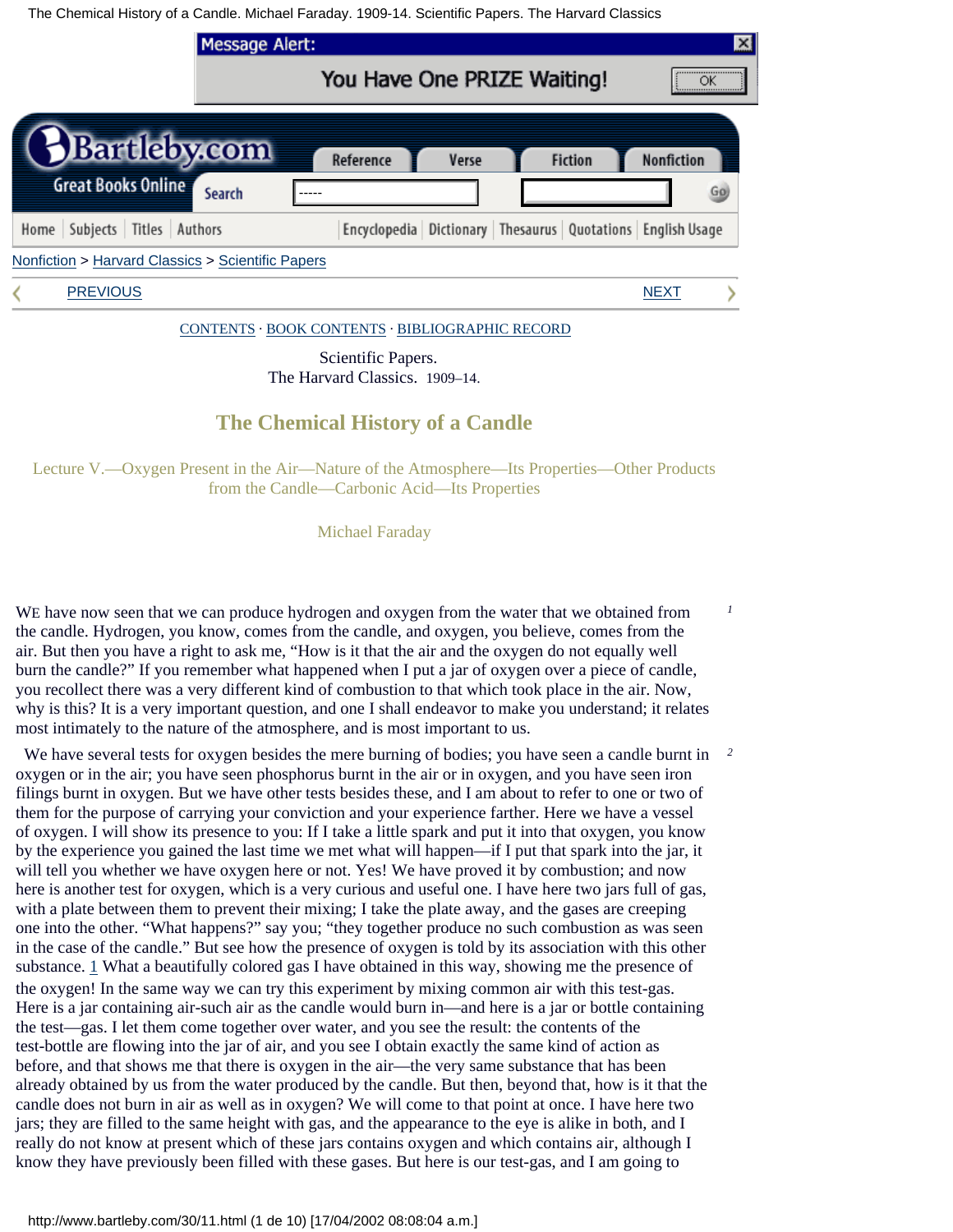work with the two jars, in order to examine whether there is any difference between them in the quality of reddening this gas. I am now going to turn this test-gas into one of the jars, and observe what happens. There is reddening, you see; there is, then, oxygen present. We will now test the other jar; but you see this is not so distinctly red as the first, and, farther, this curious thing happens; if I take these two gases and shake them well together with water, we shall absorb the red gas; and then, if I put in more of this test-gas and shake again, we shall absorb more; and I can go on as long as there be any oxygen present to produce that effect. If I let in air, it will not matter; but the moment I introduce water, the red gas disappears; and I may go on in this way, putting in more and more of the test—gas, until I come to something left behind which will not redden any longer by the use of that particular body that rendered the air and the oxygen red. Why is that? You see in a moment it is because there is, besides oxygen, something else present which is left behind. I will let a little more air into the jar, and if it turns red you will know that some of that reddening gas is still present, and that, consequently, it was not for the want of this producing body that that air was left behind.

 Now you will begin to understand what I am about to say. You saw that when I burnt phosphorus in a jar, as the smoke produced by the phosphorus and the oxygen of the air condensed, it left a good deal of gas unburnt, just as this red gas left something untouched; there was, in fact, this gas left behind, which the phosphorus can not touch, which the reddening gas can not touch, and this something is not oxygen, and yet is part of the atmosphere.

 *3*

 *4*

 *5*

 So that is one way of opening out air into the two things of which it is composed—oxygen, which burns our candles, our phosphorus, or any thing else, and this other substance—nitrogen—which will not burn them. This other part of the air is by far the larger proportion, and it is a very curious body when we come to examine it; it is remarkably curious, and yet you say, perhaps, that it is very uninteresting. It is uninteresting in some respects because of this, that it shows no brilliant effects of combustion. If I test it with a taper as I do oxygen and hydrogen, it does not burn like hydrogen, nor does it make the taper burn like oxygen. Try it in any way I will, it does neither the one thing nor the other; it will not take fire; it will not let the taper burn; it puts out the combustion of every thing. There is nothing that will burn in it in common circumstances. It has no smell; it is not sour; it does not dissolve in water; it is neither an acid nor an alkali; it is as indifferent to all our organs as it is possible for a thing to be. And you might say, "It is nothing; it is not worth chemical attention; what does it do in the air?" Ah! then come our beautiful and fine results shown us by an observant philosophy. Suppose, in place of having nitrogen, or nitrogen and oxygen, we had pure oxygen as our atmosphere; what would become of us? You know very well that a piece of iron lit in a jar of oxygen goes on burning to the end. When you see a fire in an iron grate, imagine where the grate would go to if the whole of the atmosphere were oxygen. The grate would burn up more powerfully than the coals; for the iron of the grate itself is even more combustible than the coals which we burn in it. A fire put into the middle of a locomotive would be a fire in a magazine of fuel, if the atmosphere were oxygen. The nitrogen lowers it down and makes it moderate and useful for us, and then, with all that, it takes away with it the fumes that you have seen produced from the candle, disperses them throughout the whole of the atmosphere, and carries them away to places where they are wanted to perform a great and glorious purpose of good to man, for the sustenance of vegetation, and thus does a most wonderful work, although you say, on examining it, "Why, it is a perfectly indifferent thing." This nitrogen in its ordinary state is an inactive element; no action short of the most intense electric force, and then in the most infinitely small degree, can cause the nitrogen to combine directly with the other element of the atmosphere, or with other things round about it; it is a perfectly indifferent, and therefore to say, a safe substance.

 But, before I take you to that result, I must tell you about the atmosphere itself. I have written on this diagram the composition of one hundred parts of atmospheric air:

Bulk. Weight. Oxygen 20 23.3 Nitrogen 80 77.7 100 100.0

It is a true analysis of the atmosphere so far as regards the quantity of oxygen and the quantity of nitrogen present. By our analysis, we find that 5 pints of the atmosphere contain only 1 pint of oxygen, and 4 pints, or 4 parts, of nitrogen by bulk. That is our analysis of the atmosphere. It requires all that quantity of nitrogen to reduce the oxygen down, so as to be able to supply the candle properly with fuel, so as to supply us with an atmosphere which our lungs can healthily and safely breathe; for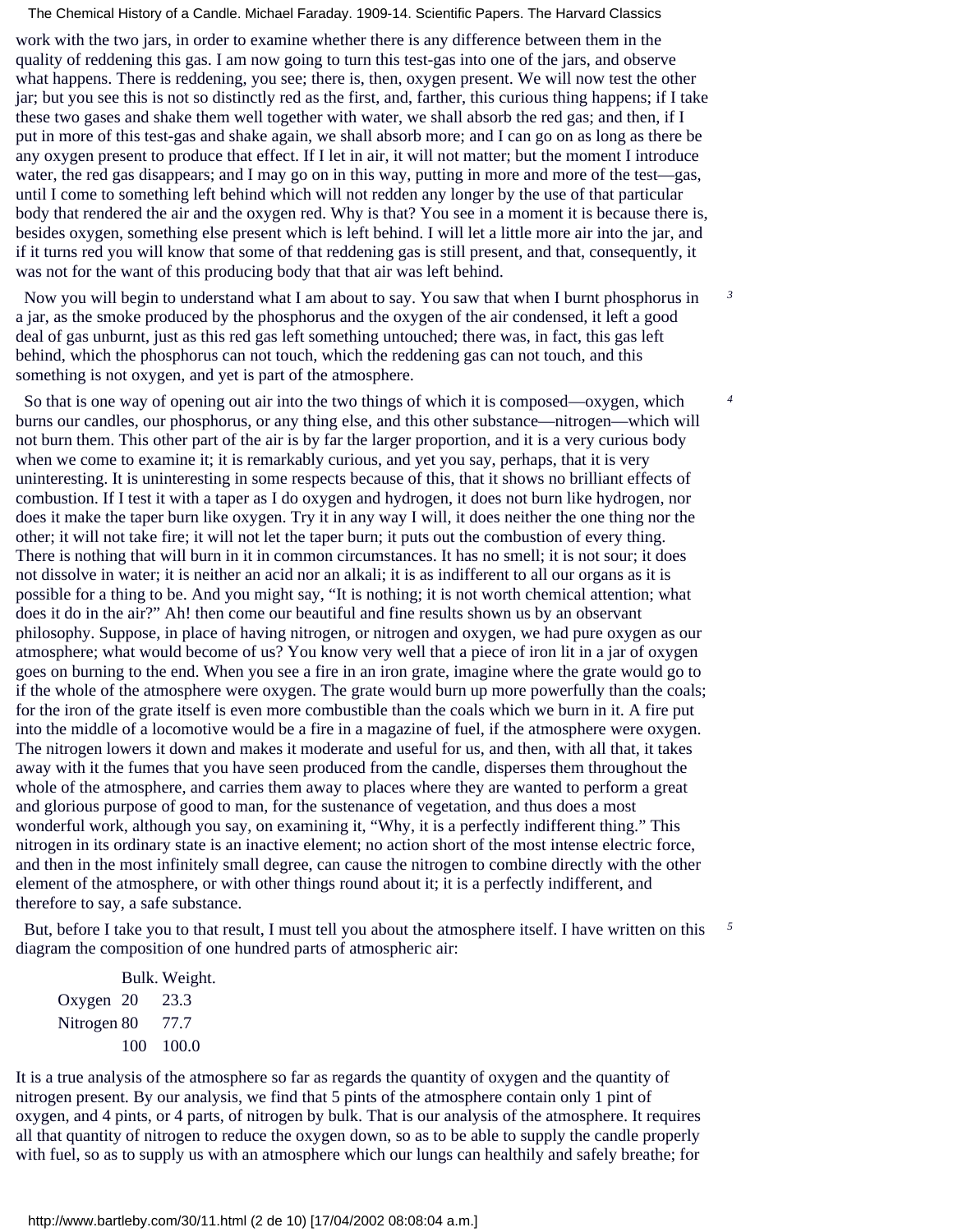it is just as important to make the oxygen right for us to breathe, as it is to make the atmosphere right for the burning of the fire and the candle.

 But now for this atmosphere. First of all, let me tell you the weight of these gases. A pint of nitrogen weighs 10 4-10 grains, or a cubic foot weighs 1 1-6 ounces. That is the weight of the nitrogen. The oxygen is heavier: a pint of it weighs 11 9-10 grs., and a cubic foot weighs 1 3-4 oz. A pint of air weighs about 10 7-10 grs., and a cubic foot 1 1-5 oz.

 *6*

 *7*

 You have asked me several times, and I am very glad you have, "How do you weigh gases?" I will show you: it is very simple, and easily done. Here is a balance, and here a copper bottle, made as light as we can consistent with due strength, turned very nicely in the lathe, and made perfectly air-tight, with a stop-cock, which we can open and shut, which at present is open, and, therefore, allows the bottle to be full of air. I have here a nicely—adjusted balance in which I think the bottle, in its present condition, will be balanced by the weight on the other side. And here is a pump by which we can force the air into this bottle, and with it we will force in a certain number of volumes of air as measured by the pump. [Twenty measures were pumped in.] We will shut that in and put it in the balance. See how it sinks; it is much heavier than it was. By what? By the air that we have forced into it by the pump. There is not a greater *bulk* of air, but there is the same bulk of *heavier* air, because we have forced in air upon it. And that you may have a fair notion in your mind as to how much this air measures, here is a jar full of water. We will open that copper vessel into this jar, and let the air return to its former state. All I have to do now is to screw them tightly together, and to turn the taps, when there, you see, is the bulk of the twenty pumps of air which I forced into the bottle; and to make sure that we have been quite correct in what we have been doing, we will take the bottle again to the balance, and, if it is now counterpoised by the original weight, we shall be quite sure we have made our experiment correctly. It is balanced; so, you see, we can find out the weight of the extra volumes of air forced in that way, and by that means we are able to ascertain that a cubic foot of air weighs 1 1-5 oz. But that small experiment will by no means convey to your mind the whole literal truth of this matter. It is wonderful how it accumulates when you come to larger volumes. This bulk of air [a cubic foot] weighs 1 1-5 oz. What do you think of the contents of that box above there which I have had made for the purpose? The air which is within that box weigh one pound—a full pound; and I have calculated the weight of the air in this room: you would hardly imagine it, but it is above a ton. So rapidly do the weights rise up, and so important is the presence to the atmosphere, and of the oxygen and the nitrogen in it, and the use it performs in conveying things to and fro from place to place, and carrying bad vapors to places where they will do good instead of harm.



Fig. 79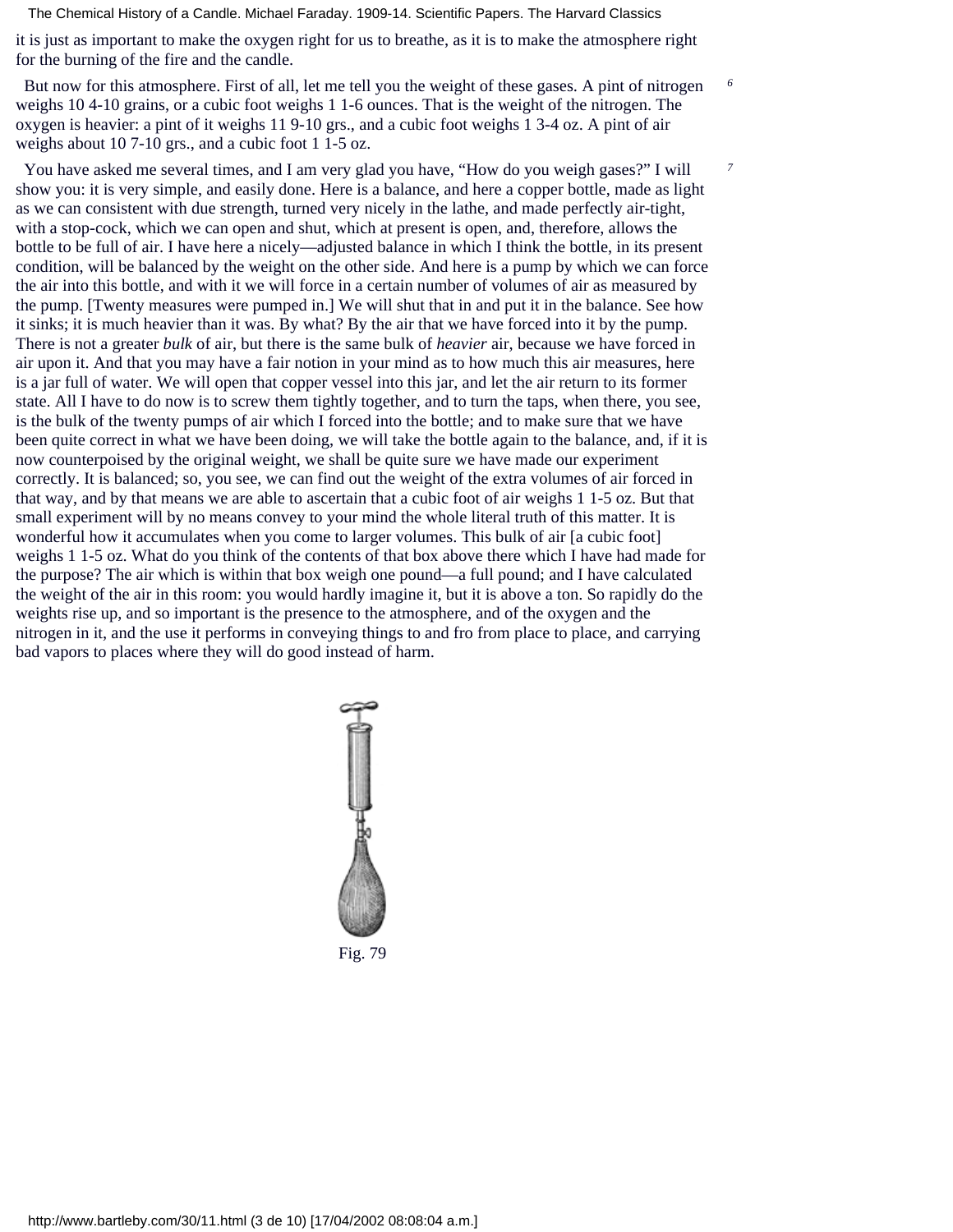*8*

 Having given you that little illustration with respect to the weight of the air, let me show you certain consequences of it. You have a right to them, because you would not understand so much without it. Do you remember this kind of experiment? Have you ever seen it? Suppose I take a pump somewhat similar to the one I had a little while ago to force air into the bottle, and suppose I place it in such a manner that by certain arrangements I can apply my hand to it. My hand moves about in the air so easily that it seems to feel nothing, and I can hardly get velocity enough by any motion of my own in the atmosphere to make sure that there is much resistance to it. But when I put my hand here [on the air-pump receiver, which was afterward exhausted] you see what happens. Why is my hand fastened to this place, and why am I able to pull this pump about? And see! how is it that I can hardly get my hand away? Why is this? It is the weight of the air—the weight of the air that is above. I have another experiment here, which I think will explain to you more about it. When the air is pumped from underneath the bladder which is stretched over this glass, you will see the effect in another shape: the top is quite flat at present, but I will make a very little motion with the pump, and now look at it; see how it has gone down, see how it is bent in; you will see the bladder go in more and more, until, at last, I expect it will be driven in and broken by the force of the atmosphere pressing upon it. [The bladder at last broke with a loud report.] Now that was done entirely by the weight of the air pressing on it, and you can easily understand how that is. The particles that are piled up in the atmosphere stand upon each other, as these five cubes do; you can easily conceive that four of these five cubes are resting upon the bottom one, and if I take that away the others will all sink down. So it is with the atmosphere; the air that is above is sustained by the air that is beneath, and when the air is pumped away from beneath them, the change occurs which you saw when I placed my hand on the air-pump, and which you saw in the case of the bladder, and which you shall see better here. I have tied over this jar a piece of sheet India-rubber, and I am now about to take away the air from the inside of the jar; and if you will watch the India-rubber—which acts as a partition between the air below and the air above—you will see, when I pump, how the pressure shows itself. See where it is going to: I can actually put my hand into the jar; and yet this result is only caused by the great and powerful action of the air above. How beautifully it shows this curious circumstance!





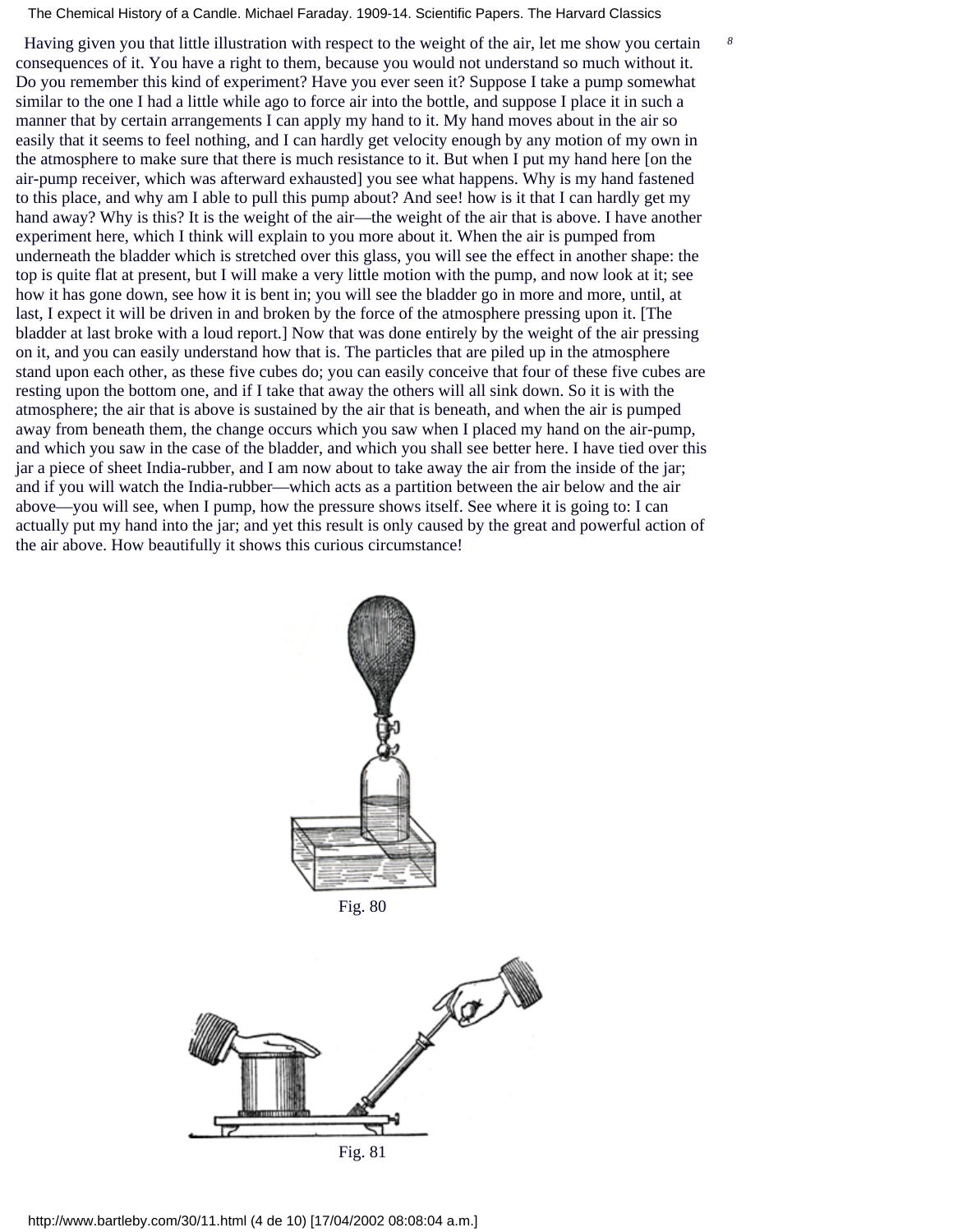Here is something that you can have a pull at when I have finished to-day. It is a little apparatus of two hollow brass hemispheres, closely fitted together, and having connected with it a pipe and a cock, through which we can exhaust the air from the inside; and although the two halves are so easily taken apart, while the air is left within, yet you will see, when we exhaust it by-and-by, no power of any two of you will be able to pull them apart. Every square inch of surface that is contained in the area of that vessel sustains fifteen pounds by weight, or nearly so, when the air is taken out, and you may try your strength presently in seeing whether you can overcome that pressure of the atmosphere.

 *9*

 *10*

 *11*





Here is another very pretty thing—the boy's sucker, only refined by the philosopher. We young ones have a perfect right to take toys and make them into philosophy, inasmuch as nowadays we are turning philosophy into toys. Here is a sucker, only it is made of India-rubber. If I clap it upon the table, you see at once it holds. Why does it hold? I can slip it about, and yet if I try to pull it up, it seems as if it would pull the table with it. I can easily make it slip about from place to place, but only when I bring it to the edge of the table can I get it off. It is only kept down by the pressure of the atmosphere above; we have a couple of them, and if you take these two and press them together, you will see how firmly they stick. And, indeed, we may use them as they are proposed to be used, to stick against windows, or against walls, where they will adhere for an evening, and serve to hang any thing on that you want. I think, however, that you boys ought to be shown experiments that you can make at home; and so here is a very pretty experiment in illustration of the pressure of the atmosphere. Here is a tumbler of water. Suppose I were to ask you to turn that tumbler upside down so that the water should not fall out, and yet not be kept in by your hand, but merely by using the pressure of the atmosphere; could you do that? Take a wine-glass, either quite full or half full of water, and put a flat card on the top; turn it upside down, and then see what becomes of the card and of the water. The air can not get in because the water, by its capillary attraction round the edge, keeps it out.

 I think this will give you a correct notion of what you may call the materiality of the air; and when I tell you that that box holds a pound of it, and this room more than a ton, you will begin to think that air is something very serious. I will make another experiment to convince you of this positive resistance. There is that beautiful experiment of the popgun, made so well and so easily, you know, out of a quill, or a tube, or any thing of that kind,—where we take a slice of potato, for instance, or an apple, and take the tube and cut out a pellet, as I have now done, and push it to one end. I have made that end tight; and now I take another piece and put it in: it will confine the air that is within the tube perfectly and completely for our purpose; and I shall now find it absolutely impossible by any force of mine to drive that little pellet close up to the other. It can not be done; I may press the air to a certain extent, but if I go on pressing, long before it comes to the second, the confined air will drive the front one out with a force something like that of gunpowder; for gunpowder is in part dependent upon the same action that you see here exemplified.

http://www.bartleby.com/30/11.html (5 de 10) [17/04/2002 08:08:04 a.m.]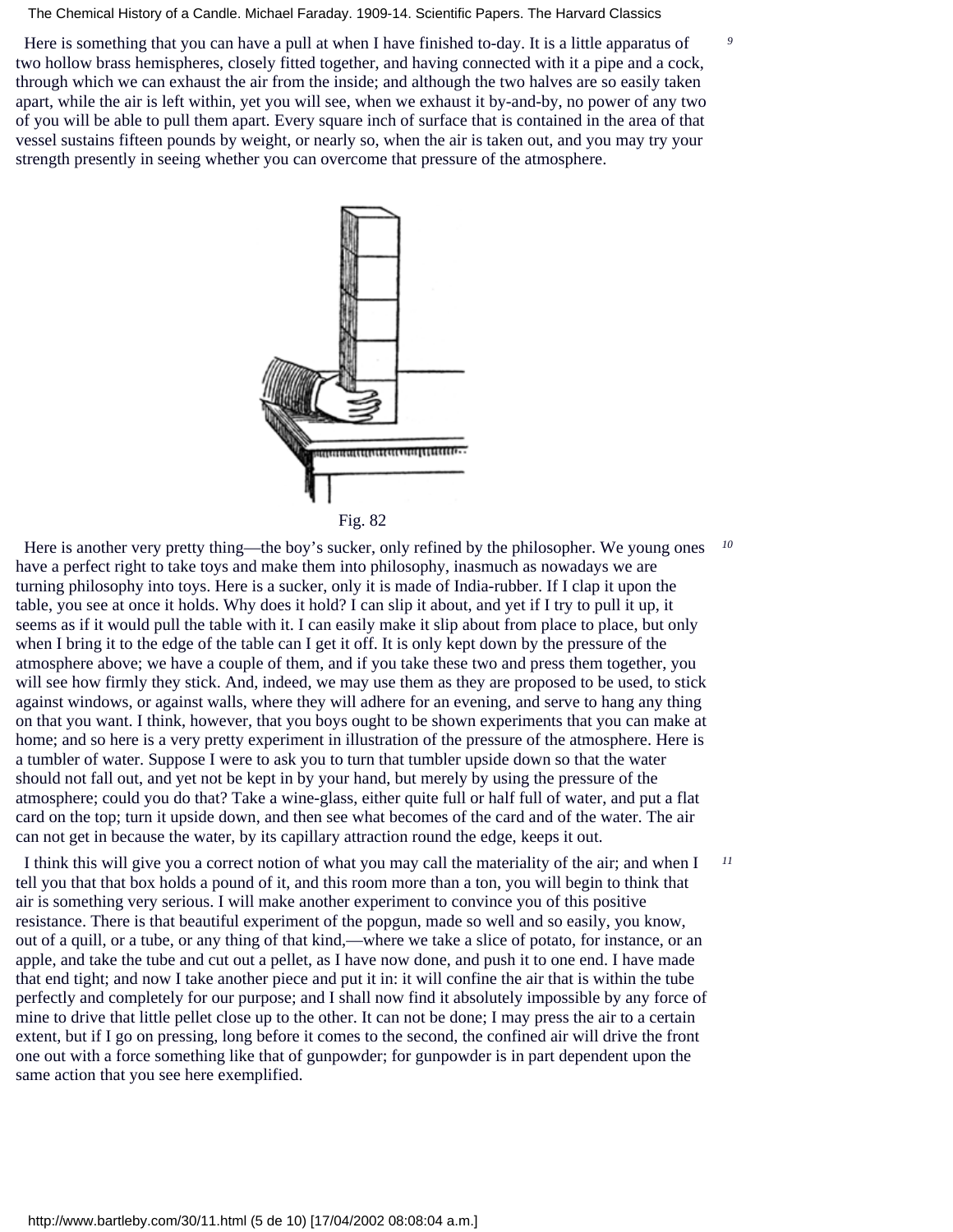I saw the other day an experiment which pleased me much, as I thought it would served our purpose here. (I ought to have held my tongue for four or five minutes before beginning this experiment, because it depends upon my lungs for success.) By the proper application of air, I expect to be able to drive this egg out of one cup into the other by the force of my breath; but if I fail it is in a good cause, and I do not promise success, because I have been talking more than I ought to do to make the experiment succeed.  *12*

 [The lecturer here tried the experiment, and succeeded in blowing the egg from one egg cup to the other.]  *13*

 You see that the air which I blow goes downward between the egg and the cup, and makes a blast under the egg, and is thus able to lift a heavy thing; for a full egg is a very heavy thing for air to lift. If you want to make the experiment, you had better boil the egg quite hard first, and then you may very safely try to blow it from one cup to the other, with a little care.

 I have now kept you long enough upon this property of the weight of the air, but there is another thing I should like to mention. You saw the way in which, in this popgun, I was able to drive the second piece of potato half or two-thirds of an inch before the first piece started, by virtue of the elasticity of the air, just as I pressed into the copper bottle the particles of air by means of the pump. Now this depends upon a wonderful property in the air, namely, its elasticity, and I should like to give you a good illustration of this. If I take any thing that confines the air properly, as this membrane, which also is able to contract and expand so as to give us a measure of the elasticity of the air, and confine in this bladder a certain portion of air; and then, if we take the atmosphere off from the outside of it, just as in these cases we put the pressure on—if we take the pressure off, you will see how it will then go on expanding and expanding, larger and larger, until it will fill the whole of this bell jar, showing you that wonderful property of the air, its elasticity, its compressibility, and expansibility, to an exceedingly large extent, and which is very essential for the purposes and services it performs in the economy of creation.

We will now turn to another very important part of our subject, remembering that we have examined the candle in its burning, and have found that it gives rise to various products. We have the products, you know, of soot, of water, and of something else, which you have not yet examined. We have collected the water, but have allowed the other things to go into the air. Let us now examine some of these other products.



 *14*

 *15*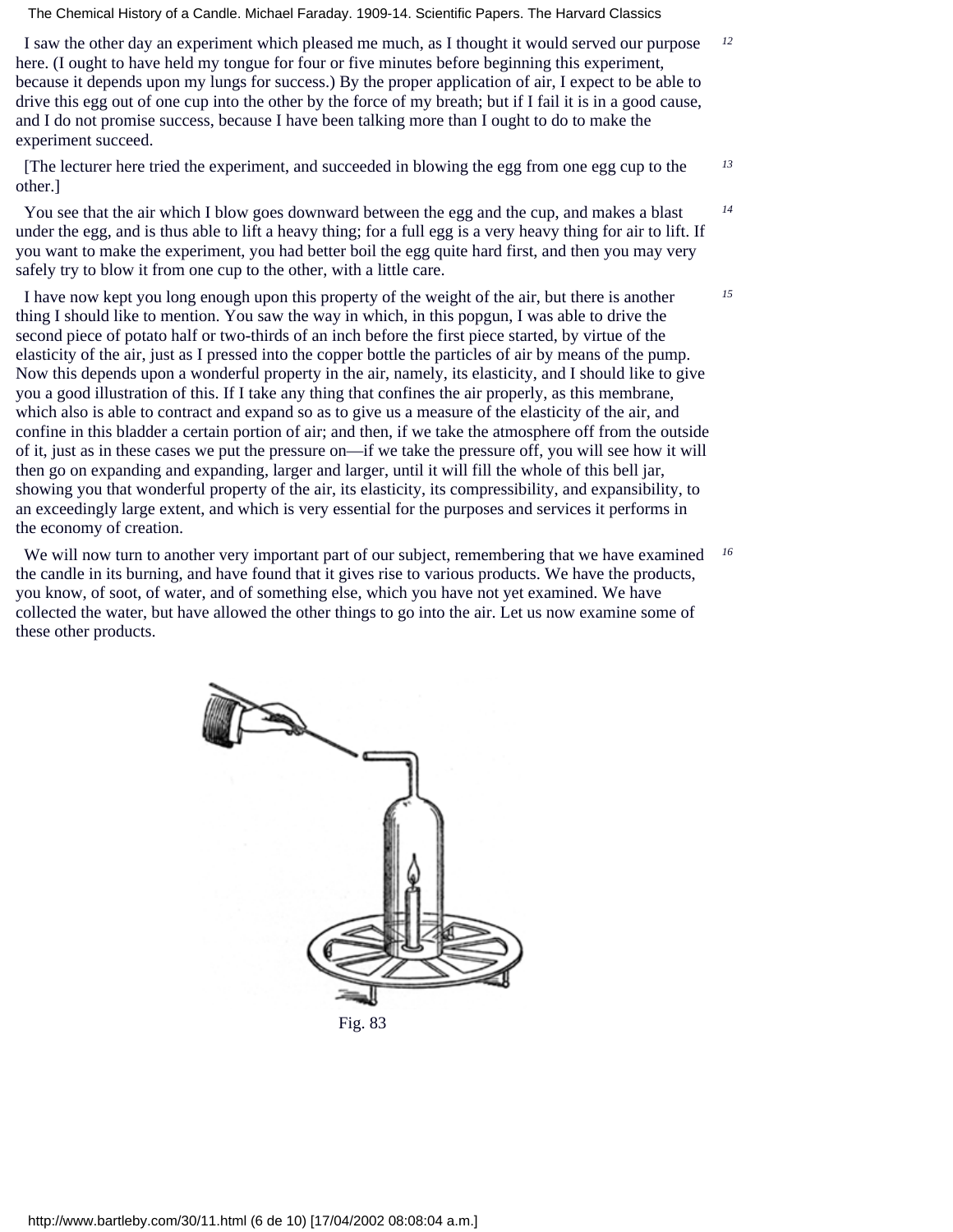Here is an experiment which I think will help you in part in this way. We will put our candle there, and place over it a chimney, thus. I think my candle will go on burning, because the air passage is open at the bottom and the top. In the first place, you see the moisture appearing—that you know about. It is water produced from the candle by the action of the air upon its hydrogen. But, besides that, something is going out at the top: it is not moisture—it is not water—it is not condensible; and yet, after all, it has very singular properties. You will find that the air coming out of the top of our chimney is nearly sufficient to blow the light out I am holding to it; and if I put the light fairly opposed to the current, it will blow it quite out. You will say, that is as it should be, and I am supposing that you think it ought to do so, because the nitrogen does not support combustion, and ought to put the candle out, since the candle will not burn in nitrogen. But is there nothing else there than nitrogen? I must now anticipate—that is to say, I must use my own knowledge to supply you with the means that we adopt for the purpose of ascertaining these things, and examining such gases as these. I will take an empty bottle—here is one—and if I hold it over this chimney, I shall get the combustion of the candle below sending its results into the bottle above; and we shall soon find that this bottle contains, not merely an air that is bad as regards the combustion of a taper put into it, but having other properties.

Let me take a little quick-lime and pour some common water on to it—the commonest water will do. <sup>18</sup> I will stir it a moment, then pour it upon a piece of filtering paper in a funnel, and we shall very quickly have a clear water proceeding to the bottle below, as I have here. I have plenty of this water in another bottle, but nevertheless I should like to use the lime—water that was prepared before you, so that you may see what its uses are. If I take some of this beautiful clear lime-water, and pour it into this jar which has collected the air from the candle, you will see a change coming about. Do you see that the water has become quite milky? Observe, that will not happen with air merely. Here is a bottle filled with air; and if I put a little lime-water into it, neither the oxygen nor the nitrogen, nor any thing else that is in that quantity of air, will make any change in the lime—water. It remains perfectly clear, and no shaking of that quantity of lime—water with that quantity of air in its common state will cause any change; but if I take this bottle with the lime-water and hold it so as to get the general products of the candle in contact with it, in a very short time we shall have it milky. There is the chalk, consisting of the lime which we used in making the lime-water, combined with something that came from the candle—that other product which we are in search of, and which I want to tell you about today. This is a substance made visible to us by its action, which is not the action of the lime-water either upon the oxygen or upon the nitrogen, nor upon the water itself, but it is something new to us from the candle. And then we find this white powder, produced by the lime-water and the vapor from the candle, appears to us very much like whitening or chalk, and when examined it does prove to be exactly the same substance as whitening or chalk. So we are led, or have been led, to observe upon the various circumstances of this experiment, and to trace this production of chalk to its various causes, to give us the true knowledge of the nature of this combustion of the candle—to find that this substance issuing from the candle is exactly the same as that substance which would issue from a retort if I were to put some chalk into it with a little moisture and make it red-hot; you would then find that exactly the same substance would issue from it as from the candle.

 But we have a better means of getting this substance, and in greater quantity, so as to ascertain what its general characters are. We find this substance in very great abundance in a multitude of cases where you would least expect it. All limestones contain a great deal of this gas which issues from the candle, and which we call *carbonic acid.* All chalks, all shells, all corals, contain a great quantity of this curious air. We find it fixed in these stones, for which reason Dr. Black called it "fixed air"—finding it in these fixed things like marble and chalk—he called it fixed air because it lost its quality of air, and assumed the condition of a solid body. We can easily get this air from marble. Here is a jar containing a little muriatic acid, and here is a taper which, if I put it into that jar, will show only the presence of common air. There is, you see, pure air down to the bottom; the jar is full of it. Here is a substance—marble ( 2), a very beautiful and superior marble—and if I put these pieces of marble into the jar, a great boiling apparently goes on. That, however, is not steam; it is a gas that is rising up; and if I now search the jar by a candle, I shall have exactly the same effect produced upon the taper as I had from the air which issued from the end of the chimney over the burning candle. It is exactly the same action, and caused by the very same substance that issued from the candle; and in this way we can get carbonic acid in great abundance—we have already nearly filled the jar. We also find that this gas is not merely contained in marble. Here is a vessel in which I have put some common whitening-chalk which has been washed in water and deprived of its coarser particles, and so supplied to the plasterer as whitening—here is a large jar containing this whitening and water; and I

 *17*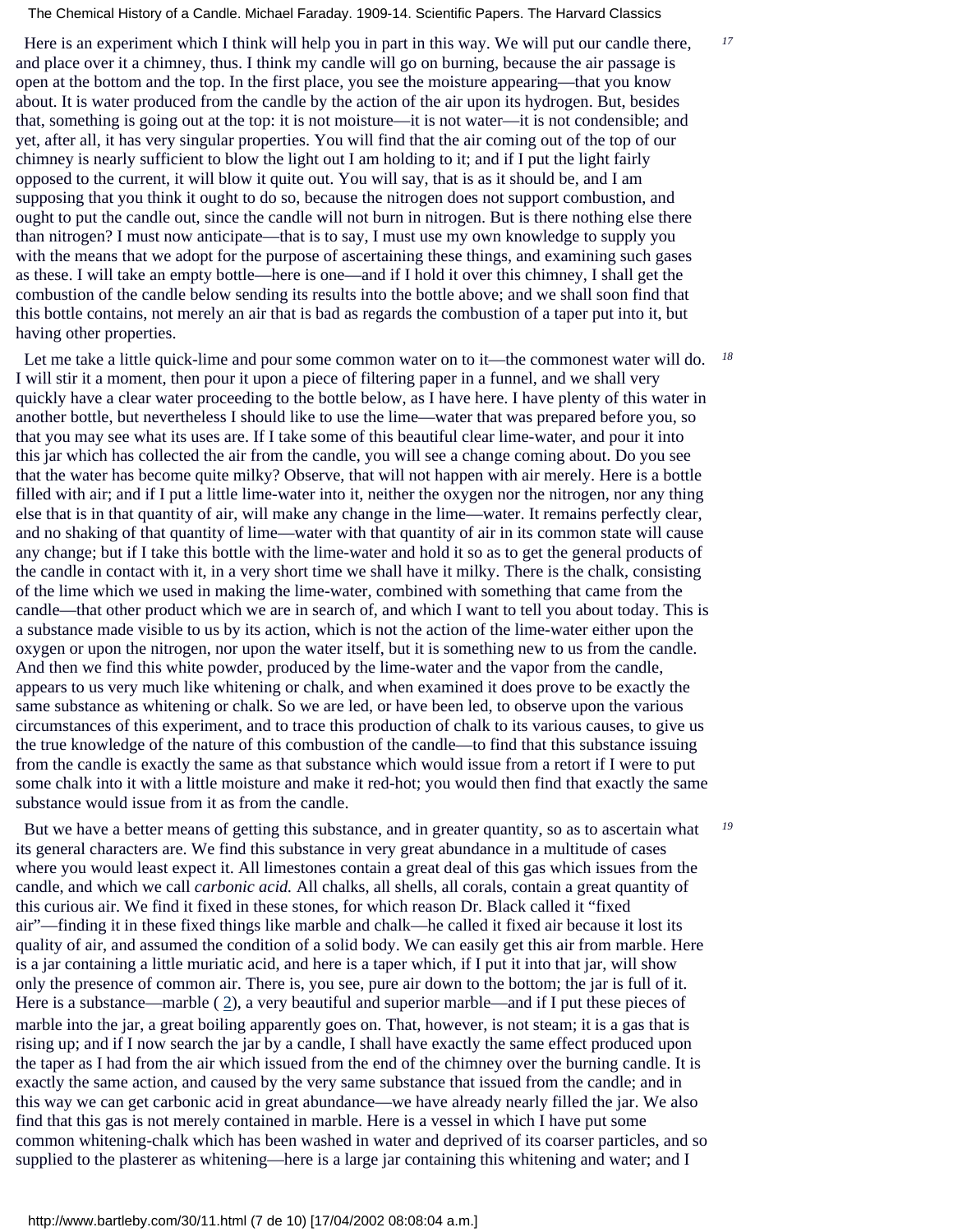have here some strong sulphuric acid, which is the acid you might have to use if you were to make these experiments (only, in using this acid with limestone, the body that is produced is an insoluble substance, whereas the muriatic acid produces a soluble substance that does not so much thicken the water). And you will seek out a reason why I take this kind of apparatus for the purpose of showing this experiment. I do it because you may repeat in a small way what I am about to do in a large one. You will have here just the same kind of action; and I am evolving in this large jar carbonic acid exactly the same in its nature and properties as the gas which we obtained from the combustion of the candle in the atmosphere. And, no matter how different the two methods by which we prepare this carbonic acid, you will see, when we get to the end of our subject, that it is all exactly the same, whether prepared in the one way or in the other.

We will now proceed to the next experiment with regard to this gas. What is its nature? Here is one of the vessels full, and we will try it as we have done so many other gases—by combustion. You see it is not combustible, nor does it support combustion. Neither, as we know, does it dissolve much in water, because we collect it over water very easily. Then you know that it has an effect, and becomes white in contact with lime-water; and when it does become white in that way, it becomes one of the constituents to make carbonate of lime or limestone.

 The next thing I must show you is that it really does dissolve a little in water, and therefore that it is unlike oxygen and hydrogen in that respect. I have here an apparatus by which we can produce this solution. In the lower part of this apparatus is marble and acid, and in the upper part cold water. The valves are so arranged that the gas can get from one to the other. I will set it in action now, and you can see the gas bubbling up through the water, as it has been doing all night long, and by this time we shall find that we have this substance dissolved in the water. If I take a glass and draw off some of the water, I find that it tastes a little acid to the mouth; it is impregnated with carbonic acid; and if I now apply a little lime-water to it, that will give us a test of its presence. This water will make the lime—water turbid and white, which is proof of the presence of carbonic acid.

 Then it is a very weighty gas; it is heavier than the atmosphere. I have put their respective weights at the lower part of this table, along with, for comparison, the weights of the other gases we have been examining:  *22*

|                                 | Pint.                 | Cubic Foot. |
|---------------------------------|-----------------------|-------------|
| Hydrogen                        | $3/4$ grs. $1/12$ oz. |             |
| Oxygen                          | 11 9/10 " 1 1/3 "     |             |
| Nitrogen                        | $104/10$ " $11/6$ "   |             |
| Air                             | 10 7/10 " 1 1/5 "     |             |
| Carbonic acid 16 1/3 " 1 9/10 " |                       |             |

A pint of it weighs 16 1/3 grains, and a cubic foot weighs 1-9/10 ounce, almost two ounces. You can see by many experiments that this is a heavy gas. Suppose I take a glass containing nothing else but air, and from this vessel containing the carbonic acid I attempt to pour a little of this gas into that glass—I wonder whether any has gone in or not. I can not tell by the appearance, but I can in this way [introducing the taper]. Yes, there it is, you see; and if I were to examine it by lime-water, I should find it by that test also. I will take this little bucket, and put it down into the well of carbonic acid—indeed, we too often have real wells of carbonic acid—and now, if there is any carbonic acid, I must have got to it by this time, and it will be in this bucket, which we will examine with a taper. There it is, you see; it is full of carbonic acid.

 *20*

 *21*

http://www.bartleby.com/30/11.html (8 de 10) [17/04/2002 08:08:04 a.m.]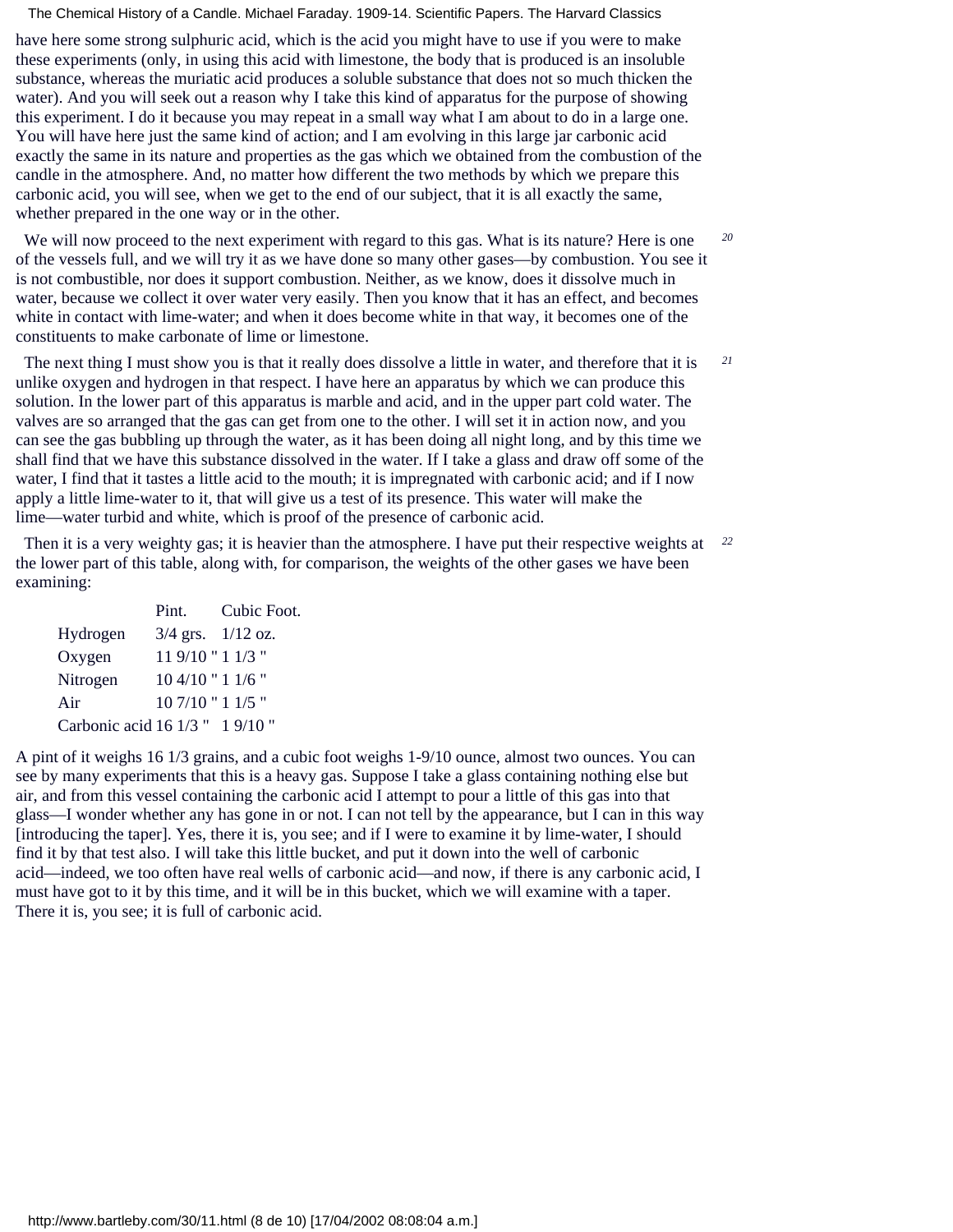

 There is another experiment by which I will show you its weight. I have here a jar suspended at one end of a balance—it is now equipoised; but when I pour this carbonic acid into the jar on the one side which now contains air, you will see it sink down at once because of the carbonic acid that I pour into it. And now, if I examine this jar with the lighted taper, I shall find that the carbonic acid has fallen into it, and it no longer has any power of supporting the combustion. If I blow a soap bubble, which of course will be filled with air, and let it fall into this jar of carbonic acid, it will float. But I shall first of all take one of these little balloons filled with air. I am not quite sure where the carbonic acid is; we will just try the depth, and see whereabouts is its level. There, you see, we have this bladder floating on the carbonic acid; and if I evolve some more of the carbonic acid, the bladder will be lifted up higher. There it goes; the jar is nearly full, and now I will see whether I can blow a soap bubble on that and float it in the same way. [The lecturer here blew a soap bubble and allowed it to fall into the jar of carbonic acid, when it floated in it midway.] It is floating, as the balloon floated, by virtue of the greater weight of the carbonic acid than of the air. And now, having so far given you the history of the carbonic acid, as to its sources in the candle, as to its physical properties and weight, when we next meet I shall show you of what it is composed, and where it gets its elements from.



**Note 1.** The gas which is thus employed as a test for the presence of oxygen is the binoxide of nitrogen, or nitrous oxide. It is a colorless gas, which, when brought in contact with oxygen, unites with it, forming hyponitric acid, the red gas referred to. [back]

**Note 2.** *Marble* is a compound of carbonic acid and lime. The muriatic acid, being the stronger of the two, takes the place of the carbonic acid, which escapes as a gas, the residue forming muriate of lime or chloride of calcium. [back]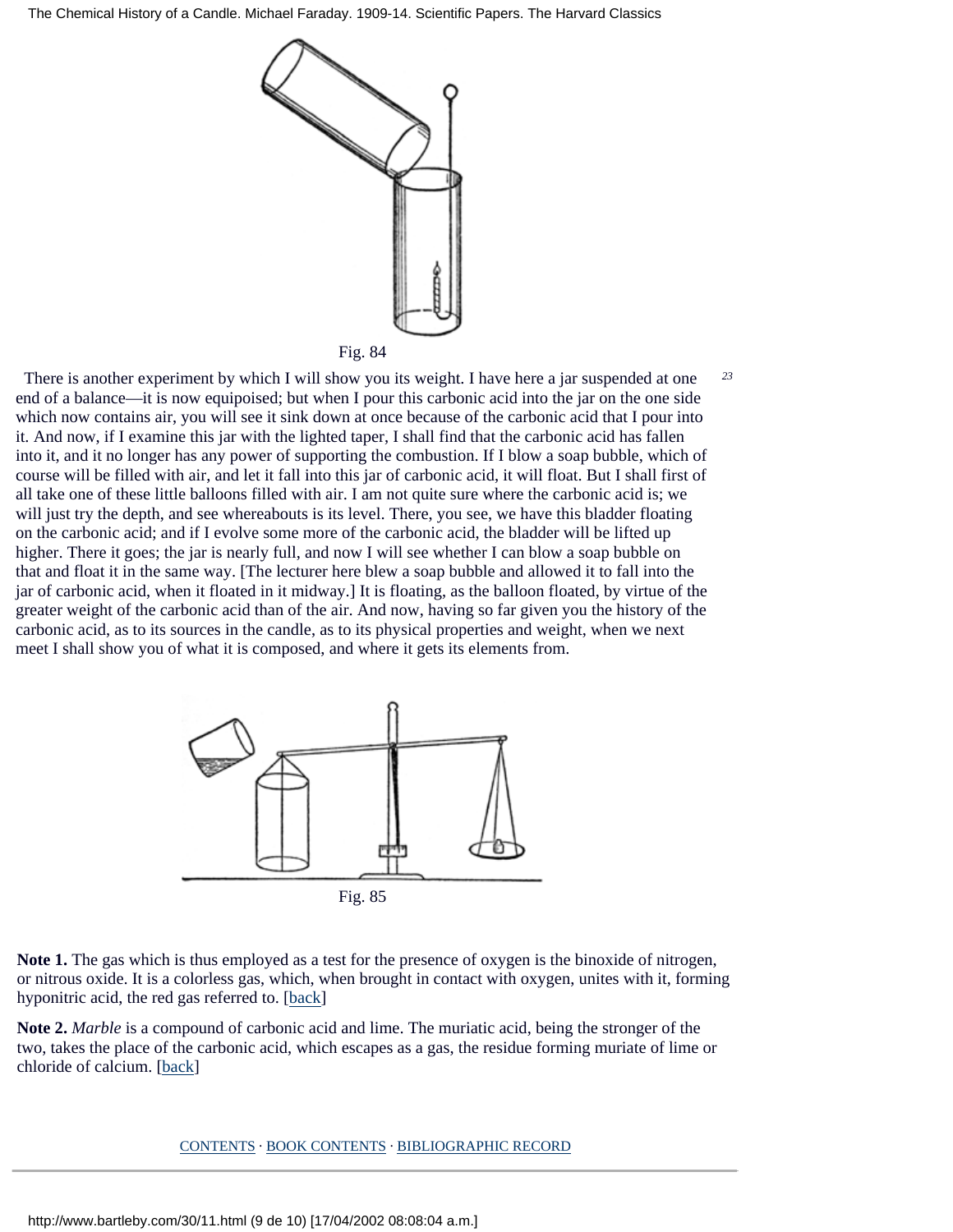## Lecture VI.—Carbon or Charcoal—Coal-Gas—Respiration and its Analogy to the Burning of a Candle—Conclusion

## Michael Faraday

 *1*

 *2*

A LADY who honors me by her presence at these lectures has conferred a still farther obligation by sending me these two candles, which are from japan, and, I presume, are made of that substance to which I referred in a former lecture. You see that they are even far more highly ornamented than the French candles, and, I suppose, are candles of luxury, judging from their appearance. They have a remarkable peculiarity about them,—namely, a hollow wick,—that beautiful peculiarity which Argand introduced into the lamp and made so valuable. To those who receive such presents from the East, I may just say that this and such like materials gradually undergo a change which gives them on the surface a dull and dead appearance; but they may easily be restored to their original beauty if the surface be rubbed with a clean cloth or silk handkerchief, so as to polish the little rugosity or roughness: this will restore the beauty of the colors. I have so rubbed one of these candles, and you see the difference between it and the other which has not been polished, but which may be restored by the same process. Observe, also, that these moulded candles from Japan are made more conical than the moulded candles in this part of the world.

<span id="page-42-0"></span> I told you, when we last met, a good deal about carbonic acid. We found by the lime-water test that when the vapor from the top of the candle or lamp was received into bottles and tested by this solution of lime-water (the composition of which I explained to you, and which you can make for yourselves), we had that white opacity which was in fact calcareous matter, like shells and corals, and many of the rocks and minerals in the earth. But I have not yet told you fully and clearly the chemical history of this substance, carbonic acid, as we have it from the candle, and I must now resume that subject. We have seen the products, and the nature of them, as they issue from the candle. We have traced the water to its elements, and now we have to see where are the elements of the carbonic acid supplied by the candle. A few experiments will show this. You remember that when a candle burns badly it produces smoke; but if it is burning well there is no smoke. And you know that the brightness of the candle is due to this smoke, which becomes ignited. Here is an experiment to prove this: so long as the smoke remains in the flame of the candle and becomes ignited, it gives a beautiful light, and never appears to us in the form of black particles. I will light some fuel which is extravagant in its burning. This will serve our purpose—a little turpentine on a sponge. You see the smoke rising from it, and floating into the air in large quantities; and remember now, the carbonic acid that we have from the candle is from such smoke as that. To make that evident to you, I will introduce this turpentine Lecture VI.—Carbon or Charcoal—Coal-Gas—Respiration an Cardle—Conclusion Michael Faraday Michael Faraday Michael Faraday Michael Faraday Michael Faraday Michael Faraday Michael Faraday Michael Faraday Michael Faraday Mich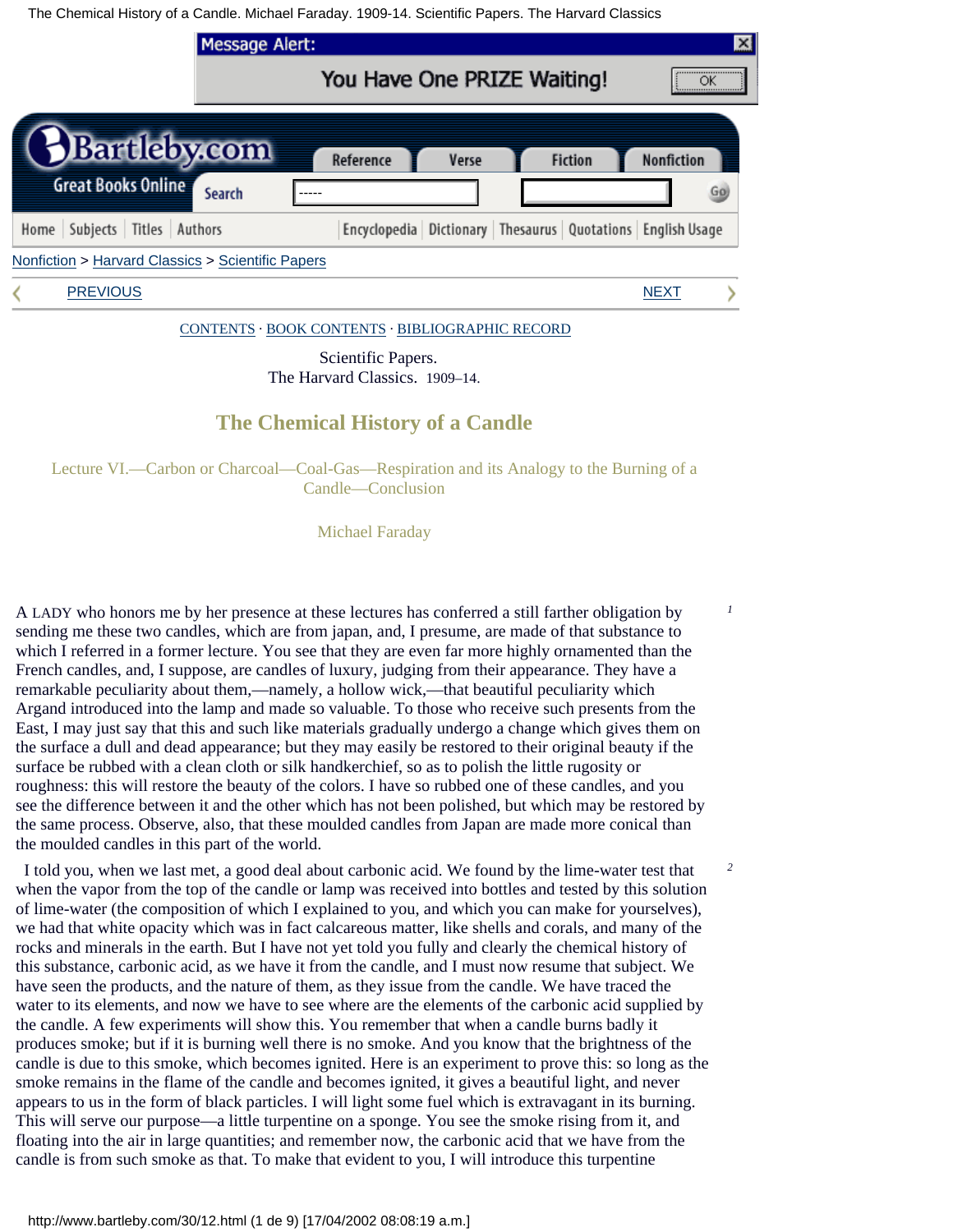burning on the sponge into a flask where I have plenty of oxygen, the rich part of the atmosphere, and you now see that the smoke is all consumed. This is the first part of our experiment; and now, what follows? The carbon which you saw flying off from the turpentine flame in the air is now entirely burned in this oxygen, and we shall find that it will, by this rough and temporary experiment, give us exactly the same conclusion and result as we had from the combustion of the candle. The reason why I make the experiment in this manner is solely that I may cause the steps of our demonstration to be so simple that you can never for a moment lose the train of reasoning, if you only pay attention. All the carbon which is burned in oxygen, or air, comes out as carbonic acid, while those particles which are not so burned show you the second substance in the carbonic acid,—namely, the carbon—that body which made the flame so bright while there was plenty of air, but which was thrown off in excess when there was not oxygen enough to burn it.

 I have also to show you a little more distinctly the history of carbon and oxygen in their union to make carbonic acid. You are now better able to understand this than before, and I have prepared three or four experiments by way of illustration. This jar is filled with oxygen, and here is some carbon which has been placed in a crucible for the purpose of being made red-hot. I keep my jar dry, and venture to give you a result imperfect in some degree, in order that I may make the experiment brighter. I am about to put the oxygen and the carbon together. That this is carbon (common charcoal pulverized) you will see by the way in which it burns in the air [letting some of the red—hot charcoal fall out of the crucible]. I am now about to burn it in oxygen gas, and look at the difference. It may appear to you at a distance as if it were burning with a flame; but it is not so. Every little piece of charcoal is burning as a spark, and while it so burns it is producing carbonic acid. I specially want these two or three experiments to point out what I shall dwell upon more distinctly by-and-by—that carbon burns in this way, and not as a flame.

 Instead of taking many particles of carbon to burn, I will take a rather large piece, which will enable you to see the form and size, and to trace the effects very decidedly. Here is the jar of oxygen, and here is the piece of charcoal, to which I have fastened a little piece of wood, which I can set fire to, and so commence the combustion, which I could not conveniently do without. You now see the charcoal burning, but not as a flame (or if there be a flame it is the smallest possible one, which I know the cause of, namely, the formation of a little carbonic oxide close upon the surface of the carbon). It goes on burning, you see, slowly producing carbonic acid by the union of this carbon or charcoal (they are equivalent terms) with the oxygen. I have here another piece of charcoal, a piece of bark, which has the quality of being blown to pieces—exploding—as it burns. By the effect of the heat we shall reduce the lump of carbon into particles that will fly off; still every particle, equally with the whole mass, burns in this peculiar way—it burns as a coal and not like a flame. You observe a multitude of little combustions going on, but no flame. I do not know a finer experiment than this to show that carbon burns with a park.

 Here, then, is carbonic acid formed from its elements. It is produced at once; and if we examined it by lime-water you will see that we have the same substance which I have previously described to you. By putting together 6 parts of carbon by weight (whether it comes from the flame of a candle or from powdered charcoal) and 16 parts of oxygen by weight, we have 22 parts of carbonic acid; and, as we saw last time, the 22 parts of carbonic acid combined with 28 parts of lime, product common carbonate of lime. If you were to examine an oyster-shell and weigh the component parts, you would find that every 50 parts would give 6 of carbon and 16 of oxygen combined with 28 of lime. However, I do not want to trouble you with these minutiae; it is only the general philosophy of the matter that we can now go into. See how finely the carbon is dissolving away [pointing to the lump of charcoal burning quietly in the jar of oxygen]. You may say that the charcoal is actually dissolving in the air round about; and if that were perfectly pure charcoal, which we can easily prepare, there would be no residue whatever. When we have a perfectly cleansed and purified piece of carbon, there is no ash left. The carbon burns as a solid dense body, that heat alone can not change as to its solidity, and yet it passes away into vapor that never condenses into solid or liquid under ordinary circumstances; and what is more curious still is the fact that the oxygen does not change in its bulk by the solution of the carbon in it. Just as the bulk is at first, so it is at last, only it has become carbonic acid.

 *3*

 *4*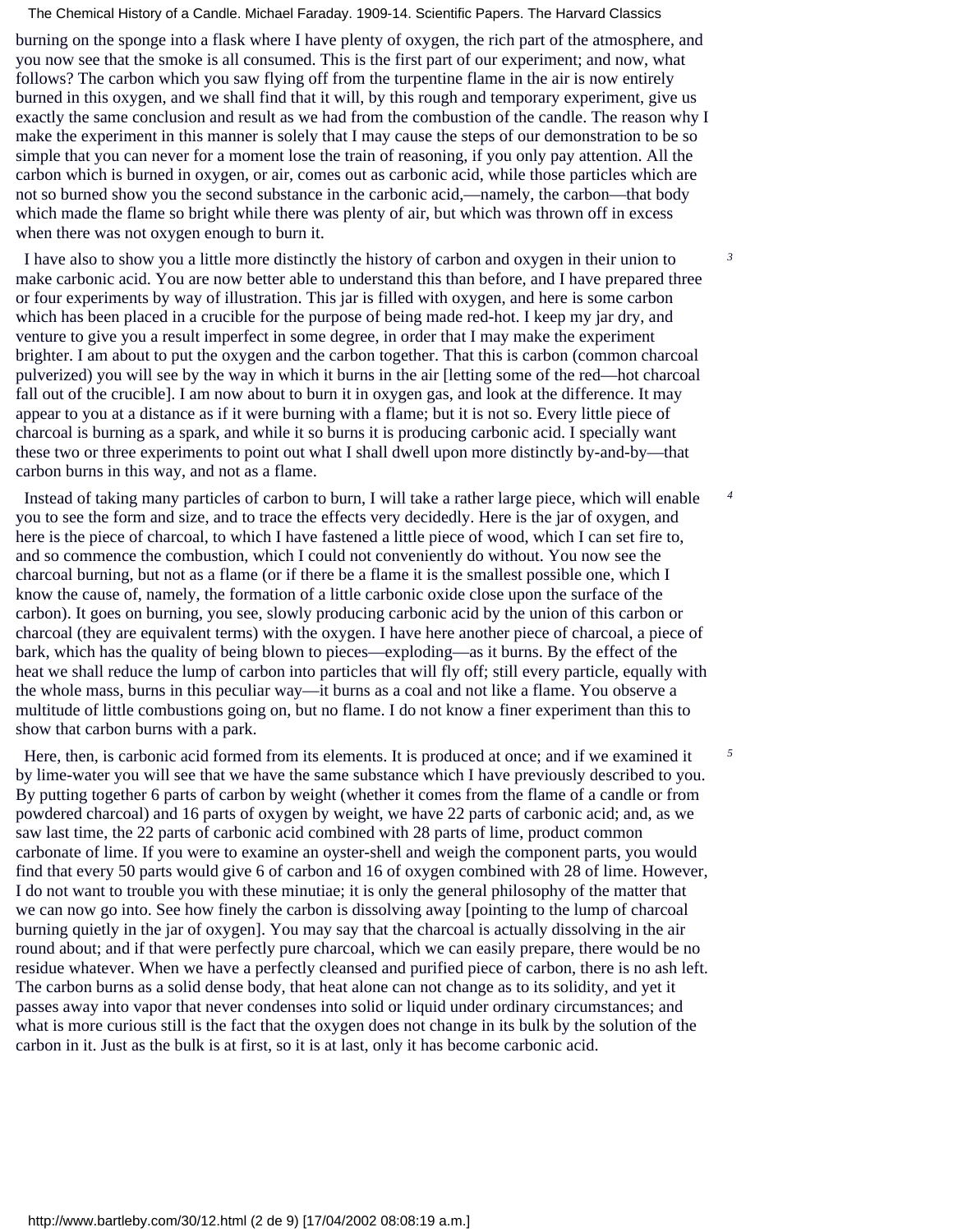There is another experiment which I must give you before you are fully acquainted with the general nature of carbonic acid. Being a compound body, consisting of carbon and oxygen, carbonic acid is a body that we ought to be able to take asunder. And so we can. As we did with water, so we can with carbonic acid—take the two parts asunder. The simplest and quickest way is to act upon the carbonic acid by a substance that can attract the oxygen from it, and leave the carbon behind. You recollect that I took potassium and put it upon water or ice, and you saw that it could take the oxygen from the hydrogen. Now, suppose we do something of the same kind here with this carbonic acid. You know carbonic acid to be a heavy gas. I will not test it with lime-water, as that will interfere with our subsequent experiments, but I think the heaviness of the gas and the power of extinguishing flame will be sufficient for our purpose. I introduce a flame into the gas, and you will see whether it will be put out. You see the light is extinguished. Indeed, the gas may, perhaps, put out phosphorus, which you know has a pretty strong combustion. Here is a piece of phosphorus heated to a high degree. I introduce it into gas, and you observe the light is put out, but it will take fire again in the air, because there it re-enters into combustion. Now let me take a piece of potassium, a substance which even at common temperatures can act upon carbonic acid, though not sufficiently for our present purpose, because it soon gets covered with a protecting coat; but if we warm it up to the burning point in air, as we have a fair right to do, and as we have done with phosphorus, you will see that it can burn in carbonic acid; and if it burns, it will burn by taking oxygen, so that you will see what is left behind. I am going, then, to burn this potassium in the carbonic acid, as a proof of the existence of oxygen in the carbonic acid. [In the preliminary process of heating the potassium exploded.] Sometimes we get an awkward piece of potassium that explodes, or something like it, when it burns. I will take another piece, and now that it is heated I introduce it into the jar, and you perceive that it burns in the carbonic acid—not so well as in the air, because the carbonic acid contains the oxygen combined; but it does burn, and takes away the oxygen. If I now put this potassium into water, I find that besides the potash formed (which you need not trouble about) there is a quantity of carbon produced. I have here made the experiment in a very rough way, but I assure you that if I were to make it carefully, devoting a day to it instead of five minutes, we should get all the proper amount of charcoal left in the spoon, or in the place where the potassium was burned, so that there could be no doubt as to the result. Here, then, is the carbon obtained from the carbonic acid, as a common black substance; so that you have the entire proof of the nature of carbonic acid as consisting of carbon and oxygen. And now I may tell you, that *whenever* carbon burns under common circumstances it produces carbonic acid.

 Suppose I take this piece of wood, and put it into a bottle with lime—water. I might shake that lime-water up with wood and the atmosphere as long as I pleased, it would still remain clear as you see it; but suppose I burn the piece of wood in the air of that bottle. You, of course, know I get water. Do I get carbonic acid? [The experiment was performed.] There it is, you see—that is to say, the carbonate of lime, which results from carbonic acid, and that carbonic acid must be formed from the carbon which comes from the wood, from the candle, or any other thing. Indeed, you have yourselves frequently tried a very pretty experiment, by which you may see the carbon in wood. If you take a piece of wood, and partly burn it, and then blow it out, you have carbon left. There are things that do not show carbon in this way. A candle does not so show it, but it contains carbon. Here also is a jar of coal gas, which produces carbonic acid abundantly; you do not see the carbon, but we can soon show it to you. I will light it, and as long as there is any gas in the cylinder it will go on burning. You see no carbon, but you see a flame, and because that is bright it will lead you to guess that there is carbon in the flame. But I will show it to you by another process. I have some so the same gas in another vessel, mixed with a body that will burn the hydrogen of the gas, but will not burn the carbon. I will light them with a burning taper, and you perceive the hydrogen is consumed, but not the carbon, which is left behind as a dense black smoke. I hope that by these three or four experiments you will learn to see when carbon is present, and understand what are the products of combustion when gas or other bodies are thoroughly burned in the air.

 *7*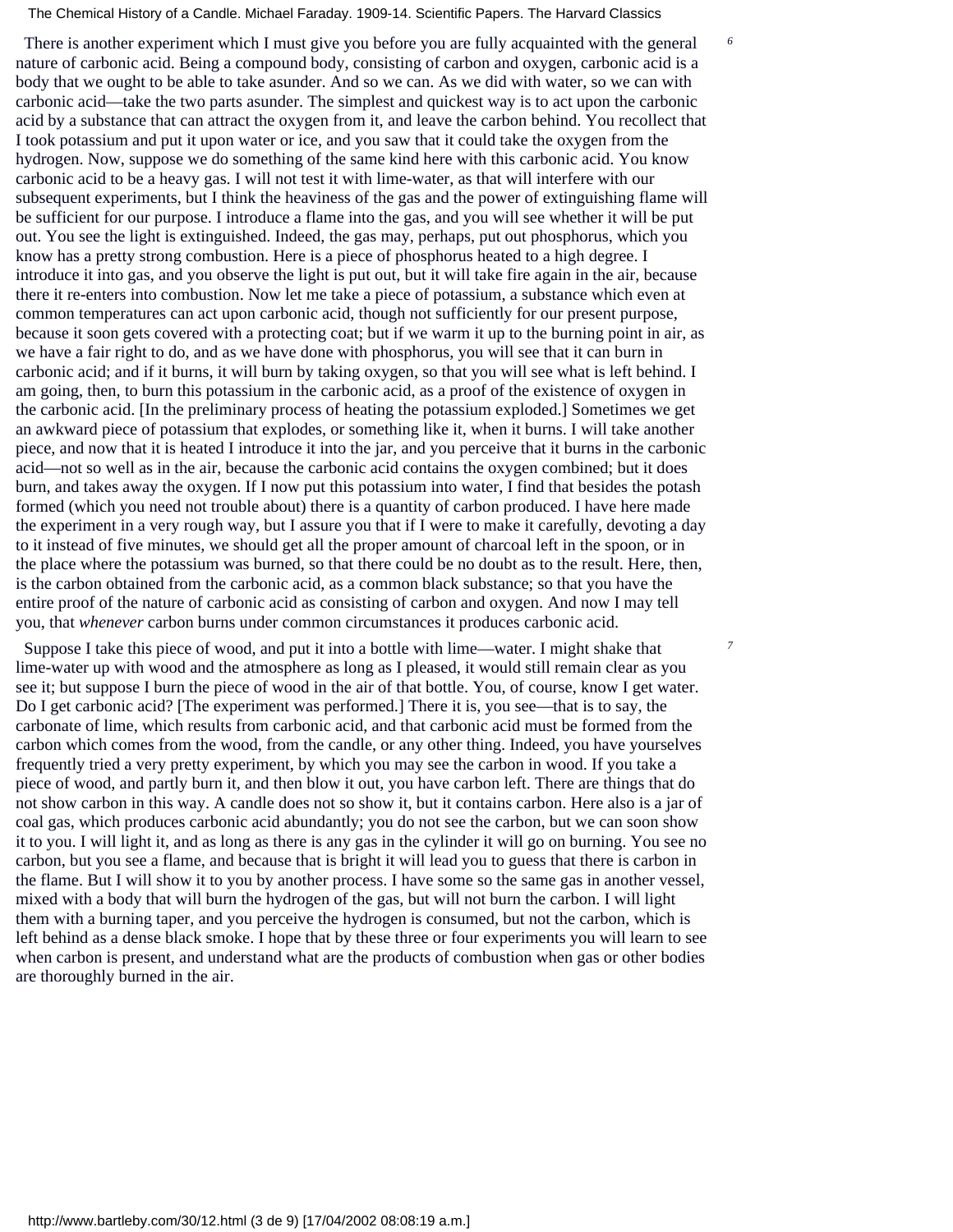*8*

 *9*

 Before we leave the subject of carbon, let us make a few experiments and remarks upon its wonderful condition as respects ordinary combustion. I have shown you that the carbon, in burning burns only as a solid body, and yet you perceive that, after it is burned, it ceases to be a solid. There are very few fuels that act like this. It is, in fact, only that great source of fuel, the carbonaceous series, the coals, charcoals, and woods, that can do it. I do not know that there is any other elementary substance besides carbon that burns with these conditions; and if it had not been so, what would happen to us? Suppose all fuel had been like iron, which, when it burns, burns into a solid substance. We could not then have such a combustion as you have in this fireplace. Here also is another kind of fuel which burns very-well as, if not better, than carbon—so well, indeed, as to take fire of itself when it is in the air, as you see [breaking a tube full of lead pyrophorus]. This substance is lead, and you see how wonderfully combustible it is. It is very much divided, and is like a heap of coals in the fireplace; the air can get to its surface and inside, and so it burns. But why does it burn in that way now, when it is lying in a mass? [emptying the contents of the tube in a heap on to a plate of iron.] Simply because the air can not get to it. Though it can produce a great heat, the great heat which we want in our furnaces and under our boilers, still that which is produced can not get away from the portion which remains unburned underneath, and that portion, therefore, is prevented from coming in contact with the atmosphere, and can not be consumed. How different is that from carbon! Carbon burns just in the same way as this lead does, and so gives an intense fire in the furnace, or wherever you choose to burn it; but then the body produced by its combustion passes away, and the remaining carbon is left clear. I showed you how carbon went on dissolving in the oxygen, leaving no ash, whereas here [pointing to the heap of pyrophorus] we have actually more ash than fuel, for it is heavier by the amount of the oxygen which has united with it. Thus you see the difference between carbon and lead or iron—if we choose iron, which gives so wonderful a result in our applications of this fuel, either as light or heat. If, when the carbon burnt, the product went off as a solid body, you would have had the room filled with an opaque substance, as in the case of the phosphorus; but when carbon burns, every thing passes up into the atmosphere. It is in a fixed, almost unchangeable condition before the combustion; but afterward it is in the form of gas, which it is very difficult (though we have succeeded) to produce in a solid or liquid state.

 Now I must take you to a very interesting part of our subject—to the relation between the combustion of a candle and that living kind of combustion which goes on within us. In every one of us there is a living process of combustion going on very similar to that of a candle, and I must try to make that plain to you. For it is not merely true in a poetical sense—the relation of the life of man to a taper; and if you will follow, I think I can make this clear. In order to make the relation very plain, I have devised a little apparatus which we can soon build up before you. Here is a board, and a groove cut in it, and I can close the groove at the top part by a little cover; I can then continue the groove as a channel by a glass tube at each end, there being a free passage through the whole. Suppose I take a taper or candle (we can now be liberal in our use of the word "candle," since we understand what it means), and place it in one of the tubes; it will go on, you see, burning very well. You observe that the air which feeds the flame passes down the tube at one end, then goes along the horizontal tube, and ascends the tube at the other end in which the taper is placed. If I stop the aperture through which the air enters, I stop combustion, as you perceive. I stop the supply of air, and consequently the candle goes out. But now what will you think of this fact? In a former experiment I showed you the air going from one burning candle to a second candle. If I took the air proceeding from another candle, and sent it down by a complicated arrangement into this tube, I should put this burning candle out. But what will you say when I tell you that my breath will put out the candle? I do not mean by blowing at all, but simply that the nature of my breath is such that a candle can not burn in it. I will now hold my mouth over the aperture, and without blowing the flame in any way, let no air enter the tube but what comes from my mouth. You see the result. I did not blow the candle out. I merely let the air which I expired pass into the aperture, and the result was that the light went out for want of oxygen, and for no other reason. Something or other—namely, my lungs—had taken away the oxygen from the air and there was no more to supply combustion of the candle. It is, I think, very pretty to see the time it takes before the bad air which I throw into this part of the apparatus has reached the candle. The candle at first goes on burning, but so soon as the air has had time to reach it, it goes out. And now I will show you another experiment, because this is an important part of our philosophy. Here is a jar which contains fresh air, as you can seen by the circumstance of a candle or gas light burning it. I make it close for a little time, and by means of a pipe I get my mouth over it so that I can inhale the air. By putting it over water, in the way that you see, I am able to draw up this air (supposing the cork to be quite tight), take it into my lungs, and throw it back into the jar: we can then examine it, and see the result. You observe, I first take up the air, and then throw it back, as is evident from the ascent and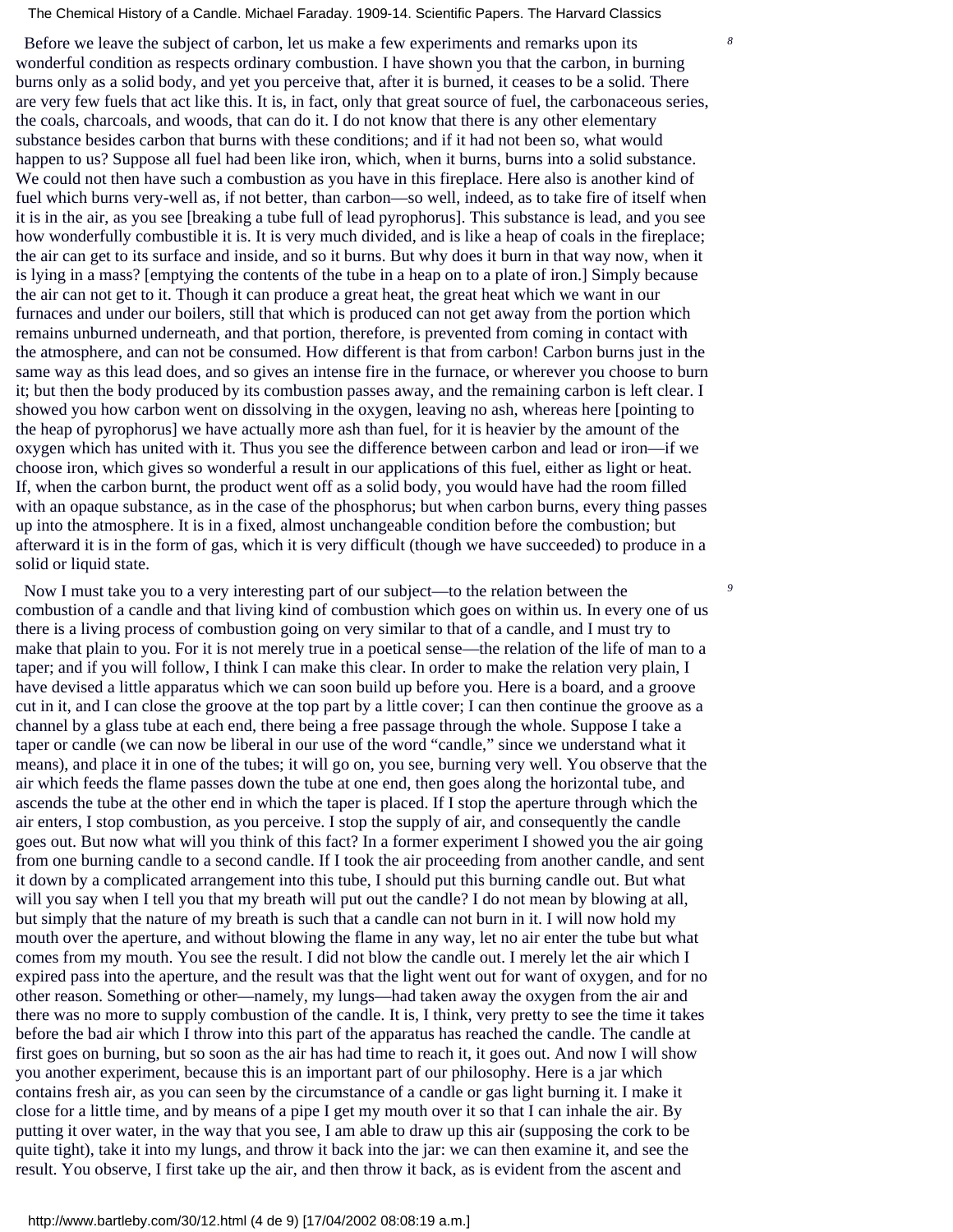descent of the water; and now, by putting a taper into the air, you will see the state in which it is, by the light being extinguished. Even one inspiration, you see, has completely spoiled this air, so that it is no use my trying to breathe it a second time. Now you understand the ground of the impropriety of many of the arrangements among the houses of the poorer classes, by which the air is breathed over and over again for the want of a supply, by means of proper ventilation, sufficient to produce a good result. You see how bad the air becomes by a single breathing, so that you can easily understand how essential fresh air is to us.







 To pursue this a little farther, let us see what will happen with lime—water. Here is a globe which contains a little lime-water, and it is so arranged as regards the pipes, as to give access to the air within, so that we can ascertain the effect of respired or unrespired air upon it. Of course I can either draw in air (through A), and so make the air that feeds my lungs go through the lime-water, or I can force the air out of my lungs through the tube (B), which goes to the bottom, and so show its effect upon the lime—water. You will observe that however long I draw the external air into the lime-water and then through it to my lungs, I shall produce no effect upon the water—it will not make the lime-water turbid; but if I throw the air *from* my lungs through the lime-water several times is succession, you see how white the milky the water is getting showing the effect which expired air has had upon it; and now you begin to know that the atmosphere which we have spoiled by respiration is spoiled by carbonic acid, for you see it here in contact with the lime-water.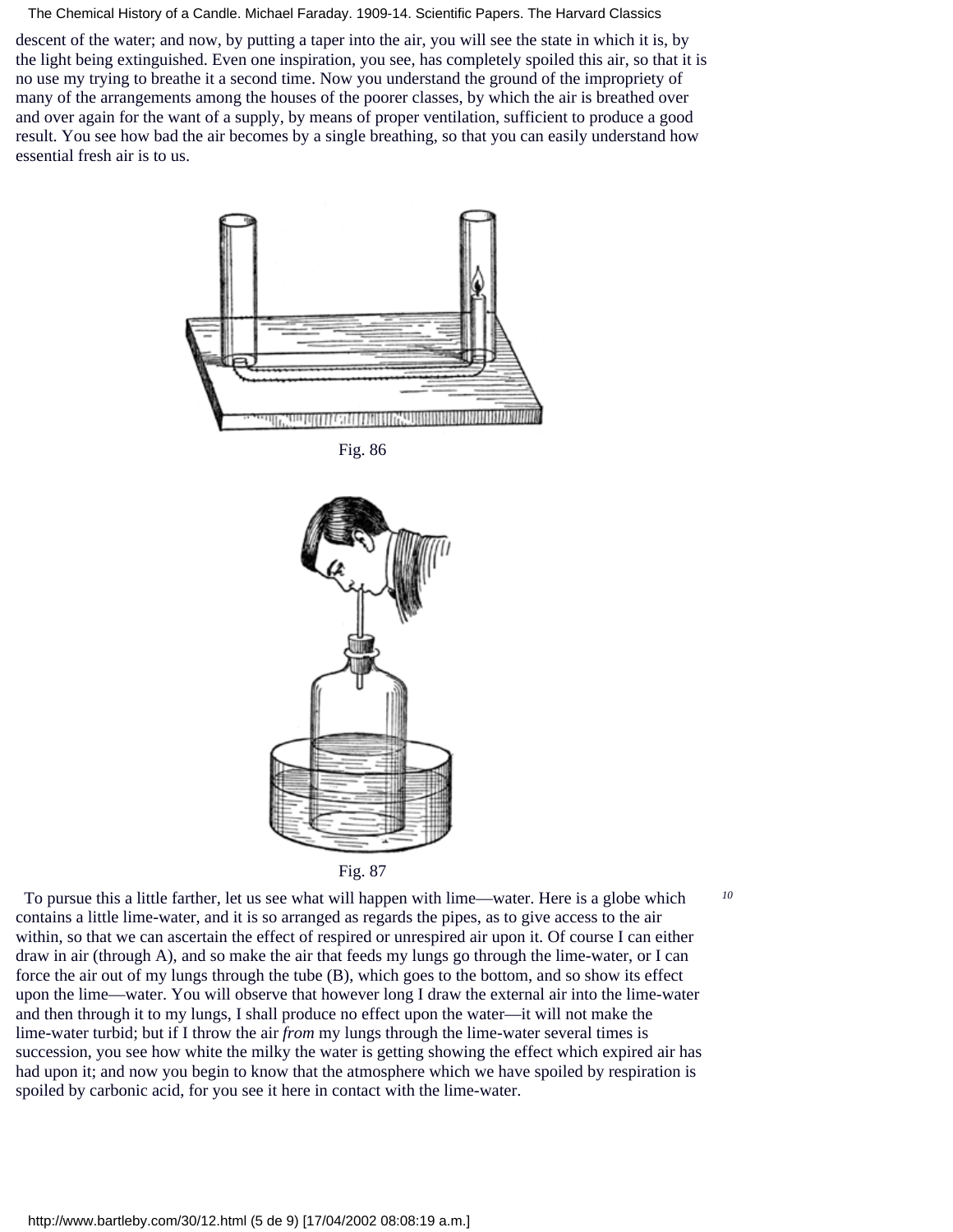

Fig. 88

 I have here two bottles, one containing lime-water and the other common water, and tubes which pass into the bottles and connect them. The apparatus is very rough, but it is useful notwithstanding. If I take these two bottles, inhaling here and exhaling there, the arrangement of the tubes will prevent the air going backward. The air coming in will go to my mouth and lungs, and in going out will pass through the lime-water, so that I can go on breathing, and making an experiment very refined in its nature and very good in its results. You will observe that the good air has done nothing to the lime-water; in the other case, nothing has come to the lime-water but my respiration, and you see the difference in the two cases.

 Let us now go a little farther. What is all this process going on within us which we can not do without, either day or night, which is provided for by the Author of all things that He has arranged that it shall be independent of all will? If we restrain our respiration, as we can to a certain extent, we should destroy ourselves. When we are asleep the organs of respiration and the parts that are associated with them still go on with their action, so necessary is this process of respiration to us, this contact of the air with the lungs. I must tell you, in the briefest possible manner, what this process is. We consume food; the food goes through that strange set of vessels and organs within us, and is brought into various parts of the system, into the digestive parts especially; and alternately the portion which is so changed is carried through our lungs by one set of vessels, while the air that we inhale and exhale is drawn into and thrown out of the lungs by another set of vessels, so that the air and the food come close together, separated only by an exceedingly thin surface; the air can thus act upon the blood by this process, producing precisely the same results in kind as we have seen in the case of the candle. The candle combines with parts of the air, forming carbonic acid, and evolves heat; so in the lungs there is this curious, wonderful change taking place. The air entering, combines with the carbon (not carbon in a free state, but, as in this case, placed ready for action at the moment), and makes carbonic acid and is so thrown out into the atmosphere, and thus this singular result takes place; we may thus look upon the food as fuel. Let me take that piece of sugar, which will serve my purpose. It is a compound of carbon, hydrogen, and oxygen, similar to a candle, as containing the same elements, though not in the same proportion, the proportions being as shown in this table:

 SUGAR. Carbon 72 Hydrogen  $11_{99}$ Oxygen 88

This is, indeed, a very curious thing, which you can well remember, for the oxygen and hydrogen are in exactly the proportions which form water, so that sugar may be said to be compounded of 72 parts of carbon and 99 parts of water; and it is the carbon in the sugar that combines with the oxygen carried in by the air in the process of respiration—so making us like candles—producing these actions, warmth, and far more wonderful results besides, for the sustenance of the system, by a most beautiful and simple process. To make this still more striking, I will take a little sugar; or, to hasten the experiment, I will use some sirup, which contains about three-fourths of sugar and a little water. If I put a little oil of vitriol on it, it takes away the water, and leaves the carbon in a black mass. [The lecturer mixed the two together.] You see how the carbon is coming out, and before long we shall have a solid mass of charcoal, all of which has come out of sugar. Sugar, as you know, is food, and here we have absolutely a solid lump of carbon where you would not have expected it. And if I make arrangements so as to oxidize the carbon of sugar we shall have a much more striking result. Here is

http://www.bartleby.com/30/12.html (6 de 9) [17/04/2002 08:08:19 a.m.]

 *12*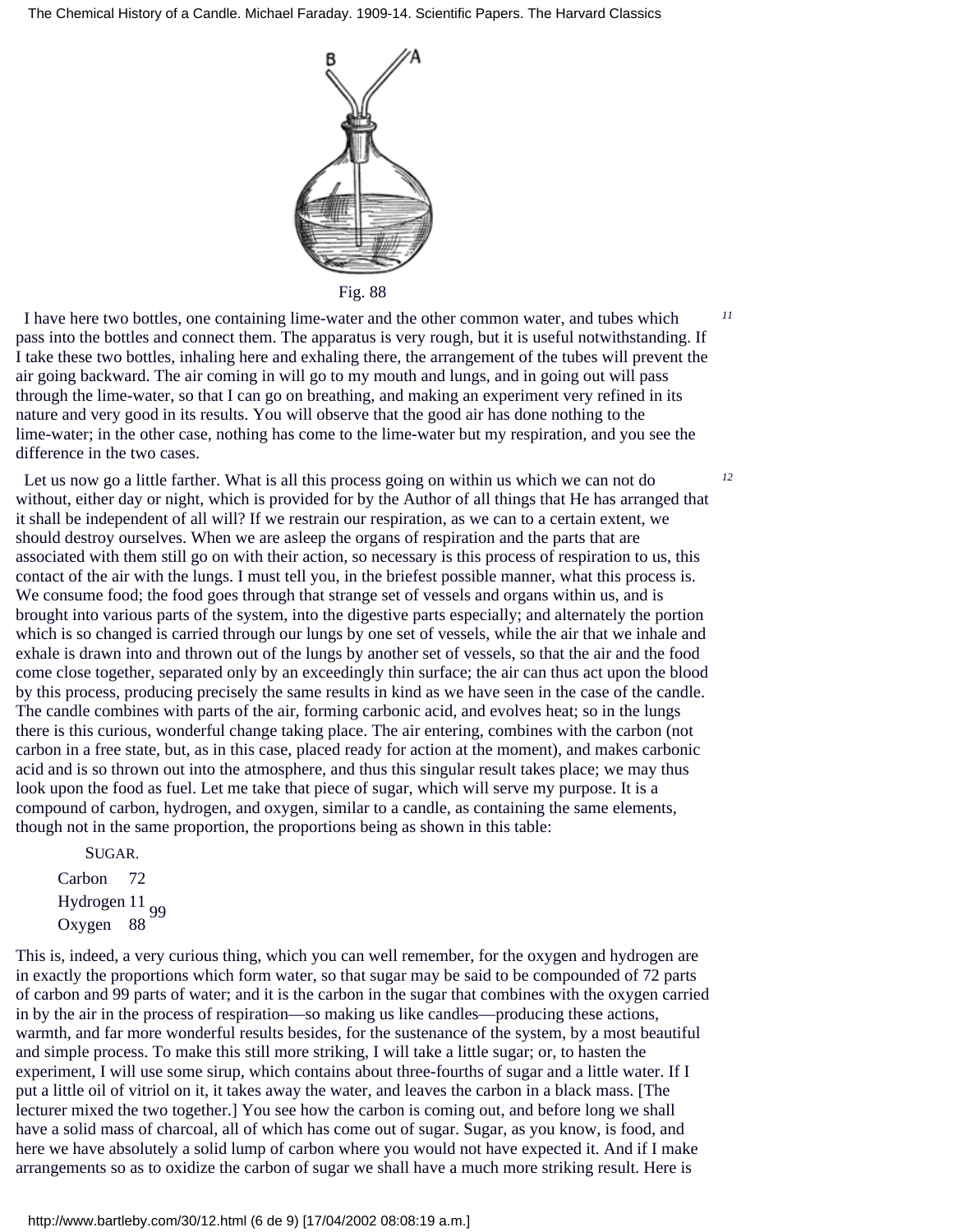sugar, and I have here an oxidizer—a quicker one than the atmosphere; and so we shall oxidize this fuel by a process different from respiration in its form, though not different in its kind. It is the combustion of the carbon by the contact of oxygen which the body has supplied to it. If I set this into action at once, you will see combustion produced. Just what occurs in my lungs—taking in oxygen from another source, namely, the atmosphere—takes place here by a more rapid process.



Fig. 89

 You will be astonished when I tell you what this curious play of carbon amounts to. A candle will burn some four, five, six, or seven hours. What, then, must be the daily amount of carbon going up into the air in the way of carbonic acid! What a quantity of carbon must go from each of us in respiration! What a wonderful change of carbon must take place under these circumstances of combustion or respiration! A man in twenty-four hours converts as much as seven ounces of carbon into carbonic acid; a milch cow will convert seventy ounces, and a horse seventy-nine ounces, solely by the act of respiration. That is, the horse in twenty-four hours burns seventy—nine ounces of charcoal, or carbon, in his organs of respiration to supply his natural warmth in that time. All the warm-blooded animals get their warmth in this way, by the conversion of carbon, not in a free state, but in a state of combination. And what an extraordinary notion this gives us of the alterations going on in our atmosphere. As much as 5,000,000 pounds, or 548 tons, of carbonic acid is formed by respiration in London alone in twenty—four hours. And where does all this go? Up into the air. If the carbon had been like the lead which I showed you, or the iron which, in burning, produces a solid substance, what would happen? Combustion could not go on. As charcoal burns it becomes a vapor and passes off into the atmosphere, which is the great vehicle, the great carrier for conveying it away to other places. Then what becomes of it? Wonderful is it to find that the change produced by respiration, which seems so injurious to us (for we can not breathe air twice over), is the very life and support of plants and vegetables that grow upon the surface of the earth. It is the same also under the surface, in the great bodies of water; for fishes and other animals respire upon the same principle, though not exactly by contact with the open air.

 Such fish as I have here [pointing to a globe of goldfish] respire by the oxygen which is dissolved from the air by the water, and form carbonic acid, and they all move about to produce the one great work of making the animal and vegetable kingdoms subservient to each other. And all the plants growing upon the surface of the earth, like that which I have brought here to serve as an illustration, absorb carbon; these leaves are taking up their carbon from the atmosphere to which we have given it in the form of carbonic acid, and they are growing and prospering. Give them a pure air like ours, and they could not live in it; give them carbon with other matters, and they live and rejoice. This piece of wood gets all its carbon, as the trees and plants get theirs, from the atmosphere, which, as we have seen, carries away what is bad for us and at the same time good for them—what is disease to the one being health to the other. So are we made dependent not merely upon our fellow-creatures, but upon our fellow-existers, all Nature being tied together by the laws that make one part conduce to the good of another.

 *13*